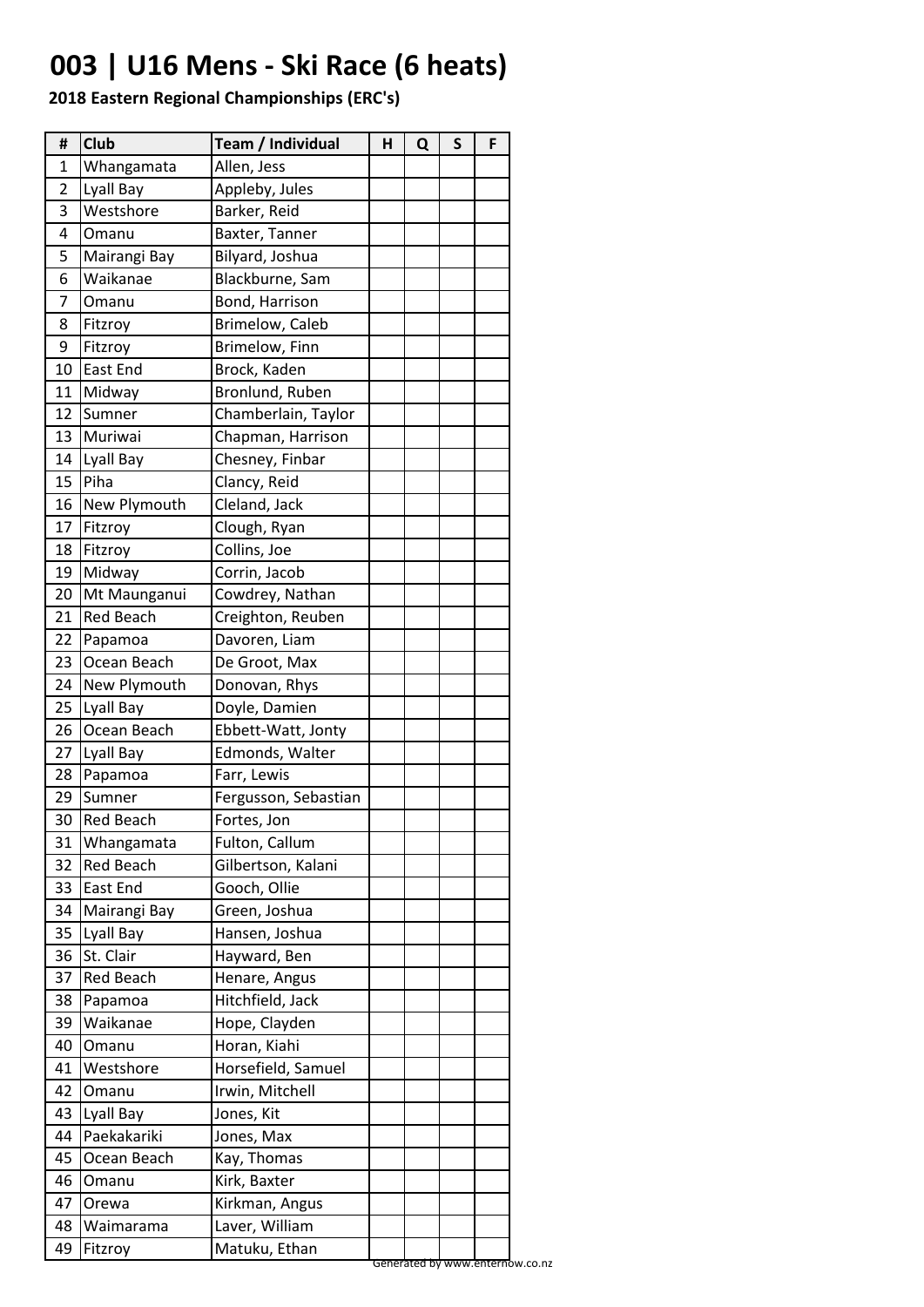| 50 | Lyall Bay        | Maxwell, Sterling |  |  |
|----|------------------|-------------------|--|--|
| 51 | Papamoa          | McCarthy, Conor   |  |  |
| 52 | <b>Red Beach</b> | McDermott, Conor  |  |  |
| 53 | Waimairi         | McGuinness, Flynn |  |  |
| 54 | Orewa            | McLaren, Liam     |  |  |
| 55 | Westshore        | McNabb, Kirk      |  |  |
| 56 | Titahi Bay       | McVicar, Liam     |  |  |
| 57 | Papamoa          | Millington, Max   |  |  |
| 58 | Waikanae         | Mitchell, Travis  |  |  |
| 59 | East End         | Moles, Lachlan    |  |  |
| 60 | <b>East End</b>  | Nicholls, Connor  |  |  |
| 61 | <b>Red Beach</b> | Nicholls, Lachlan |  |  |
| 62 | Paekakariki      | Norris, Jamie     |  |  |
| 63 | Whangamata       | Parker, Kyle      |  |  |
| 64 | Omanu            | Parker, Mac       |  |  |
| 65 | Omanu            | Parrott, Benjamin |  |  |
| 66 | Papamoa          | Porter, Angus     |  |  |
| 67 | Omanu            | Preston, Jack     |  |  |
| 68 | Mairangi Bay     | Price, Jack       |  |  |
| 69 | Waikanae         | Proffit, Nicolas  |  |  |
| 70 | Mt Maunganui     | Rall, Tarras      |  |  |
| 71 | <b>Red Beach</b> | Readman, Blake    |  |  |
| 72 | Mairangi Bay     | Reshef, Benjamin  |  |  |
| 73 | Whangamata       | Scott, Eddie      |  |  |
| 74 | Omanu            | Scott, Thomas     |  |  |
| 75 | <b>Red Beach</b> | Southcombe, Flynn |  |  |
| 76 | New Plymouth     | Spicer, Olly      |  |  |
| 77 | Orewa            | Tall, Ethan       |  |  |
| 78 | Orewa            | Vujcich, Dylan    |  |  |
| 79 | Piha             | Vujcich, Joseph   |  |  |
| 80 | Muriwai          | Ward, Charlie     |  |  |
| 81 | <b>Red Beach</b> | Ward, Jamie       |  |  |
| 82 | Orewa            | Wenman, Harry     |  |  |
| 83 | New Plymouth     | Whittle, Jacob    |  |  |
| 84 | Whakatane        | Williams, Claye   |  |  |
| 85 | Waimarama        | Wilson, Alfie     |  |  |
| 86 | St. Clair        | Wolf, Max         |  |  |
| 87 |                  |                   |  |  |
| 88 |                  |                   |  |  |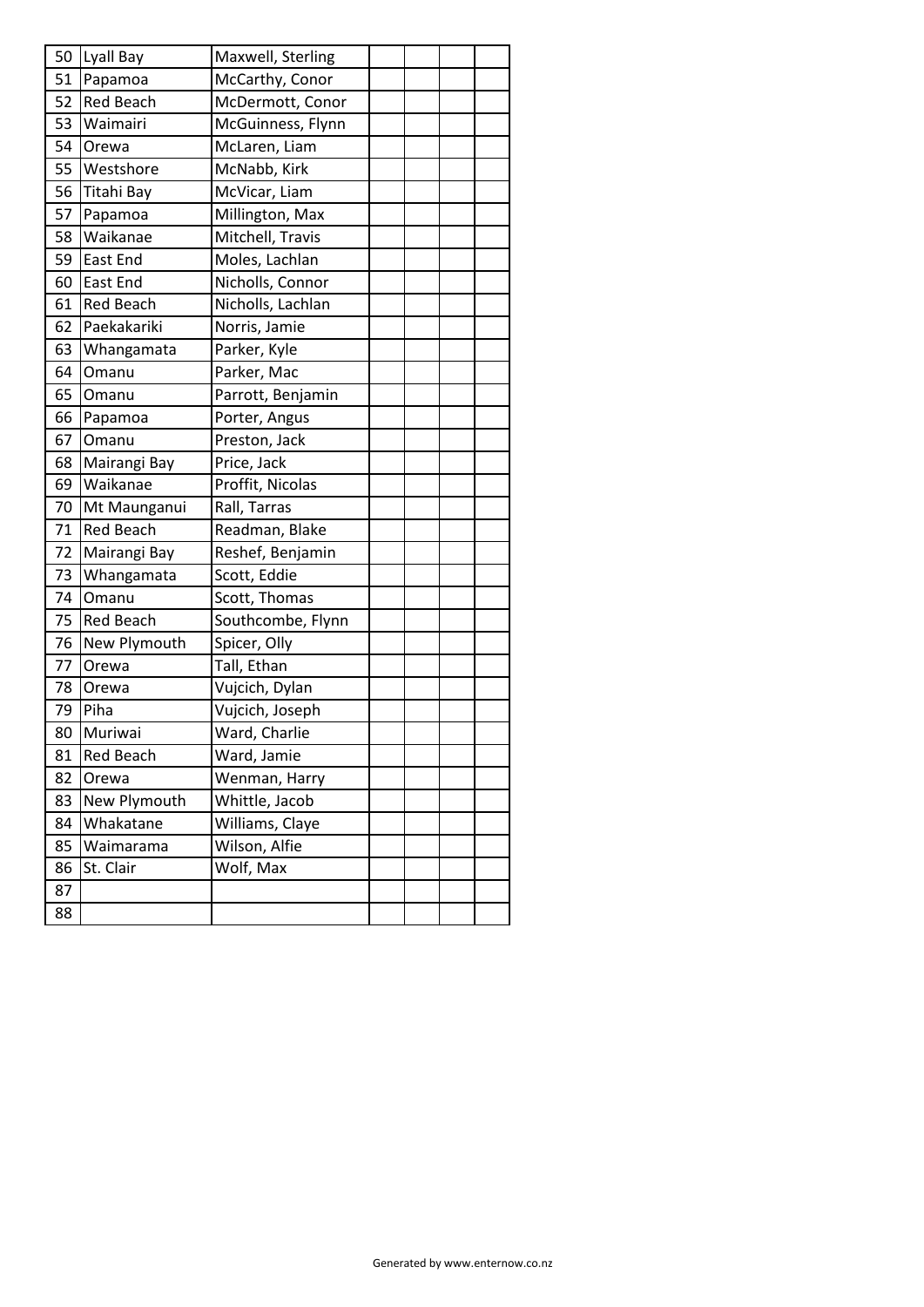# **002 | U19 Mens - Ski Race (7 heats)**

| #  | <b>Club</b>      | Team / Individual     | н | Q | S                               | F |
|----|------------------|-----------------------|---|---|---------------------------------|---|
| 1  | Piha             | Ata, Levi             |   |   |                                 |   |
| 2  | Omanu            | Barker, Marshall      |   |   |                                 |   |
| 3  | Mt Maunganui     | <b>BARRON, Daniel</b> |   |   |                                 |   |
| 4  | Muriwai          | Birch, Jack           |   |   |                                 |   |
| 5  | Mt Maunganui     | <b>BIRD, Patrick</b>  |   |   |                                 |   |
| 6  | Wainui           | Birkhead, Louis       |   |   |                                 |   |
| 7  | Omanu            | Bodnar, Sam           |   |   |                                 |   |
| 8  | Papamoa          | Bond, Matthew         |   |   |                                 |   |
| 9  | <b>Red Beach</b> | Boocock, Max          |   |   |                                 |   |
| 10 | Mairangi Bay     | Booth, Lachlan        |   |   |                                 |   |
| 11 | Piha             | Bradding, Conor       |   |   |                                 |   |
| 12 | Waikanae         | Bristow, Ben          |   |   |                                 |   |
| 13 | Midway           | Brown, Blake          |   |   |                                 |   |
| 14 | Mairangi Bay     | Brown, George         |   |   |                                 |   |
| 15 | Omanu            | Brown, Liam           |   |   |                                 |   |
| 16 | Papamoa          | Bullock, Jed          |   |   |                                 |   |
| 17 | <b>Red Beach</b> | Campbell, Brodie      |   |   |                                 |   |
| 18 | Papamoa          | Castle, Leon          |   |   |                                 |   |
| 19 | Lyall Bay        | Chesney, Liam         |   |   |                                 |   |
| 20 | Piha             | Clancy, Grant         |   |   |                                 |   |
| 21 | <b>Red Beach</b> | Cleminson, Jonah      |   |   |                                 |   |
| 22 | Papamoa          | Cowdrey, Mitch        |   |   |                                 |   |
| 23 | Mt Maunganui     | COX, Simon            |   |   |                                 |   |
| 24 | Piha             | Delaney, Ryan         |   |   |                                 |   |
| 25 | Mt Maunganui     | Dempster, Conor       |   |   |                                 |   |
| 26 | Mt Maunganui     | DEMPSTER, Declan      |   |   |                                 |   |
| 27 | Muriwai          | Doughty, Jakob        |   |   |                                 |   |
| 28 | Piha             | Dove, Oscar           |   |   |                                 |   |
| 29 | Piha             | Dryden, Adam          |   |   |                                 |   |
| 30 | Piha             | Dufaur, Jack          |   |   |                                 |   |
| 31 | Ocean Beach      | Dyer, Hadlee          |   |   |                                 |   |
| 32 | Muriwai          | EADIE, Fergus         |   |   |                                 |   |
| 33 | Waikanae         | Ferkins, Sam          |   |   |                                 |   |
| 34 | Piha             | Gallagher, Joshua     |   |   |                                 |   |
| 35 | <b>Red Beach</b> | Gledhill, Hamish      |   |   |                                 |   |
| 36 | Papamoa          | Halse, Lachlan        |   |   |                                 |   |
| 37 | Waikanae         | Hart, James           |   |   |                                 |   |
| 38 | Waikanae         | Hart, Thomas          |   |   |                                 |   |
| 39 | Mairangi Bay     | Holloway, Joe         |   |   |                                 |   |
| 40 | Ocean Beach      | Kay, Luke             |   |   |                                 |   |
| 41 | Red Beach        | Kelly, Seamus         |   |   |                                 |   |
| 42 | Ocean Beach      | Kerins, Ethan         |   |   |                                 |   |
| 43 | Omanu            | Kirk, Riley           |   |   |                                 |   |
| 44 | <b>Red Beach</b> | Kramer, Kees          |   |   |                                 |   |
| 45 | Orewa            | Langman, Thomas       |   |   |                                 |   |
| 46 | Fitzroy          | Larsen, Abe           |   |   |                                 |   |
| 47 | East End         | Larsen, Toby          |   |   |                                 |   |
| 48 | Waimarama        | Laver, Jonty          |   |   |                                 |   |
| 49 | Mt Maunganui     | Lawrence, Hoani       |   |   |                                 |   |
|    |                  |                       |   |   | Generated by www.enternow.co.nz |   |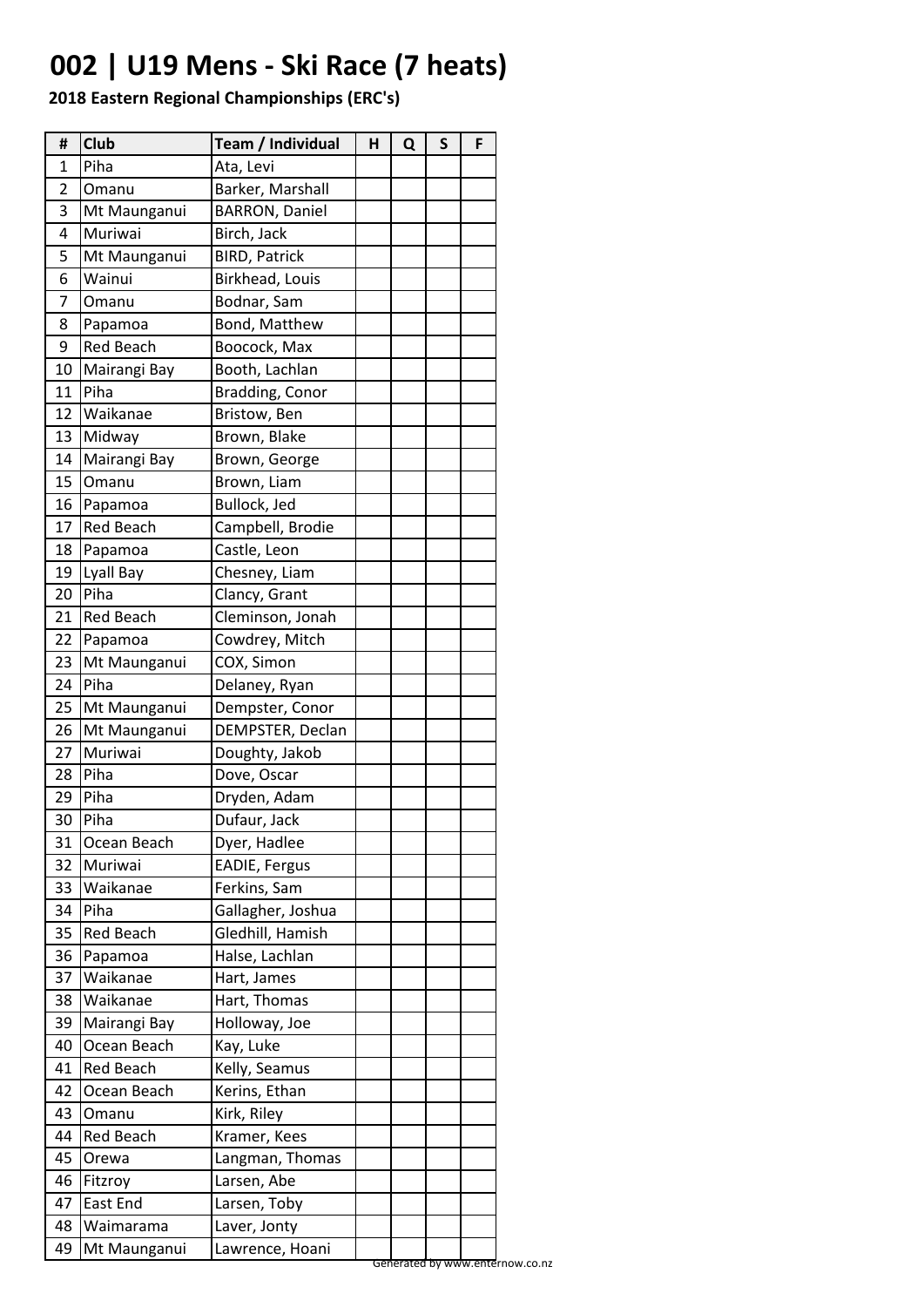| 50       | Piha                      | Lloyd, Rhys                    |  |  |
|----------|---------------------------|--------------------------------|--|--|
| 51       | Orewa                     | Lockie, Hamish                 |  |  |
| 52       | Lyall Bay                 | Long, David                    |  |  |
| 53       | Mt Maunganui              | MARSHALL, Isaac                |  |  |
| 54       | Lyall Bay                 | Maxwell, Luther                |  |  |
| 55       | Orewa                     | May, James                     |  |  |
| 56       | Fitzroy                   | McCallum, Ben                  |  |  |
| 57       | Fitzroy                   | McCallum, Max                  |  |  |
| 58       | Orewa                     | McCathie, Liam                 |  |  |
| 59       | <b>Red Beach</b>          | McDermott, Dylan               |  |  |
| 60       | Waimairi                  | McGuinness, Flynn              |  |  |
| 61       | Waikanae                  | McLarin, Jordan                |  |  |
| 62       | Westshore                 | McNabb, Hamish                 |  |  |
| 63       | Titahi Bay                | McVicar, Alan                  |  |  |
| 64       | <b>Red Beach</b>          | Mellor, Harry                  |  |  |
| 65       | <b>East End</b>           | Meuli, Matthew                 |  |  |
| 66       | Waikanae                  | Middleton, Sam                 |  |  |
| 67       | Mt Maunganui              | MILLER, Daniel                 |  |  |
| 68       | Mt Maunganui              | MILLER, Hamish                 |  |  |
| 69       | Papamoa                   | Moffatt, Liam                  |  |  |
| 70       | East End                  | Moles, Fletcher                |  |  |
| 71       | Paekakariki               | Moore, Ethan                   |  |  |
| 72       | Waimarama                 | Morgan, Kieran                 |  |  |
| 73       | Lyall Bay                 | Newman, Oliver                 |  |  |
| 74       | <b>East End</b>           | Old, Robson                    |  |  |
| 75       | East End                  | Padrutt, Moritz                |  |  |
| 76       | Orewa                     | Paotama, Thomas                |  |  |
| 77       | <b>Red Beach</b>          | Parkes, Justin                 |  |  |
| 78       | Ocean Beach               | Parsons, Edward                |  |  |
| 79       | <b>Red Beach</b>          | Pihema, Te Maia                |  |  |
| 80       | Waikanae                  | Proffit, Matthew               |  |  |
| 81       | <b>Red Beach</b>          | Readman, Sam                   |  |  |
| 82       | Orewa                     | Reinen, Samuel                 |  |  |
| 83       | Mairangi Bay              | Salt, Nathan                   |  |  |
| 84       | Waimarama                 | Sanko, Logan                   |  |  |
| 85       | Waikanae                  | Scammell, Jacob                |  |  |
| 86       | <b>Red Beach</b>          | Scheib, Kade                   |  |  |
| 87       | Mt Maunganui              | Senften, Cyril                 |  |  |
| 88       | South Brighton            | Shaw, Kaiden                   |  |  |
| 89       | Orewa                     | Smeets, Toby                   |  |  |
| 90       | Fitzroy                   | Sutherland, Calum              |  |  |
| 91       | Omanu                     | Swanberg, Connor               |  |  |
| 92       | Orewa                     | Ursem, Kees                    |  |  |
| 93       | Mt Maunganui              | Waide, Lincoln                 |  |  |
| 94       | Mt Maunganui              | WILLIAMS, Carwyn               |  |  |
|          |                           |                                |  |  |
|          |                           |                                |  |  |
| 95       | Waikanae                  | Williams, Cole                 |  |  |
| 96       | Piha                      | Williams, Oscar                |  |  |
| 97       | Westshore                 | Wills, Jade                    |  |  |
| 98<br>99 | Mairangi Bay<br>St. Clair | Wilson, Joseph<br>Wolf, Nathan |  |  |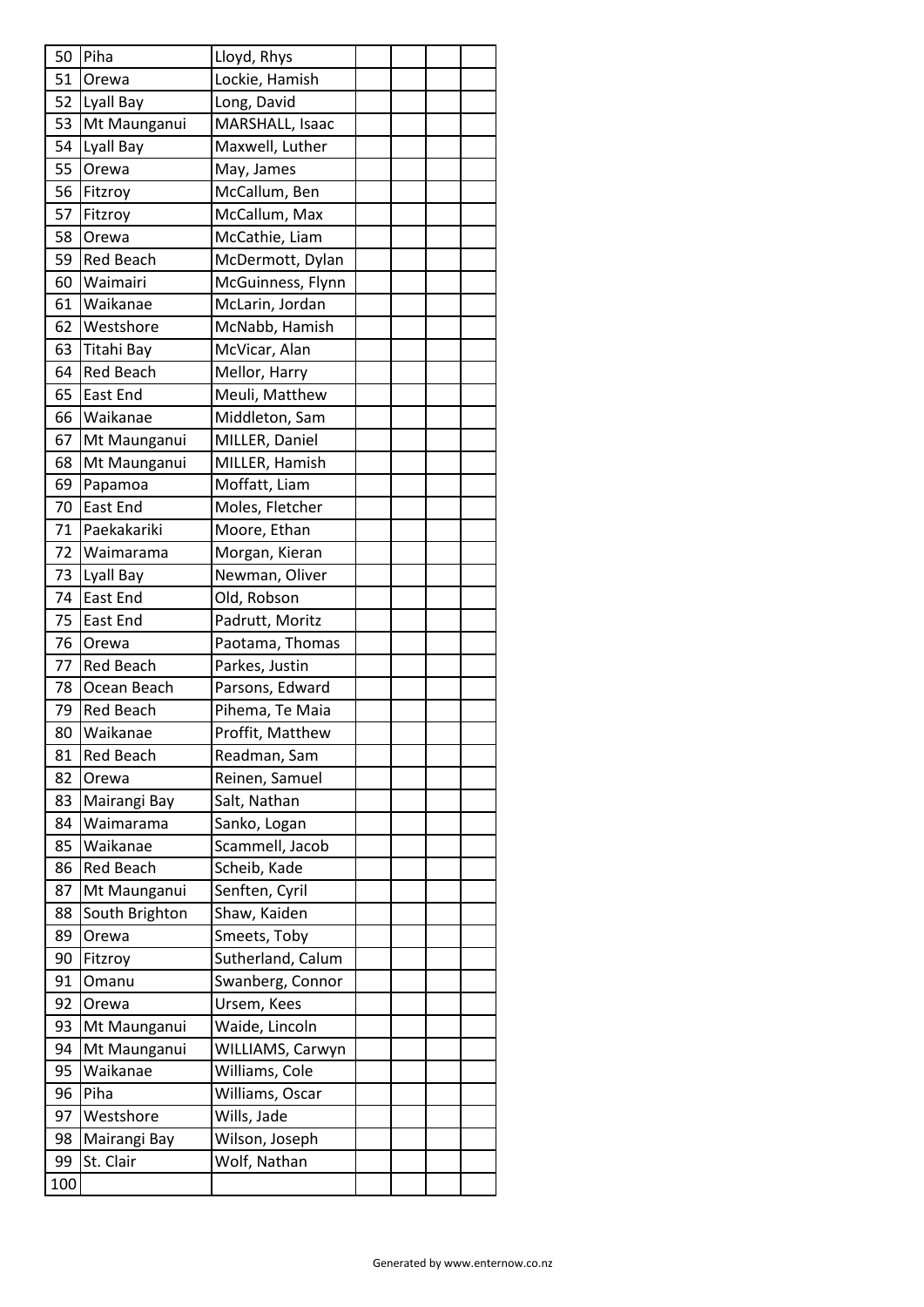# **001 | Open Mens - Ski Race (5 heats)**

| #  | <b>Club</b>            | Team / Individual          | Н | Q | S | F |
|----|------------------------|----------------------------|---|---|---|---|
| 1  | Mt Maunganui           | Alcelay, Xabi              |   |   |   |   |
| 2  | South Brighton         | Banhidi, James             |   |   |   |   |
| 3  | Mairangi Bay           | Beamish, Connor            |   |   |   |   |
| 4  | Omanu                  | Beattie, Max               |   |   |   |   |
| 5  | <b>FFS</b>             | Bodier, Renaud             |   |   |   |   |
| 6  | Waikanae               | Bristow, Alex              |   |   |   |   |
| 7  | Mairangi Bay           | <b>Broderick, Miles</b>    |   |   |   |   |
| 8  | Papamoa                | Bullock, Jack              |   |   |   |   |
| 9  | <b>Red Beach</b>       | Cairns, Daniel             |   |   |   |   |
| 10 | Paekakariki            | Cannell, Baxter            |   |   |   |   |
| 11 | Paekakariki            | Cannell, Tyler             |   |   |   |   |
| 12 | <b>Red Beach</b>       | Cholmondeley-Smith, Joshua |   |   |   |   |
| 13 | Mairangi Bay           | Clifton, Tuva'a            |   |   |   |   |
| 14 | Omanu                  | Cochrane, Ben              |   |   |   |   |
| 15 | Fitzroy                | Codyre, Cathal             |   |   |   |   |
| 16 | Fitzroy                | Cole, Thomas               |   |   |   |   |
| 17 | Papamoa                | Cowdrey, Scott             |   |   |   |   |
| 18 | Piha                   | Drinian, Cole              |   |   |   |   |
| 19 | Piha                   | Ferguson, Steven           |   |   |   |   |
| 20 | Waikanae               | Ferkins, Zach              |   |   |   |   |
| 21 | Orewa                  | Franich, Zachary           |   |   |   |   |
| 22 | Piha                   | Hardy, Paul                |   |   |   |   |
| 23 | Papamoa                | Hart, Daniel               |   |   |   |   |
| 24 | Paekakariki            | Imrie, Ryan                |   |   |   |   |
| 25 | Omanu                  | Jarvis, Joshua             |   |   |   |   |
| 26 | Westshore              | Jefferson, Cian            |   |   |   |   |
| 27 | Omanu                  | Kirk, Fergus               |   |   |   |   |
| 28 | Mt Maunganui           | Lalanne, Julien            |   |   |   |   |
| 29 | Mairangi Bay           | Lee, Michael               |   |   |   |   |
| 30 | Whangamata             | Lowe, Thomas               |   |   |   |   |
| 31 | Lyall Bay              | Manners, Ben               |   |   |   |   |
| 32 | Fitzroy                | McCallum, Ben              |   |   |   |   |
| 33 | Titahi Bay             | McDowell, Martyn           |   |   |   |   |
| 34 | Mt Maunganui           | MCMAHON, Daniel            |   |   |   |   |
| 35 | East End               | Meuli, Joel                |   |   |   |   |
| 36 | Mairangi Bay           | Mitchell, Travis           |   |   |   |   |
| 37 | <b>Red Beach</b>       | Moors, Chris               |   |   |   |   |
| 38 | Mairangi Bay           | Morrison, Danny            |   |   |   |   |
| 39 | <b>Taylors Mistake</b> | Mouldey, Tom               |   |   |   |   |
| 40 | Mt Maunganui           | MUNRO, Damian              |   |   |   |   |
| 41 | Piha                   | Newcombe, Sean             |   |   |   |   |
| 42 | Mt Maunganui           | NEWTON, Andrew             |   |   |   |   |
| 43 | Fitzroy                | Park, Gregor               |   |   |   |   |
| 44 | Piha                   | Parker, Adam               |   |   |   |   |
| 45 | Waihi Beach            | Parker, Ben                |   |   |   |   |
| 46 | Mairangi Bay           | Paterson, Samuel           |   |   |   |   |
| 47 | Mairangi Bay           | Peacocke, Daniel           |   |   |   |   |
| 48 | Piha                   | Peterson, Jamie            |   |   |   |   |
| 49 | Mt Maunganui           | PIRIE, Philip              |   |   |   |   |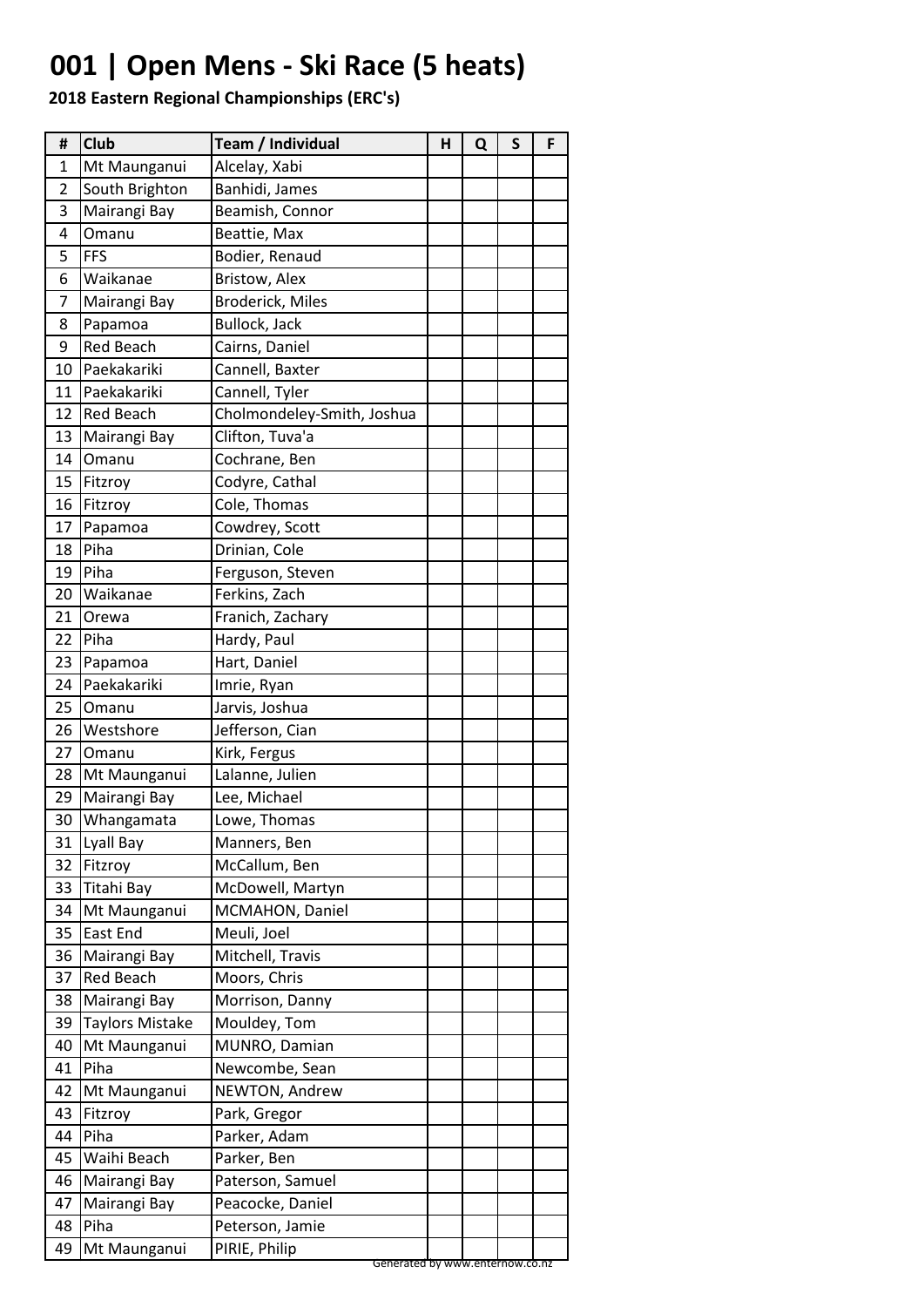| 50 | Wainui       | Puddick, Joseph       |  |  |
|----|--------------|-----------------------|--|--|
| 51 | Mt Maunganui | PUDDICK, Oliver       |  |  |
| 52 | Mt Maunganui | Reardon, Haydn        |  |  |
| 53 | Whakatane    | Reid, Campbell        |  |  |
| 54 | Mairangi Bay | Reshef, Jonathan      |  |  |
| 55 | Mairangi Bay | Richards, Cody        |  |  |
| 56 | Mt Maunganui | ROY, Andrew           |  |  |
| 57 | Mt Maunganui | ROY, Sam              |  |  |
| 58 | Orewa        | Scott, James          |  |  |
| 59 | Mt Maunganui | SHERGOLD, Sam         |  |  |
| 60 | Mt Maunganui | SIMPSON, Adam         |  |  |
| 61 | Waikanae     | Thompson, Quaid       |  |  |
| 62 | Midway       | Torrie, Callum        |  |  |
| 63 | Mt Maunganui | Treanor, Hamish       |  |  |
| 64 | Mairangi Bay | Van Achterbergh, Paul |  |  |
| 65 | Mt Maunganui | Waide, Lincoln        |  |  |
| 66 | Mt Maunganui | Waide, Michael        |  |  |
| 67 | Mairangi Bay | Wain, Joel            |  |  |
| 68 | Mt Maunganui | Wiley, Brad           |  |  |
| 69 | Orewa        | Wilson, Jack          |  |  |
| 70 | Mt Maunganui | Wilson, Nicholas      |  |  |
| 71 | Mt Maunganui | WITNEY, Cameron       |  |  |
| 72 |              |                       |  |  |
| 73 |              |                       |  |  |
| 74 |              |                       |  |  |
| 75 |              |                       |  |  |
| 76 |              |                       |  |  |
| 77 |              |                       |  |  |
| 78 |              |                       |  |  |
| 79 |              |                       |  |  |
| 80 |              |                       |  |  |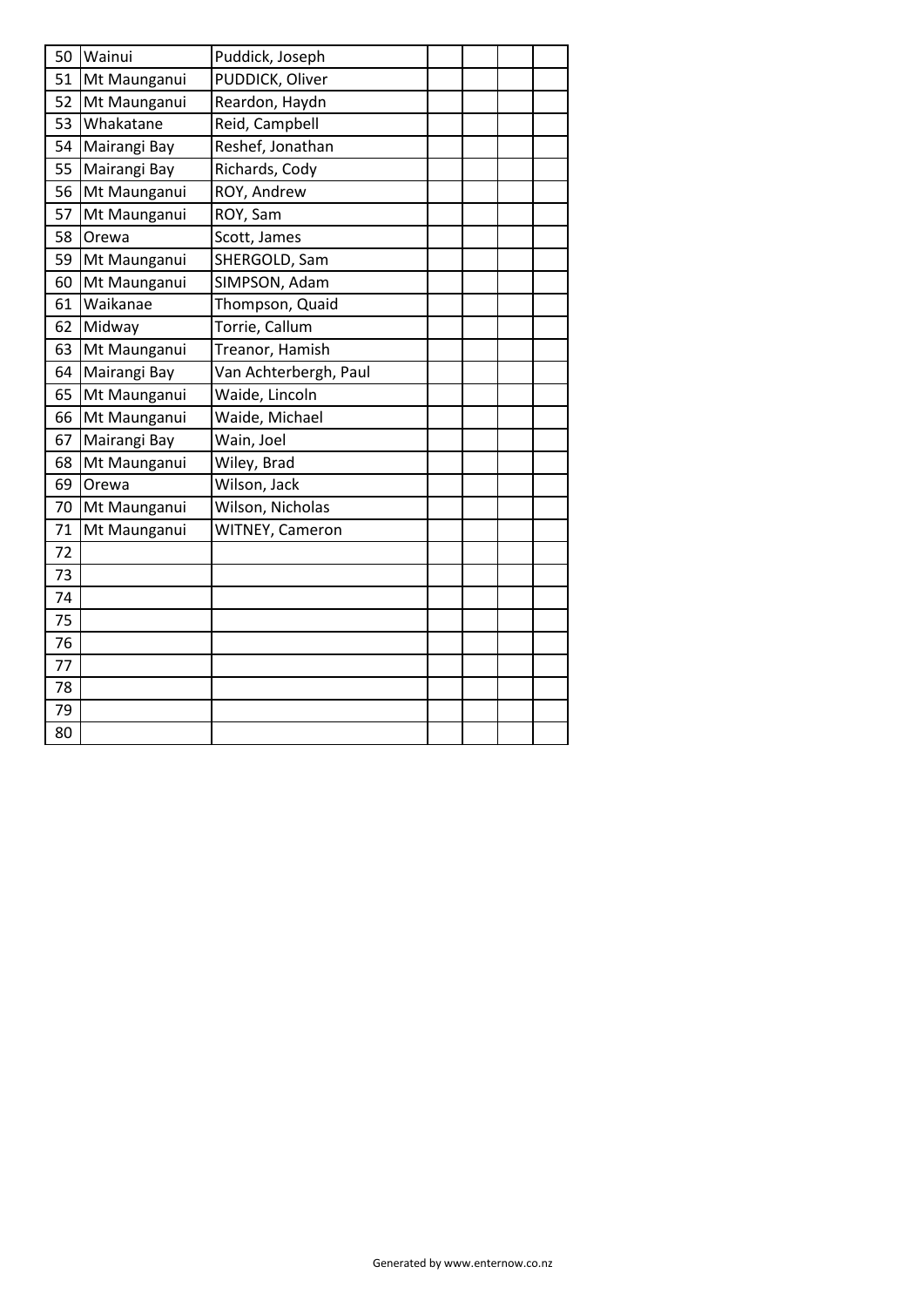# **003 | U16 Mens - Surf Race (2 heats)**

| #              | Club             | Team / Individual    | н | Q | S | F |
|----------------|------------------|----------------------|---|---|---|---|
| 1              | Whangamata       | Allen, Jess          |   |   |   |   |
| $\overline{2}$ | Lyall Bay        | Appleby, Jules       |   |   |   |   |
| 3              | Ocean Beach      | Avison, Joseph       |   |   |   |   |
| 4              | Westshore        | Barker, Reid         |   |   |   |   |
| 5              | Omanu            | Baxter, Tanner       |   |   |   |   |
| 6              | Mairangi Bay     | Bilyard, Joshua      |   |   |   |   |
| 7              | Midway           | Blakeman, Ben        |   |   |   |   |
| 8              | Fitzroy          | Brimelow, Caleb      |   |   |   |   |
| 9              | Fitzroy          | Brimelow, Finn       |   |   |   |   |
| 10             | Midway           | Bronlund, Ruben      |   |   |   |   |
| 11             | Papamoa          | Bury, Billy          |   |   |   |   |
| 12             | Papamoa          | Cameron, Tom         |   |   |   |   |
| 13             | Sumner           | Chamberlain, Taylor  |   |   |   |   |
| 14             | Muriwai          | Chapman, Harrison    |   |   |   |   |
| 15             | Lyall Bay        | Chesney, Finbar      |   |   |   |   |
| 16             | Piha             | Clancy, Reid         |   |   |   |   |
| 17             | New Plymouth     | Cleland, Jack        |   |   |   |   |
| 18             | Fitzroy          | Collins, Joe         |   |   |   |   |
| 19             | Midway           | Corrin, Jacob        |   |   |   |   |
| 20             | <b>Red Beach</b> | Creighton, Reuben    |   |   |   |   |
| 21             | Papamoa          | Davoren, Liam        |   |   |   |   |
| 22             | Ocean Beach      | De Groot, Max        |   |   |   |   |
| 23             | Ocean Beach      | Denny-Galo, James    |   |   |   |   |
| 24             | New Plymouth     | Donovan, Rhys        |   |   |   |   |
| 25             | Lyall Bay        | Doyle, Damien        |   |   |   |   |
| 26             | Pacific          | Driver, Jacob        |   |   |   |   |
| 27             | Paekakariki      | Dyhrberg, James      |   |   |   |   |
| 28             | Ocean Beach      | Ebbett-Watt, Jonty   |   |   |   |   |
| 29             | Lyall Bay        | Edmonds, Walter      |   |   |   |   |
| 30             | Sumner           | Fergusson, Sebastian |   |   |   |   |
| 31             | <b>Red Beach</b> | Fortes, Jon          |   |   |   |   |
| 32             | Papamoa          | Fourie, Nicolai      |   |   |   |   |
| 33             | Pacific          | Frisby, Jordan       |   |   |   |   |
| 34             | Whangamata       | Fulton, Callum       |   |   |   |   |
| 35             | <b>Red Beach</b> | Gilbertson, Kalani   |   |   |   |   |
| 36             | Mairangi Bay     | Green, Joshua        |   |   |   |   |
| 37             | Papamoa          | Grey, Kian           |   |   |   |   |
| 38             | Lyall Bay        | Hansen, Joshua       |   |   |   |   |
| 39             | Papamoa          | Hitchfield, Jack     |   |   |   |   |
| 40             | Omanu            | Horan, Kiahi         |   |   |   |   |
| 41             | Westshore        | Horsefield, Samuel   |   |   |   |   |
| 42             | Omanu            | Irwin, Mitchell      |   |   |   |   |
| 43             | Lyall Bay        | Jones, Kit           |   |   |   |   |
| 44             | Paekakariki      | Jones, Max           |   |   |   |   |
| 45             | Ocean Beach      | Kay, Thomas          |   |   |   |   |
| 46             | Omanu            | Kirk, Baxter         |   |   |   |   |
| 47             | Orewa            | Kirkman, Angus       |   |   |   |   |
| 48             | Papamoa          | Larsen, Matt         |   |   |   |   |
| 49             | Waimarama        | Laver, William       |   |   |   |   |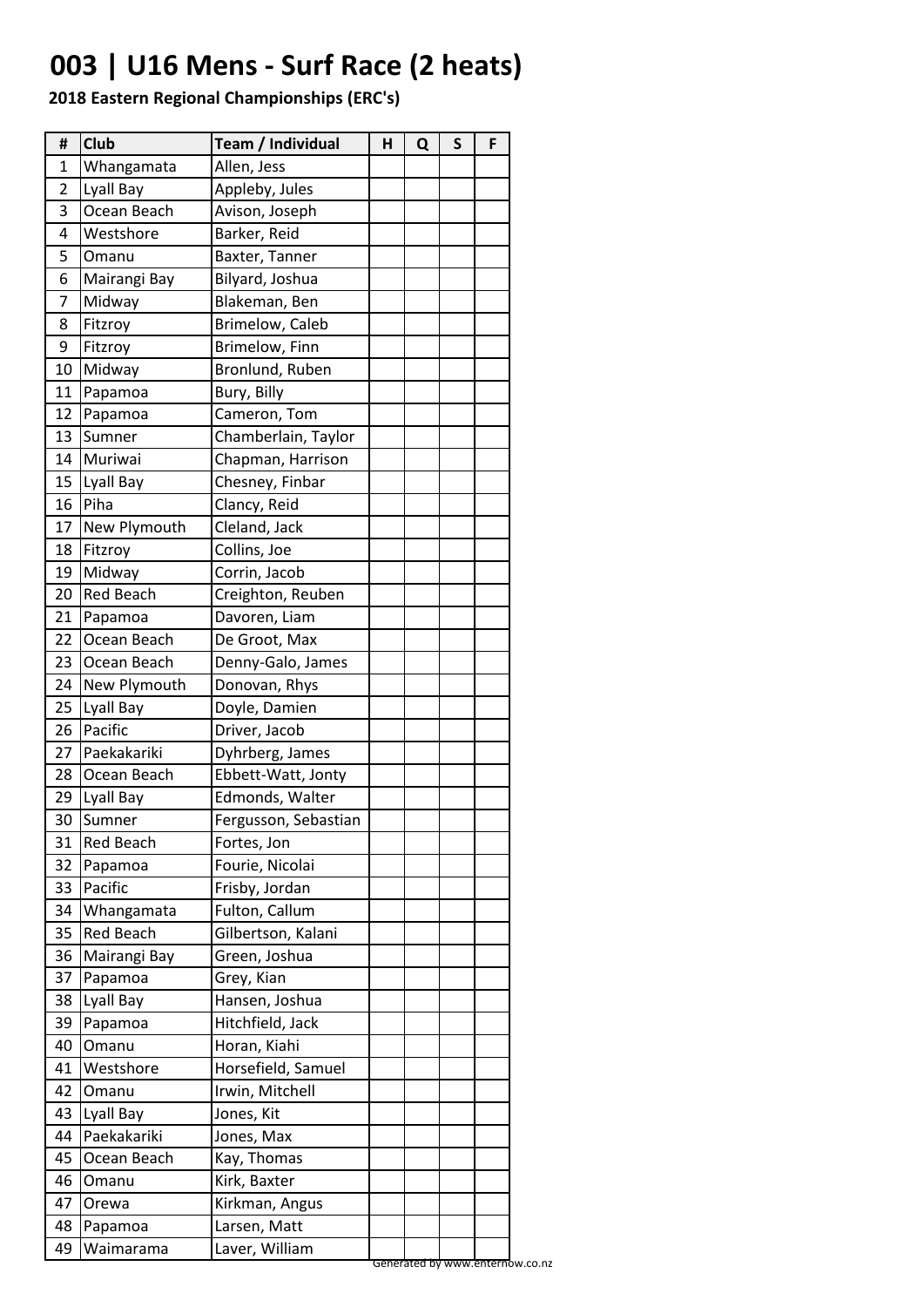| 50 | Red Beach        | Makgill, Patrick   |  |  |
|----|------------------|--------------------|--|--|
| 51 | Lyall Bay        | Maxwell, Sterling  |  |  |
| 52 | Papamoa          | McCarthy, Conor    |  |  |
| 53 | <b>Red Beach</b> | McDermott, Conor   |  |  |
| 54 | St. Clair        | McGregor, Josh     |  |  |
| 55 | Orewa            | McLaren, Liam      |  |  |
| 56 | Orewa            | McMullen, Joel     |  |  |
| 57 | Westshore        | McNabb, Kirk       |  |  |
| 58 | Titahi Bay       | McVicar, Liam      |  |  |
| 59 | Papamoa          | Millington, Max    |  |  |
| 60 | Pukehina         | Milsom, Ethan      |  |  |
| 61 | Waikanae         | Mitchell, Travis   |  |  |
| 62 | East End         | Moles, Lachlan     |  |  |
| 63 | <b>Red Beach</b> | Nicholls, Lachlan  |  |  |
| 64 | Whangamata       | Parker, Kyle       |  |  |
| 65 | Omanu            | Parker, Mac        |  |  |
| 66 | Omanu            | Parrott, Benjamin  |  |  |
| 67 | Waimarama        | Pattison, Carwyn   |  |  |
| 68 | Pacific          | Pearce, Matt       |  |  |
| 69 | Papamoa          | Porter, Angus      |  |  |
| 70 | Omanu            | Preston, Jack      |  |  |
| 71 | Mairangi Bay     | Price, Jack        |  |  |
| 72 | Waikanae         | Proctor, Nathan    |  |  |
| 73 | Waikanae         | Proffit, Nicolas   |  |  |
| 74 | Mt Maunganui     | Rall, Tarras       |  |  |
| 75 | Mt Maunganui     | Reeder, Zachary    |  |  |
| 76 | Waihi Beach      | Regan, Liam        |  |  |
| 77 | Mairangi Bay     | Reshef, Benjamin   |  |  |
| 78 | Tairua           | Schofield, Jackson |  |  |
| 79 | Whangamata       | Scott, Eddie       |  |  |
| 80 | Omanu            | Scott, Thomas      |  |  |
| 81 | Red Beach        | Selman, Jonathan   |  |  |
| 82 | Mt Maunganui     | Shanahan, Daniel   |  |  |
| 83 | Red Beach        | Southcombe, Flynn  |  |  |
| 84 | New Plymouth     | Spicer, Olly       |  |  |
| 85 | Orewa            | Tall, Ethan        |  |  |
| 86 | Pukehina         | Veale, Pudgey      |  |  |
| 87 | Orewa            | Vujcich, Dylan     |  |  |
| 88 | Orewa            | Wenman, Harry      |  |  |
| 89 | Ocean Beach      | Whiteside, Samuel  |  |  |
| 90 | New Plymouth     | Whittle, Jacob     |  |  |
| 91 | Whakatane        | Williams, Claye    |  |  |
| 92 | Waimarama        | Wilson, Alfie      |  |  |
| 93 | St. Clair        | Wolf, Max          |  |  |
| 94 |                  |                    |  |  |
| 95 |                  |                    |  |  |
| 96 |                  |                    |  |  |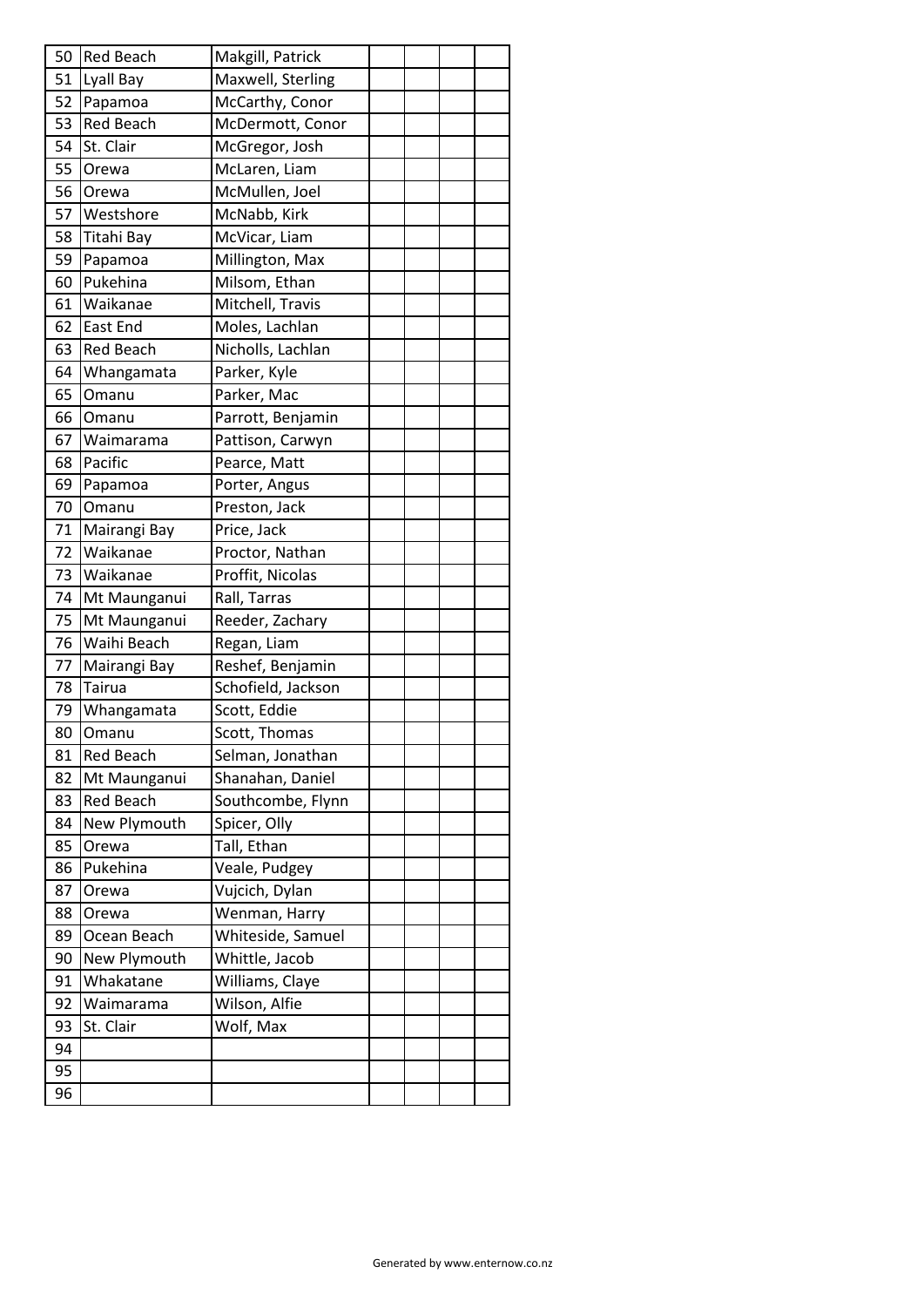# **002 | U19 Mens - Surf Race (2 heats)**

| #  | Club                   | Team / Individual     | н | Q | S | F |
|----|------------------------|-----------------------|---|---|---|---|
| 1  | Omanu                  | Anderson, Ryan        |   |   |   |   |
| 2  | Piha                   | Ata, Levi             |   |   |   |   |
| 3  | Omanu                  | Barker, Marshall      |   |   |   |   |
| 4  | Mt Maunganui           | <b>BARRON, Daniel</b> |   |   |   |   |
| 5  | Mt Maunganui           | <b>BIRD, Patrick</b>  |   |   |   |   |
| 6  | Wainui                 | Birkhead, Louis       |   |   |   |   |
| 7  | Omanu                  | Bodnar, Sam           |   |   |   |   |
| 8  | <b>Red Beach</b>       | Boocock, Max          |   |   |   |   |
| 9  | Mairangi Bay           | Booth, Lachlan        |   |   |   |   |
| 10 | Piha                   | Bradding, Conor       |   |   |   |   |
| 11 | Midway                 | Brown, Blake          |   |   |   |   |
| 12 | Mairangi Bay           | Brown, George         |   |   |   |   |
| 13 | Omanu                  | Brown, Liam           |   |   |   |   |
| 14 | Papamoa                | Bullock, Jed          |   |   |   |   |
| 15 | Paekakariki            | Cecioni, Nicolas      |   |   |   |   |
| 16 | Waimarama              | Charteris, Tom        |   |   |   |   |
| 17 | Lyall Bay              | Chesney, Liam         |   |   |   |   |
| 18 | Piha                   | Clancy, Grant         |   |   |   |   |
| 19 | Papamoa                | Clark, John           |   |   |   |   |
| 20 | <b>Taylors Mistake</b> | Clark, Louis          |   |   |   |   |
| 21 | Papamoa                | Cowdrey, Mitch        |   |   |   |   |
| 22 | Mt Maunganui           | COX, Simon            |   |   |   |   |
| 23 | Paekakariki            | Dellow, Jago          |   |   |   |   |
| 24 | Mt Maunganui           | Dempster, Conor       |   |   |   |   |
| 25 | Mt Maunganui           | DEMPSTER, Declan      |   |   |   |   |
| 26 | Muriwai                | Doughty, Jakob        |   |   |   |   |
| 27 | Piha                   | Dove, Oscar           |   |   |   |   |
| 28 | Piha                   | Dufaur, Jack          |   |   |   |   |
| 29 | Ocean Beach            | Dyer, Hadlee          |   |   |   |   |
| 30 | Muriwai                | EADIE, Fergus         |   |   |   |   |
| 31 | Piha                   | Gallagher, Joshua     |   |   |   |   |
| 32 | <b>Red Beach</b>       | Gledhill, Hamish      |   |   |   |   |
| 33 | Papamoa                | Grey, Flynn           |   |   |   |   |
| 34 | South Brighton         | Hall, Joe             |   |   |   |   |
| 35 | Waikanae               | Hart, James           |   |   |   |   |
| 36 | Waikanae               | Hart, Thomas          |   |   |   |   |
| 37 | Mairangi Bay           | Holloway, Joe         |   |   |   |   |
| 38 | Ocean Beach            | Kay, Luke             |   |   |   |   |
| 39 | Ocean Beach            | Kerins, Ethan         |   |   |   |   |
| 40 | <b>Red Beach</b>       | Kramer, Kees          |   |   |   |   |
| 41 | Orewa                  | Langman, Thomas       |   |   |   |   |
| 42 | Fitzroy                | Larsen, Abe           |   |   |   |   |
| 43 | Waimarama              | Laver, Jonty          |   |   |   |   |
| 44 | Piha                   | Lloyd, Rhys           |   |   |   |   |
| 45 | Orewa                  | Lockie, Hamish        |   |   |   |   |
| 46 | Lyall Bay              | Long, David           |   |   |   |   |
| 47 | Papamoa                | Mano, George          |   |   |   |   |
| 48 | Mt Maunganui           | MARSHALL, Isaac       |   |   |   |   |
| 49 | St. Clair              | Martin, Nathan        |   |   |   |   |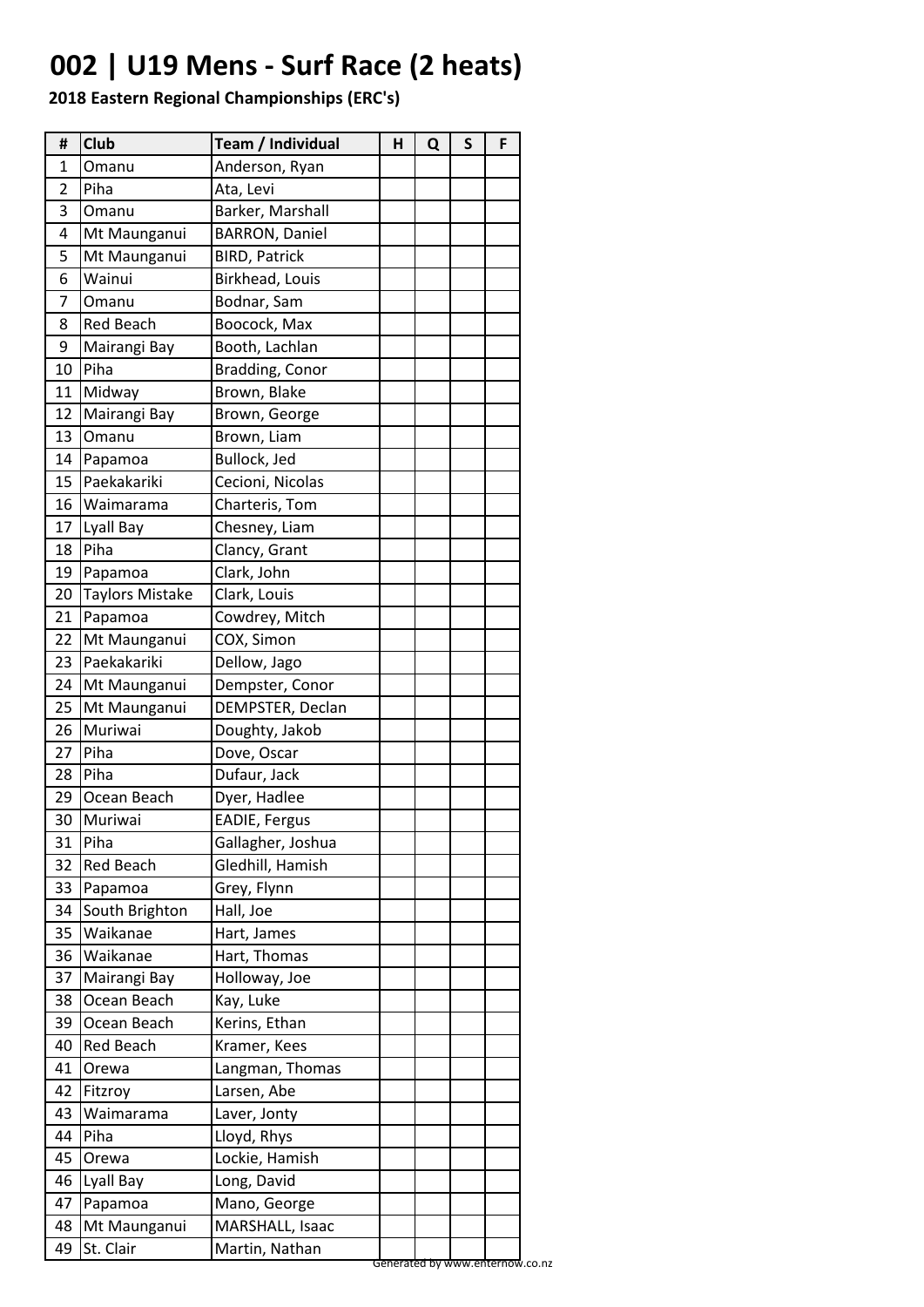|    | 50 Lyall Bay     | Maxwell, Luther     |  |  |
|----|------------------|---------------------|--|--|
| 51 | Orewa            | May, James          |  |  |
| 52 | Fitzroy          | McCallum, Max       |  |  |
| 53 | Orewa            | McCathie, Liam      |  |  |
| 54 | <b>Red Beach</b> | McDermott, Dylan    |  |  |
| 55 | <b>Westshore</b> | McNabb, Hamish      |  |  |
| 56 | Titahi Bay       | McVicar, Alan       |  |  |
| 57 | <b>Red Beach</b> | Mellor, Harry       |  |  |
| 58 | East End         | Meuli, Matthew      |  |  |
| 59 | Waikanae         | Middleton, Sam      |  |  |
| 60 | Mt Maunganui     | MILLER, Daniel      |  |  |
| 61 | Mt Maunganui     | MILLER, Hamish      |  |  |
| 62 | Papamoa          | Moffatt, Liam       |  |  |
| 63 | Waimairi         | Moloney, Liam       |  |  |
| 64 | Waimarama        | Morgan, Kieran      |  |  |
| 65 | Mt Maunganui     | O'CONNOR, Lochlainn |  |  |
| 66 | Papamoa          | Oliver, Matthew     |  |  |
| 67 | Orewa            | Paotama, Thomas     |  |  |
| 68 | <b>Red Beach</b> | Parkes, Justin      |  |  |
| 69 | Ocean Beach      | Parsons, Edward     |  |  |
| 70 | Waikanae         | Proffit, Matthew    |  |  |
| 71 | Fitzroy          | Reid, Zac           |  |  |
| 72 | Mairangi Bay     | Salt, Nathan        |  |  |
| 73 | Waimarama        | Sanko, Logan        |  |  |
| 74 | Tairua           | Schofield, Sam      |  |  |
| 75 | Mt Maunganui     | Senften, Cyril      |  |  |
| 76 | Orewa            | Smeets, Toby        |  |  |
| 77 | Omanu            | Swanberg, Connor    |  |  |
| 78 | Orewa            | Ursem, Kees         |  |  |
| 79 | Mt Maunganui     | WILLIAMS, Carwyn    |  |  |
| 80 | Piha             | Williams, Oscar     |  |  |
| 81 | Westshore        | Wills, Jade         |  |  |
| 82 | Mairangi Bay     | Wilson, Joseph      |  |  |
| 83 | St. Clair        | Wolf, Nathan        |  |  |
| 84 |                  |                     |  |  |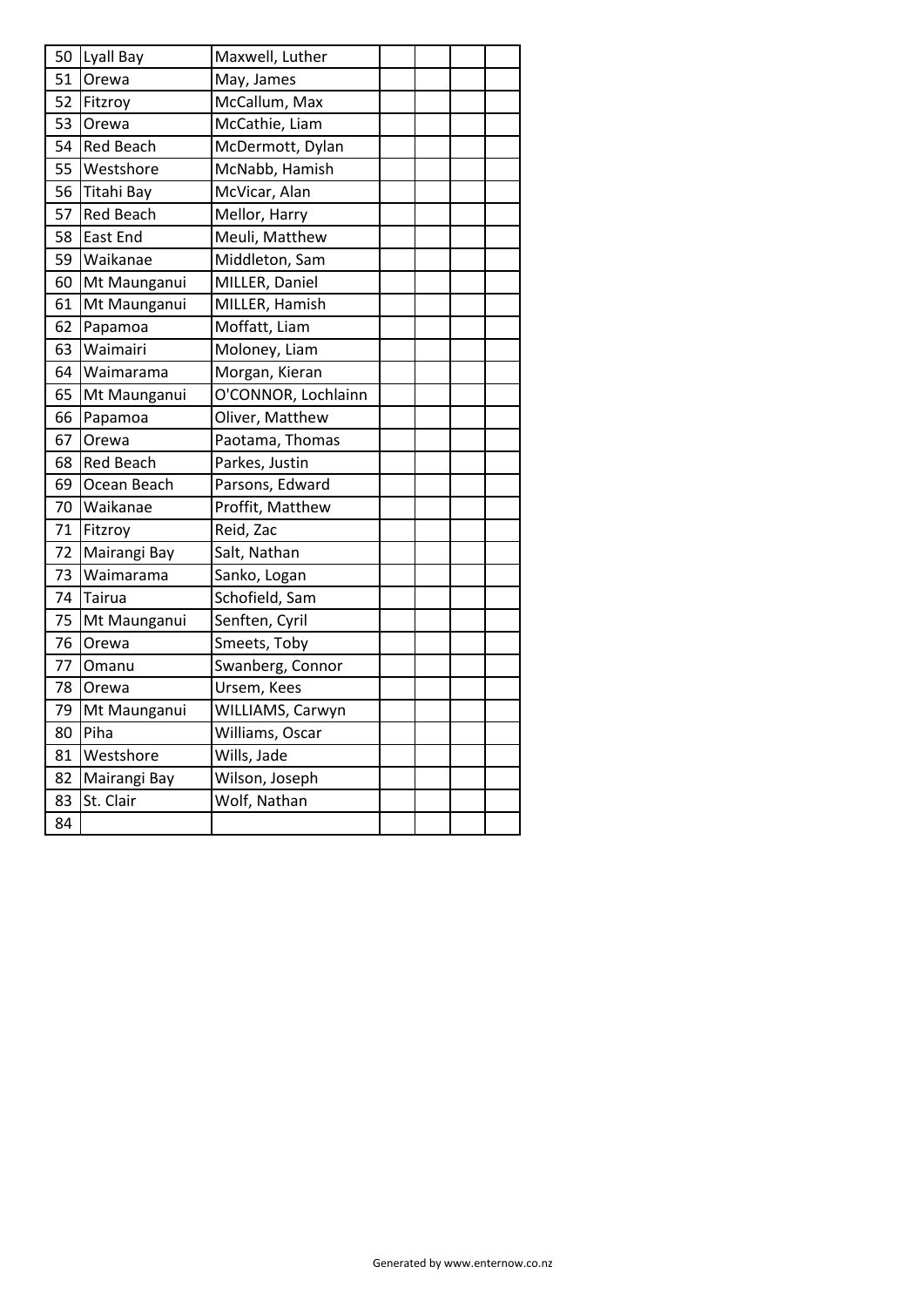# **001 | Open Mens - Surf Race**

| #  | Club             | Team / Individual     | н | Q | S | F |
|----|------------------|-----------------------|---|---|---|---|
| 1  | Mt Maunganui     | Alcelay, Xabi         |   |   |   |   |
| 2  | Mairangi Bay     | Beamish, Connor       |   |   |   |   |
| 3  | Omanu            | Beattie, Max          |   |   |   |   |
| 4  | <b>FFS</b>       | Bodier, Renaud        |   |   |   |   |
| 5  | Papamoa          | Clark, John           |   |   |   |   |
| 6  | Omanu            | Cochrane, Ben         |   |   |   |   |
| 7  | Fitzroy          | Codyre, Cathal        |   |   |   |   |
| 8  | Fitzroy          | Cole, Thomas          |   |   |   |   |
| 9  | Piha             | Drinian, Cole         |   |   |   |   |
| 10 | Mt Maunganui     | Farrell, Perry        |   |   |   |   |
| 11 | Piha             | Ferguson, Steven      |   |   |   |   |
| 12 | Piha             | Hardy, Paul           |   |   |   |   |
| 13 | Mt Maunganui     | HAYES, Cameron        |   |   |   |   |
| 14 | Mairangi Bay     | Hunter, George        |   |   |   |   |
| 15 | Omanu            | Jarvis, Joshua        |   |   |   |   |
| 16 | Westshore        | Jefferson, Cian       |   |   |   |   |
| 17 | Papamoa          | Johnston, Ben         |   |   |   |   |
| 18 | Paekakariki      | Jones, David          |   |   |   |   |
| 19 | Mt Maunganui     | Lalanne, Julien       |   |   |   |   |
| 20 | Lyall Bay        | Manners, Ben          |   |   |   |   |
| 21 | Mt Maunganui     | MCMAHON, Daniel       |   |   |   |   |
| 22 | Waimairi         | Moloney, Liam         |   |   |   |   |
| 23 | <b>Red Beach</b> | Moors, Chris          |   |   |   |   |
| 24 | Mt Maunganui     | MUNRO, Damian         |   |   |   |   |
| 25 | Piha             | Newcombe, Sean        |   |   |   |   |
| 26 | Mt Maunganui     | O'CONNOR, Lochlainn   |   |   |   |   |
| 27 | Midway           | Pahina, Shaun         |   |   |   |   |
| 28 | Piha             | Parker, Adam          |   |   |   |   |
| 29 | Piha             | Peterson, Jamie       |   |   |   |   |
| 30 | Wainui           | Puddick, Joseph       |   |   |   |   |
| 31 | Mt Maunganui     | PUDDICK, Oliver       |   |   |   |   |
| 32 | Fitzroy          | Reid, Zac             |   |   |   |   |
| 33 | Orewa            | Scott, James          |   |   |   |   |
| 34 | Mt Maunganui     | SIMPSON, Adam         |   |   |   |   |
| 35 | Mt Maunganui     | Treanor, Hamish       |   |   |   |   |
| 36 | Mairangi Bay     | Van Achterbergh, Paul |   |   |   |   |
| 37 | Piha             | Williams, Oscar       |   |   |   |   |
| 38 | Mt Maunganui     | WITNEY, Cameron       |   |   |   |   |
| 39 |                  |                       |   |   |   |   |
| 40 |                  |                       |   |   |   |   |
| 41 |                  |                       |   |   |   |   |
| 42 |                  |                       |   |   |   |   |
| 43 |                  |                       |   |   |   |   |
| 44 |                  |                       |   |   |   |   |
| 45 |                  |                       |   |   |   |   |
| 46 |                  |                       |   |   |   |   |
| 47 |                  |                       |   |   |   |   |
| 48 |                  |                       |   |   |   |   |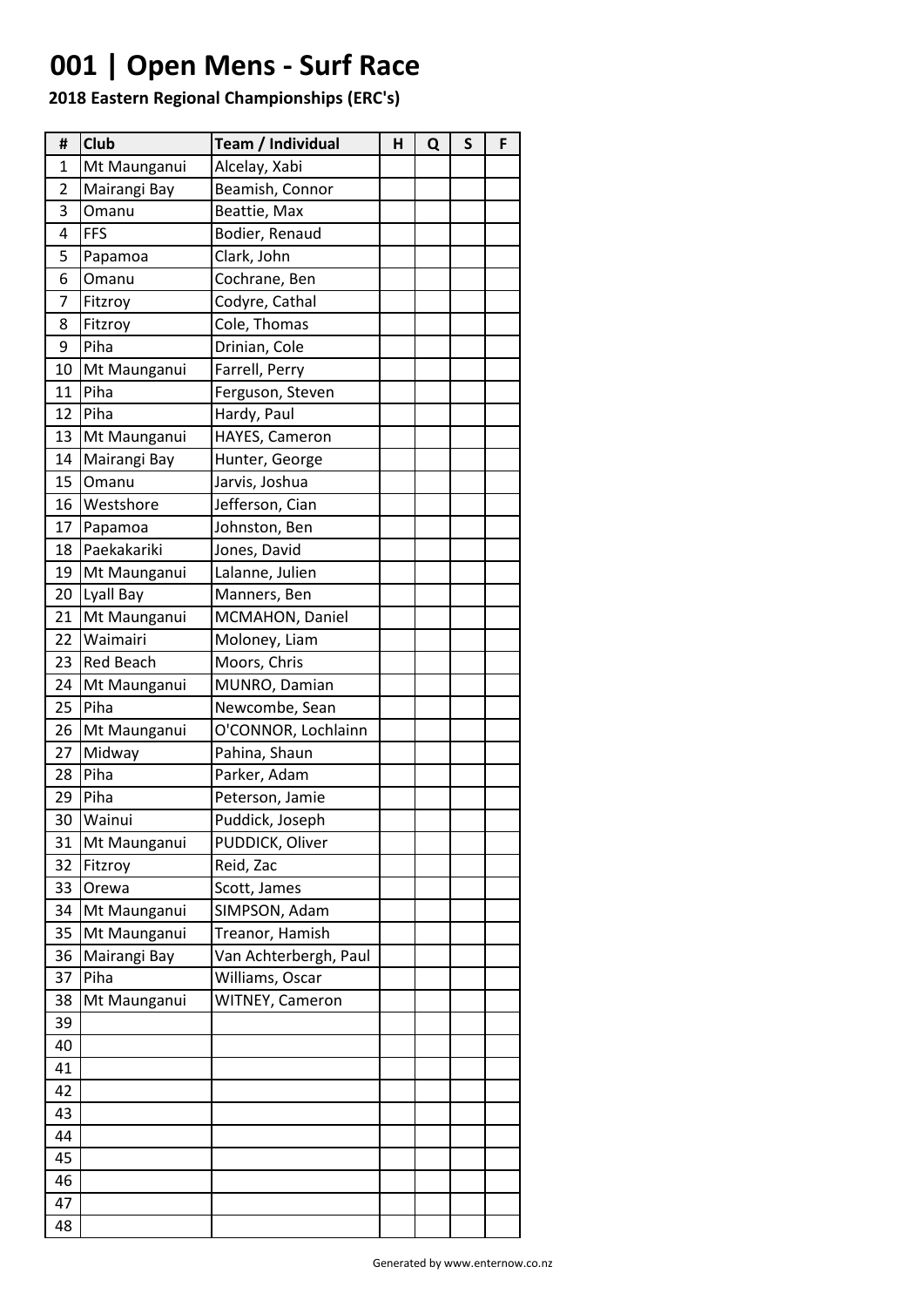## **002 | U19 Mens - Ski Relay**

| #              | <b>Club</b>     | Team / Individual                                                | н | Q | $\mathsf{S}$ | F |
|----------------|-----------------|------------------------------------------------------------------|---|---|--------------|---|
| $\mathbf{1}$   | East End        | East End Gold   Toby LARSEN, Kaden BROCK, Connor NICHOLLS        |   |   |              |   |
| $\overline{2}$ | East End        | East End Red   Fletcher MOLES, Moritz PADRUTT, Robson OLD        |   |   |              |   |
| 3              | Fitzroy         | Fitzroy Blue   Ryan CLOUGH, Ben MCCALLUM, Max MCCALLUM           |   |   |              |   |
| $\overline{4}$ | Fitzroy         | Fitzroy White   Calum SUTHERLAND, Joe COLLINS, Abe LARSEN        |   |   |              |   |
|                |                 |                                                                  |   |   |              |   |
| 5              | Lyall Bay       | Lyall Bay U19 Mens A   Oliver NEWMAN, David LONG, Luther MAXWELL |   |   |              |   |
| 6              | Lyall Bay       | Lyall Bay U19 Mens B   Damien DOYLE, Kit JONES, Joshua HANSEN    |   |   |              |   |
|                |                 | Lyall Bay U19 Mens C   Liam CHESNEY, Jules APPLEBY, Sterling     |   |   |              |   |
| 7 <sup>1</sup> | Lyall Bay       | <b>MAXWELL</b>                                                   |   |   |              |   |
| 8              | Mairangi Bay    | Mairangi Bay A   Nathan SALT, Joseph WILSON, Lachlan BOOTH       |   |   |              |   |
| 9              | Mairangi Bay    | Mairangi Bay B   Joe HOLLOWAY, George BROWN, Joshua GREEN        |   |   |              |   |
|                | 10 Mairangi Bay | Mairangi Bay C   Joshua BILYARD, Jack PRICE, Benjamin RESHEF     |   |   |              |   |
|                | 11 Mt Maunganui | Mt Maunganui A   Lincoln WAIDE, Hamish MILLER, Daniel MILLER     |   |   |              |   |
|                | 12 Mt Maunganui | Mt Maunganui B   Simon COX, Isaac MARSHALL, Declan DEMPSTER      |   |   |              |   |
|                | 13 Mt Maunganui | Mt Maunganui C   Carwyn WILLIAMS, Daniel BARRON, Patrick BIRD    |   |   |              |   |
|                | 14 Mt Maunganui | Mt Maunganui D   Patrick BIRD, Cyril SENFTEN, Hoani LAWRENCE     |   |   |              |   |
|                | 15 Muriwai      | Muriwai   Jack BIRCH, Jakob DOUGHTY, Fergus EADIE                |   |   |              |   |
|                | 16 Orewa        | Orewa A   Hamish LOCKIE, Kees URSEM, Samuel REINEN               |   |   |              |   |
|                | 17 Orewa        | Orewa B   Liam MCCATHIE, Toby SMEETS, Thomas PAOTAMA             |   |   |              |   |
|                | 18 Orewa        | Orewa C   James MAY, Ethan TALL, Dylan VUJCICH                   |   |   |              |   |
|                | 19 Orewa        | Orewa D   Harry WENMAN, Liam MCLAREN, Angus KIRKMAN              |   |   |              |   |
|                | 20 Papamoa      | Papamoa A   Liam MOFFATT, Leon CASTLE, Mitch COWDREY             |   |   |              |   |
|                | 21 Papamoa      | Papamoa B   Jed BULLOCK, Matthew BOND, Lachlan HALSE             |   |   |              |   |
|                | $22$ Piha       | Piha A   Oscar WILLIAMS, Grant CLANCY, Ryan DELANEY              |   |   |              |   |
|                | $23$ Piha       | Piha B   Levi ATA, Joshua GALLAGHER, Conor BRADDING              |   |   |              |   |
|                | $24$ Piha       | Piha C   Rhys LLOYD, Oscar DOVE, Jack DUFAUR                     |   |   |              |   |
|                | 25 Red Beach    | Red Beach A   Kade SCHEIB, Sam READMAN, Hamish GLEDHILL          |   |   |              |   |
|                | 26 Red Beach    | Red Beach B   Jonah CLEMINSON, Kees KRAMER, Brodie CAMPBELL      |   |   |              |   |
|                | 27 Red Beach    | Red Beach C   Te Maia PIHEMA, Justin PARKES, Seamus KELLY        |   |   |              |   |
|                | 28 Red Beach    | Red Beach D   Harry MELLOR, Max BOOCOCK, Dylan MCDERMOTT         |   |   |              |   |
| 29             | Waikanae        | Sam FERKINS, Cole WILLIAMS, Jordan MCLARIN<br>Waikanae A         |   |   |              |   |
| 30             | Waikanae        | Waikanae B<br>James HART, Thomas HART, Matthew PROFFIT           |   |   |              |   |
| 31             | Waikanae        | Ben BRISTOW, Sam MIDDLETON, Sam BLACKBURNE<br>Waikanae C         |   |   |              |   |
| 32             | Waimarama       | Jonty LAVER, Kieran MORGAN, Logan SANKO<br>Waimarama             |   |   |              |   |
| 33             | Westshore       | Hamish MCNABB, Jade WILLS, Samuel HORSEFIELD<br>Westshore A      |   |   |              |   |
| 34             |                 |                                                                  |   |   |              |   |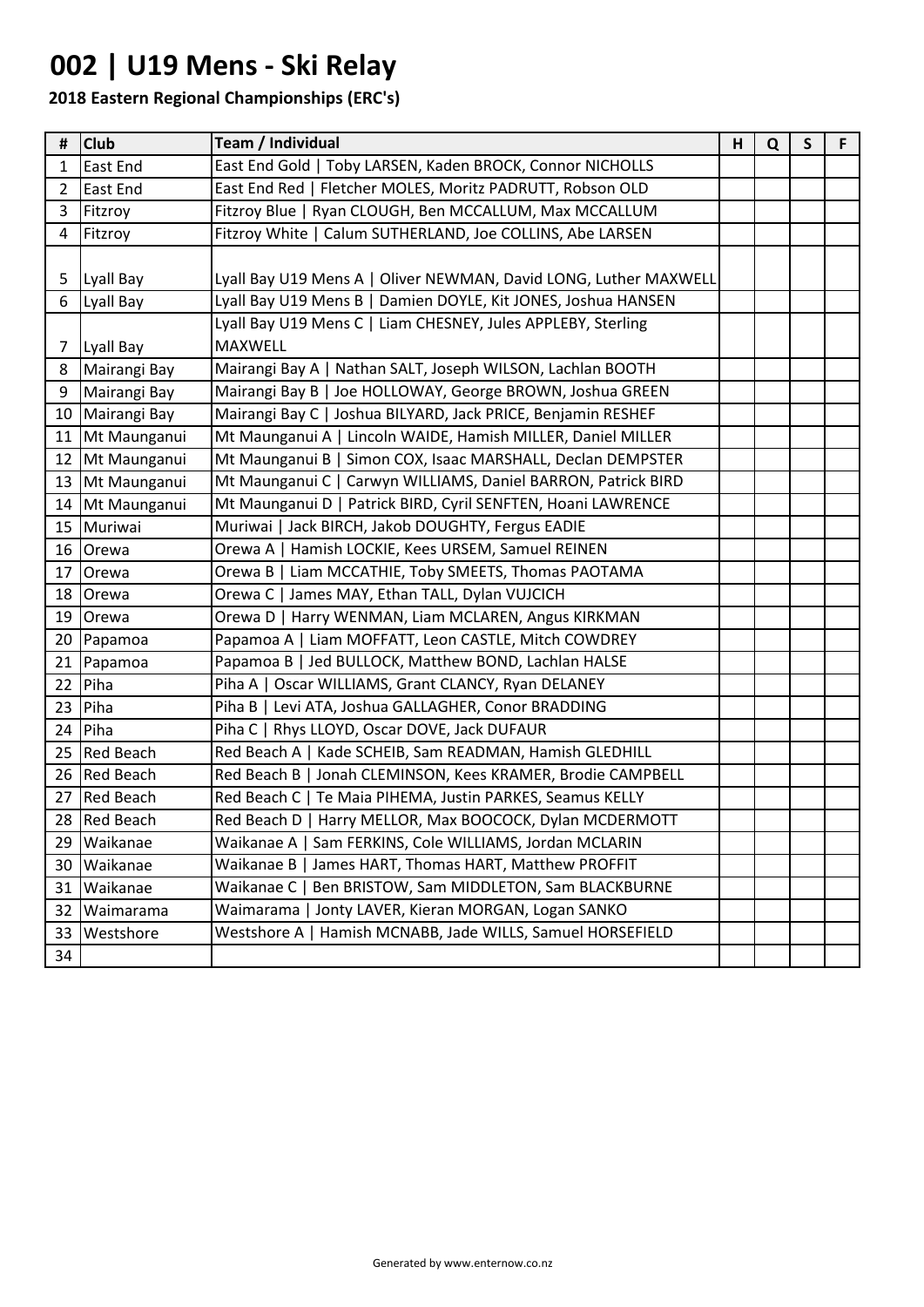# **001 | Open Mens - Ski Relay**

| #               | <b>Club</b>     | Team / Individual                                                 | н | Q | S |  |
|-----------------|-----------------|-------------------------------------------------------------------|---|---|---|--|
| $\mathbf{1}$    | East End        | East End Gold   Joel MEULI, Fletcher MOLES, Moritz PADRUTT        |   |   |   |  |
| $\overline{2}$  | Fitzroy         | Fitzroy Blue   Thomas COLE, Gregor PARK, Cathal CODYRE            |   |   |   |  |
| 3               | Mairangi Bay    | Mairangi Bay A   Michael LEE, Danny MORRISON, Cody RICHARDS       |   |   |   |  |
|                 |                 | Mairangi Bay B   Jonathan RESHEF, Tuva'a CLIFTON, Paul VAN        |   |   |   |  |
| 4               | Mairangi Bay    | <b>ACHTERBERGH</b>                                                |   |   |   |  |
|                 |                 |                                                                   |   |   |   |  |
| 5               | Mairangi Bay    | Mairangi Bay C   Connor BEAMISH, Daniel PEACOCKE, Miles BRODERICK |   |   |   |  |
| 6               | Mairangi Bay    | Mairangi Bay D   George HUNTER, Joel WAIN, Samuel PATERSON        |   |   |   |  |
| $7^{\circ}$     | Midway          | Midway   Callum TORRIE, Blake BROWN, Shaun PAHINA                 |   |   |   |  |
| 8               | Mt Maunganui    | Mt Maunganui A   Oliver PUDDICK, Sam SHERGOLD, Sam ROY            |   |   |   |  |
| 9               | Mt Maunganui    | Mt Maunganui B   Andrew NEWTON, Julien LALANNE, Andrew ROY        |   |   |   |  |
|                 | 10 Mt Maunganui | Mt Maunganui C   Hamish TREANOR, Damian MUNRO, Philip PIRIE       |   |   |   |  |
| 11              | Mt Maunganui    | Mt Maunganui D   Lincoln WAIDE, Michael WAIDE, Adam SIMPSON       |   |   |   |  |
|                 | 12 Mt Maunganui | Mt Maunganui E   Nicholas WILSON, Brad WILEY, Xabi ALCELAY        |   |   |   |  |
| 13 <sup>1</sup> | Omanu           | Omanu A   Max BEATTIE, Ben COCHRANE, Joshua JARVIS                |   |   |   |  |
|                 | 14 Orewa        | Orewa   Jack WILSON, James SCOTT, Zachary FRANICH                 |   |   |   |  |
|                 | 15 Paekakariki  | Pae Black   Ethan MOORE, Ryan IMRIE, Tyler CANNELL                |   |   |   |  |
|                 | 16 Papamoa      | Papamoa   Daniel HART, Jack BULLOCK, Scott COWDREY                |   |   |   |  |
|                 | 17 Piha         | Piha A   Steven FERGUSON, Adam PARKER, Sean NEWCOMBE              |   |   |   |  |
|                 | 18 Piha         | Piha B   Cole DRINIAN, Paul HARDY, Jamie PETERSON                 |   |   |   |  |
|                 | 19 Red Beach    | Red Beach   Daniel CAIRNS, Kade SCHEIB, Brodie CAMPBELL           |   |   |   |  |
|                 | 20 Titahi Bay   | Titahi Bay   Martyn MCDOWELL, Liam MCVICAR, Alan MCVICAR          |   |   |   |  |
| 21              | Waikanae        | Waikanae   Quaid THOMPSON, Zach FERKINS, Alex BRISTOW             |   |   |   |  |
| 22              |                 |                                                                   |   |   |   |  |
| 23              |                 |                                                                   |   |   |   |  |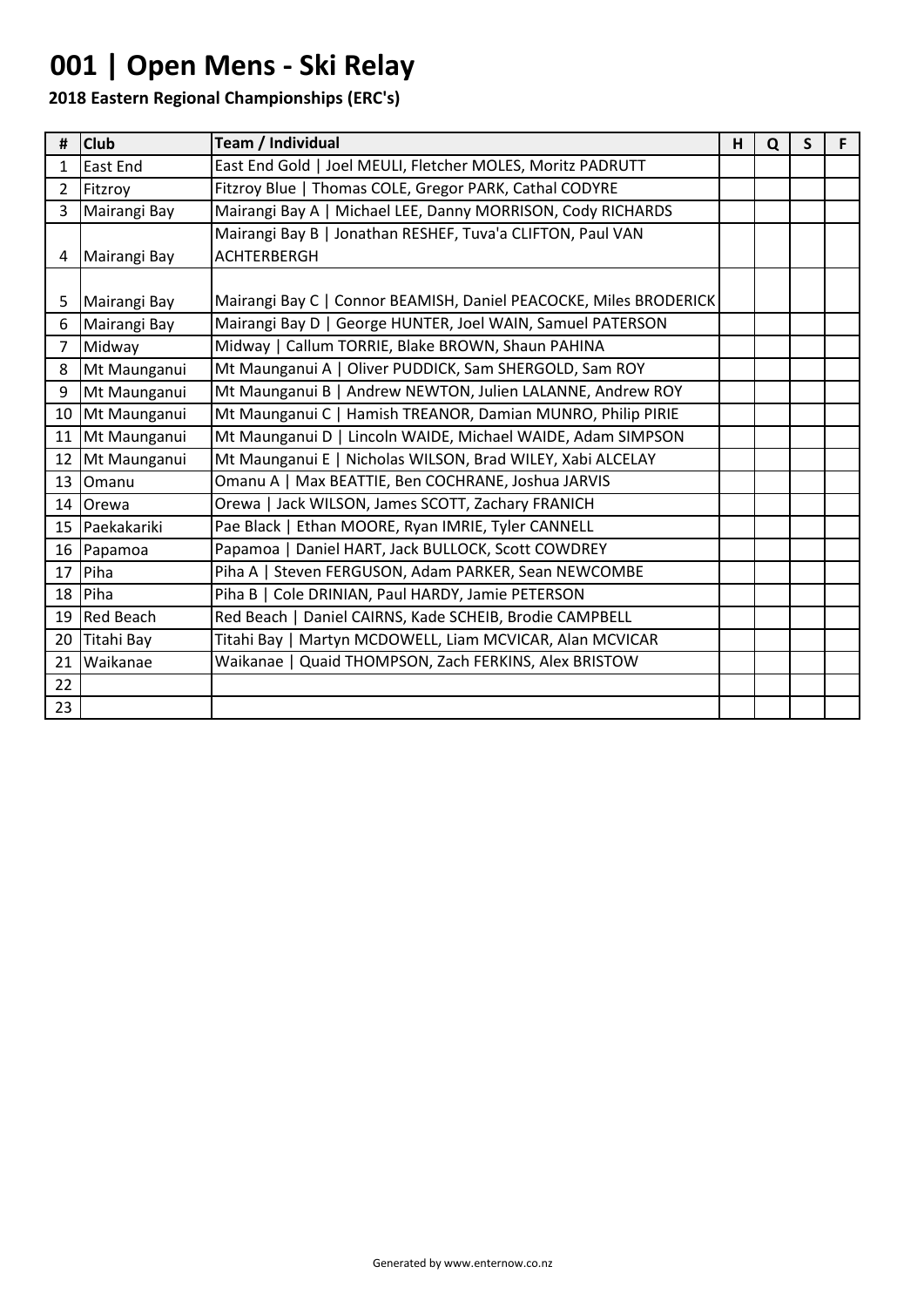## **003 | U16 Mens - Board Race (7 heats)**

| #              | Club             | Team / Individual    | н | Q | S | F |
|----------------|------------------|----------------------|---|---|---|---|
| 1              | Ocean Beach      | Akeripa, Wesley      |   |   |   |   |
| $\overline{2}$ | Whangamata       | Allen, Jess          |   |   |   |   |
| 3              | Lyall Bay        | Appleby, Jules       |   |   |   |   |
| 4              | Westshore        | Barker, Reid         |   |   |   |   |
| 5              | Omanu            | Baxter, Tanner       |   |   |   |   |
| 6              | Mairangi Bay     | Bilyard, Joshua      |   |   |   |   |
| 7              | Midway           | Blakeman, Ben        |   |   |   |   |
| 8              | Omanu            | Bond, Harrison       |   |   |   |   |
| 9              | Fitzroy          | Brimelow, Caleb      |   |   |   |   |
| 10             | Fitzroy          | Brimelow, Finn       |   |   |   |   |
| 11             | <b>East End</b>  | Brock, Kaden         |   |   |   |   |
| 12             | Midway           | Bronlund, Ruben      |   |   |   |   |
| 13             | Papamoa          | Bury, Billy          |   |   |   |   |
| 14             | Papamoa          | Cameron, Tom         |   |   |   |   |
| 15             | Sumner           | Chamberlain, Taylor  |   |   |   |   |
| 16             | Muriwai          | Chapman, Harrison    |   |   |   |   |
| 17             | Lyall Bay        | Chesney, Finbar      |   |   |   |   |
| 18             | Piha             | Clancy, Reid         |   |   |   |   |
| 19             | New Plymouth     | Cleland, Jack        |   |   |   |   |
| 20             | Fitzroy          | Clough, Ryan         |   |   |   |   |
| 21             | Fitzroy          | Collins, Joe         |   |   |   |   |
| 22             | Midway           | Corrin, Jacob        |   |   |   |   |
| 23             | Mt Maunganui     | Cowdrey, Nathan      |   |   |   |   |
| 24             | <b>Red Beach</b> | Creighton, Reuben    |   |   |   |   |
| 25             | Papamoa          | Davoren, Liam        |   |   |   |   |
| 26             | Ocean Beach      | De Groot, Max        |   |   |   |   |
| 27             | Paekakariki      | Devine, Toby         |   |   |   |   |
| 28             | New Plymouth     | Donovan, Rhys        |   |   |   |   |
| 29             | Lyall Bay        | Doyle, Damien        |   |   |   |   |
| 30             | Pacific          | Driver, Jacob        |   |   |   |   |
| 31             | Paekakariki      | Dyhrberg, James      |   |   |   |   |
| 32             | Ocean Beach      | Ebbett-Watt, Jonty   |   |   |   |   |
| 33             | Lyall Bay        | Edmonds, Walter      |   |   |   |   |
| 34             | Papamoa          | Farr, Lewis          |   |   |   |   |
| 35             | Sumner           | Fergusson, Sebastian |   |   |   |   |
| 36             | Red Beach        | Fortes, Jon          |   |   |   |   |
| 37             | Papamoa          | Fourie, Nicolai      |   |   |   |   |
| 38             | Pacific          | Frisby, Jordan       |   |   |   |   |
| 39             | Whangamata       | Fulton, Callum       |   |   |   |   |
| 40             | <b>Red Beach</b> | Gilbertson, Kalani   |   |   |   |   |
| 41             | East End         | Gooch, Ollie         |   |   |   |   |
| 42             | Mairangi Bay     | Green, Joshua        |   |   |   |   |
| 43             | Papamoa          | Grey, Kian           |   |   |   |   |
| 44             | Lyall Bay        | Hansen, Joshua       |   |   |   |   |
| 45             | St. Clair        | Hayward, Ben         |   |   |   |   |
| 46             | Red Beach        | Henare, Angus        |   |   |   |   |
| 47             | Papamoa          | Hitchfield, Jack     |   |   |   |   |
| 48             | Waikanae         | Hope, Clayden        |   |   |   |   |
| 49             | Omanu            | Horan, Kiahi         |   |   |   |   |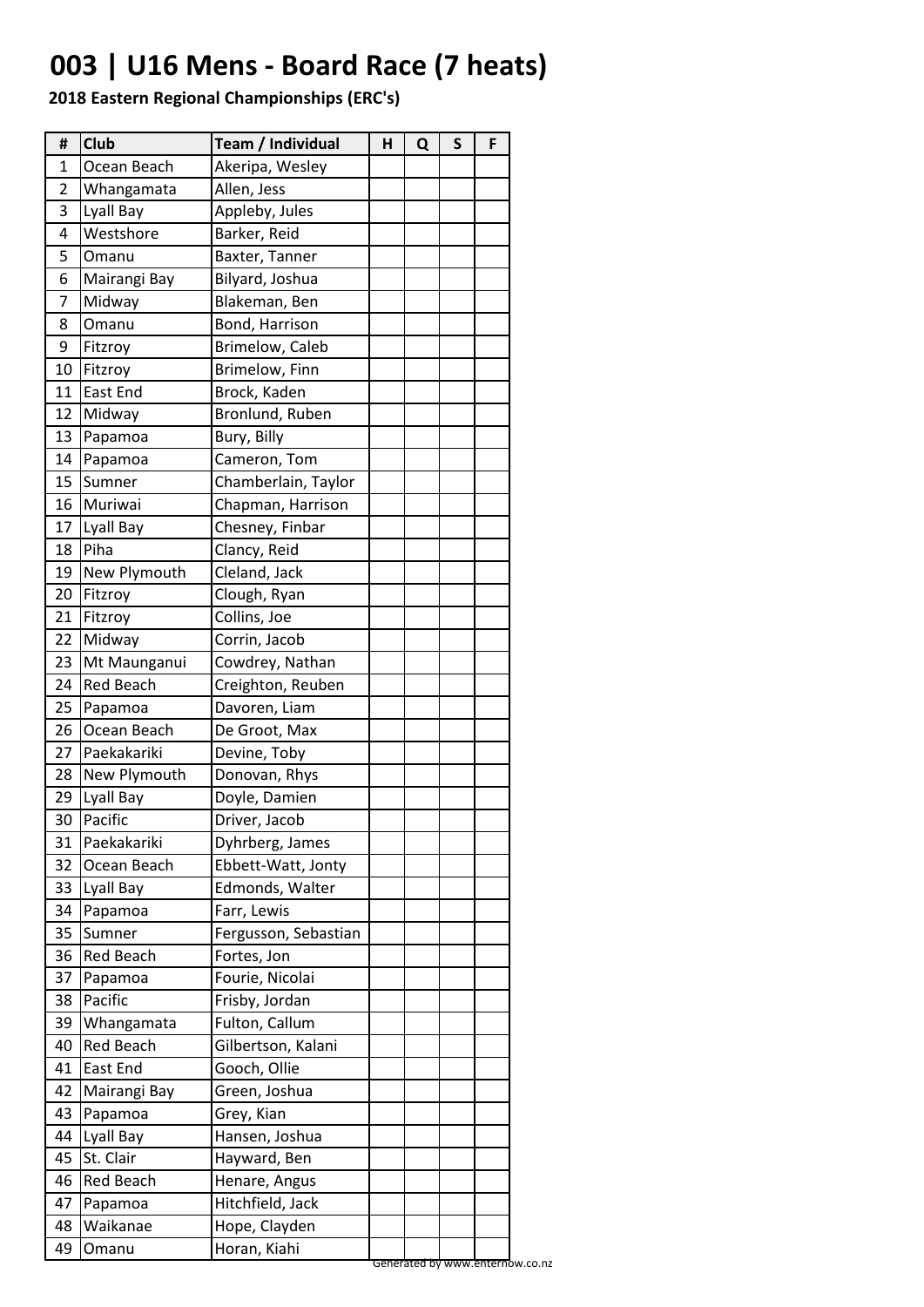| 50 | Westshore             | Horsefield, Samuel |  |  |
|----|-----------------------|--------------------|--|--|
| 51 | Omanu                 | Irwin, Mitchell    |  |  |
| 52 | Lyall Bay             | Jones, Kit         |  |  |
| 53 | Paekakariki           | Jones, Max         |  |  |
| 54 | Ocean Beach           | Kay, Thomas        |  |  |
| 55 | Omanu                 | Kirk, Baxter       |  |  |
| 56 | Orewa                 | Kirkman, Angus     |  |  |
| 57 | Waimarama             | Laver, William     |  |  |
| 58 | Red Beach             | Makgill, Patrick   |  |  |
| 59 | Fitzroy               | Matuku, Ethan      |  |  |
| 60 | Lyall Bay             | Maxwell, Sterling  |  |  |
| 61 | Papamoa               | McCarthy, Conor    |  |  |
| 62 | <b>Red Beach</b>      | McDermott, Conor   |  |  |
| 63 | St. Clair             | McGregor, Josh     |  |  |
| 64 | Waimairi              | McGuinness, Flynn  |  |  |
| 65 | Orewa                 | McLaren, Liam      |  |  |
| 66 | Whangamata            | McLean, John       |  |  |
| 67 | Orewa                 | McMullen, Joel     |  |  |
| 68 | Westshore             | McNabb, Kirk       |  |  |
| 69 | Titahi Bay            | McVicar, Liam      |  |  |
| 70 | Papamoa               | Millington, Max    |  |  |
| 71 | Pukehina              | Milsom, Ethan      |  |  |
| 72 | Waikanae              | Mitchell, Travis   |  |  |
| 73 | <b>East End</b>       | Moles, Lachlan     |  |  |
| 74 | East End              | Nicholls, Connor   |  |  |
| 75 | <b>Red Beach</b>      | Nicholls, Lachlan  |  |  |
| 76 | Paekakariki           | Norris, Jamie      |  |  |
| 77 | Whangamata            | Parker, Kyle       |  |  |
| 78 | Omanu                 | Parrott, Benjamin  |  |  |
| 79 | Waimarama             | Pattison, Carwyn   |  |  |
| 80 | Pacific               | Pearce, Matt       |  |  |
| 81 | Papamoa               | Porter, Angus      |  |  |
| 82 | Omanu                 | Preston, Jack      |  |  |
| 83 | Mairangi Bay          | Price, Jack        |  |  |
| 84 | Waikanae              | Proctor, Nathan    |  |  |
| 85 | Waikanae              | Proffit, Nicolas   |  |  |
| 86 | Mt Maunganui          | Rall, Tarras       |  |  |
| 87 | <b>Red Beach</b>      | Readman, Blake     |  |  |
| 88 | Mt Maunganui          | Reeder, Zachary    |  |  |
| 89 | Waihi Beach           | Regan, Liam        |  |  |
| 90 | Mairangi Bay          | Reshef, Benjamin   |  |  |
| 91 | Tairua                | Schofield, Jackson |  |  |
| 92 | Whangamata            | Scott, Eddie       |  |  |
| 93 | Omanu                 | Scott, Thomas      |  |  |
| 94 | <b>Red Beach</b>      | Selman, Jonathan   |  |  |
| 95 | Mt Maunganui          | Shanahan, Daniel   |  |  |
| 96 | <b>Red Beach</b>      | Southcombe, Flynn  |  |  |
| 97 |                       |                    |  |  |
| 98 | New Plymouth<br>Orewa | Spicer, Olly       |  |  |
|    |                       | Tall, Ethan        |  |  |
| 99 | Pukehina<br>100 Orewa | Veale, Pudgey      |  |  |
|    | 101 Piha              | Vujcich, Dylan     |  |  |
|    |                       | Vujcich, Joseph    |  |  |
|    | 102 Muriwai           | Ward, Charlie      |  |  |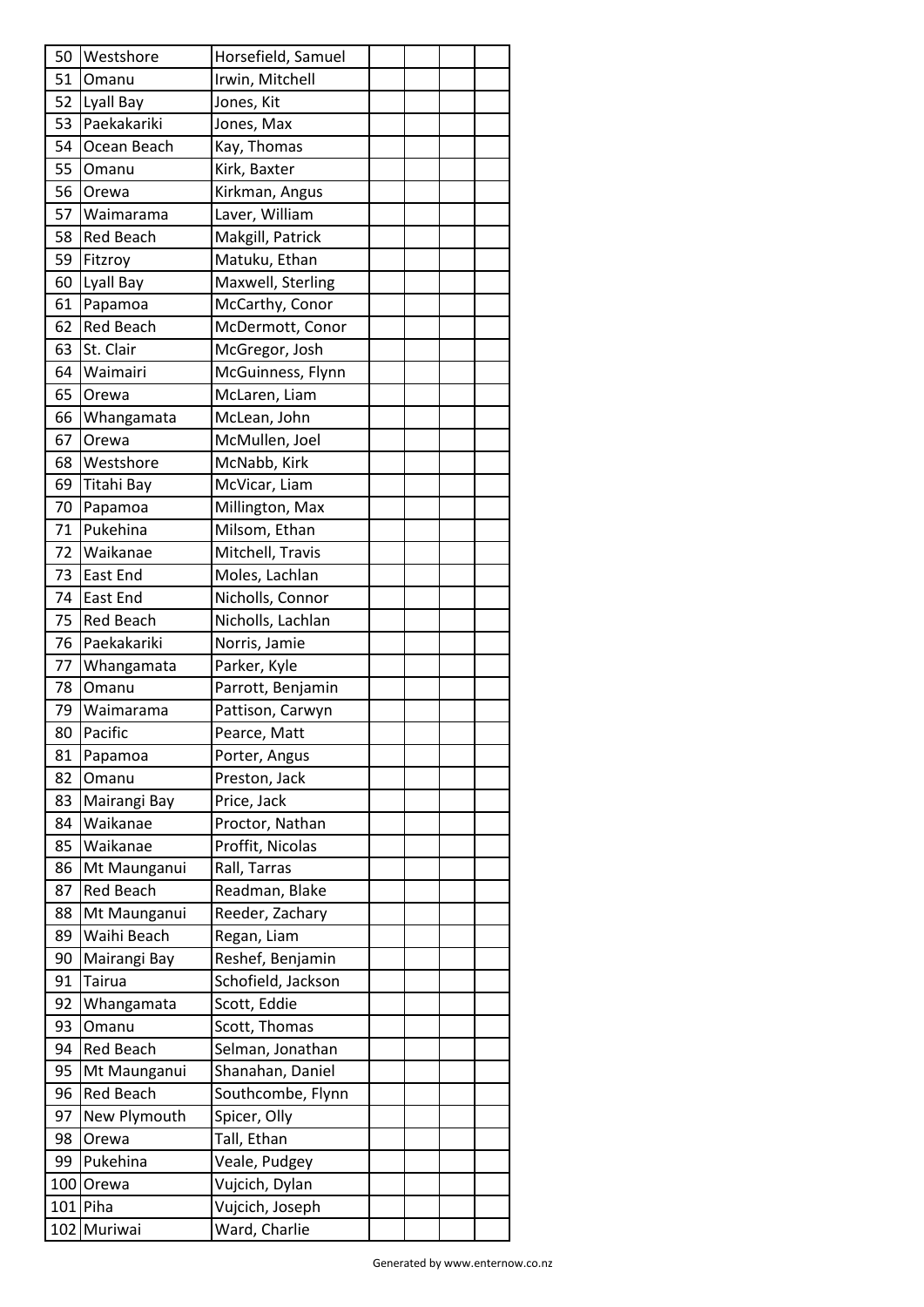|     | $103$ Piha       | Ward, Finn      |  |  |
|-----|------------------|-----------------|--|--|
|     | 104 Red Beach    | Ward, Jamie     |  |  |
|     | 105 Orewa        | Wenman, Harry   |  |  |
|     | 106 New Plymouth | Whittle, Jacob  |  |  |
|     | 107 Whakatane    | Williams, Claye |  |  |
|     | 108 Waimarama    | Wilson, Alfie   |  |  |
|     | $109$ St. Clair  | Wolf, Max       |  |  |
| 110 |                  |                 |  |  |
| 111 |                  |                 |  |  |
| 112 |                  |                 |  |  |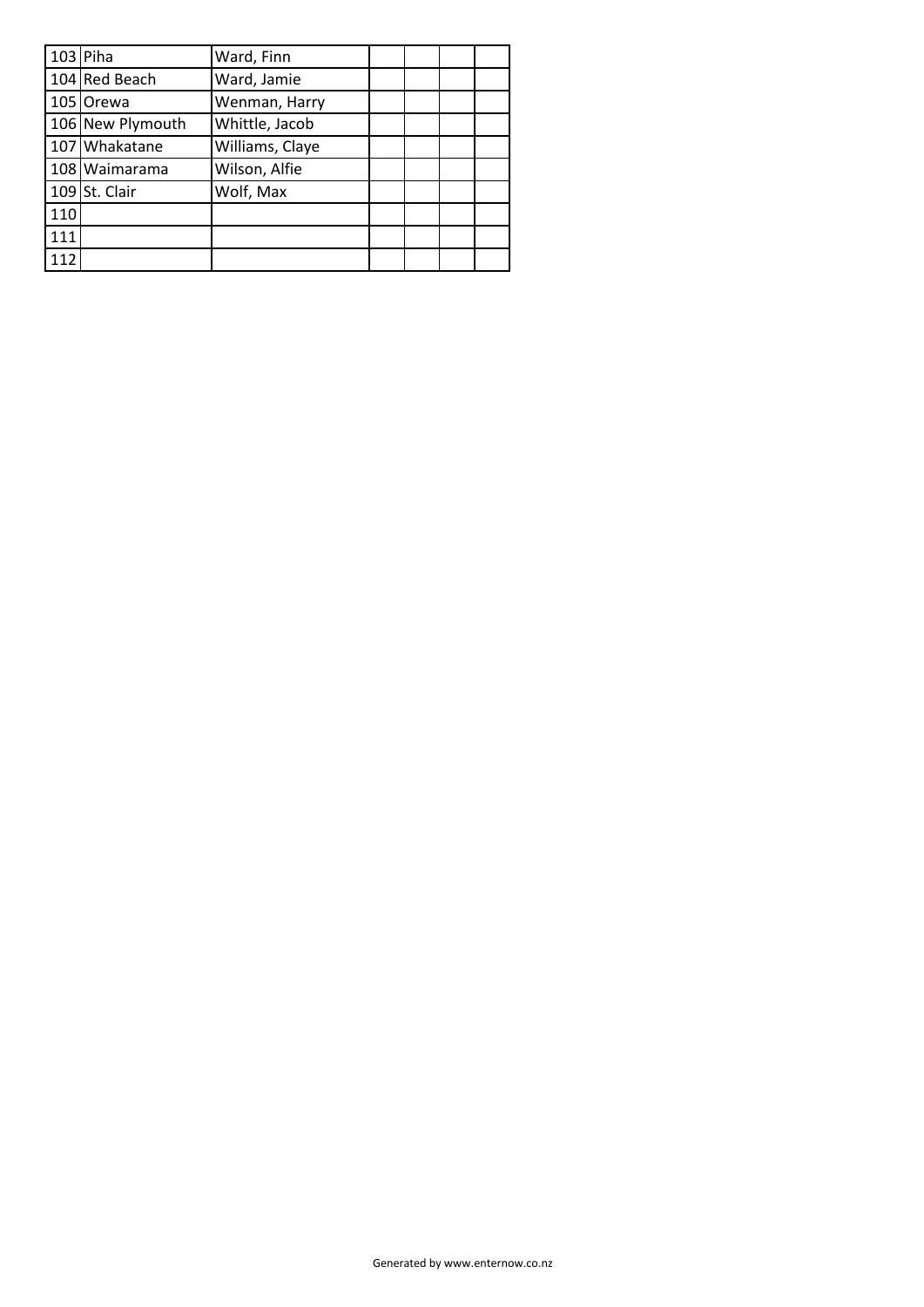## **002 | U19 Mens - Board Race (7 heats)**

| Anderson, Ryan<br>1<br>Omanu<br>2<br>Piha<br>Ata, Levi<br>3<br>Barker, Marshall<br>Omanu<br>East End<br>Barlow, Niwa<br>4<br>5<br>Mt Maunganui<br><b>BARRON, Daniel</b><br>Muriwai<br>Birch, Jack<br>6<br><b>BIRD, Patrick</b><br>7<br>Mt Maunganui<br>Wainui<br>Birkhead, Louis<br>8<br>9<br>Bodnar, Sam<br>Omanu<br>10<br>Bond, Matthew<br>Papamoa<br>Boocock, Max<br>11<br><b>Red Beach</b><br>12<br>Mairangi Bay<br>Booth, Lachlan<br>13<br>Piha<br>Bradding, Conor<br>Brown, Blake<br>14<br>Midway<br>15<br>Mairangi Bay<br>Brown, George<br>16<br>Brown, Liam<br>Omanu<br>Bullock, Jed<br>17<br>Papamoa<br>Campbell, Brodie<br>18<br><b>Red Beach</b><br>19<br>Castle, Leon<br>Papamoa<br>Paekakariki<br>Cecioni, Nicolas<br>20<br>21<br>Charteris, Tom<br>Waimarama<br>Chesney, Liam<br>22<br>Lyall Bay<br>Piha<br>23<br>Clancy, Grant<br>24<br>Clark, John<br>Papamoa<br>25<br><b>Red Beach</b><br>Cleminson, Jonah<br>Collins, Joe<br>26<br>Fitzroy<br>27<br>Cowdrey, Mitch<br>Papamoa<br>COX, Simon<br>28<br>Mt Maunganui<br>29<br>Piha<br>Delaney, Ryan<br>30<br>Dellow, Jago<br>Paekakariki<br>31<br>Mt Maunganui<br>Dempster, Conor<br>32<br>Mt Maunganui<br>DEMPSTER, Declan<br>Paekakariki<br>33<br>Devine, Jake<br>Muriwai<br>Doughty, Jakob<br>34<br>35<br>Piha<br>Dove, Oscar<br>36<br>Piha<br>Dryden, Adam<br>Dufaur, Jack<br>37<br>Piha<br>38<br>Ocean Beach<br>Dyer, Hadlee |
|--------------------------------------------------------------------------------------------------------------------------------------------------------------------------------------------------------------------------------------------------------------------------------------------------------------------------------------------------------------------------------------------------------------------------------------------------------------------------------------------------------------------------------------------------------------------------------------------------------------------------------------------------------------------------------------------------------------------------------------------------------------------------------------------------------------------------------------------------------------------------------------------------------------------------------------------------------------------------------------------------------------------------------------------------------------------------------------------------------------------------------------------------------------------------------------------------------------------------------------------------------------------------------------------------------------------------------------------------------------------------------------------------|
|                                                                                                                                                                                                                                                                                                                                                                                                                                                                                                                                                                                                                                                                                                                                                                                                                                                                                                                                                                                                                                                                                                                                                                                                                                                                                                                                                                                                  |
|                                                                                                                                                                                                                                                                                                                                                                                                                                                                                                                                                                                                                                                                                                                                                                                                                                                                                                                                                                                                                                                                                                                                                                                                                                                                                                                                                                                                  |
|                                                                                                                                                                                                                                                                                                                                                                                                                                                                                                                                                                                                                                                                                                                                                                                                                                                                                                                                                                                                                                                                                                                                                                                                                                                                                                                                                                                                  |
|                                                                                                                                                                                                                                                                                                                                                                                                                                                                                                                                                                                                                                                                                                                                                                                                                                                                                                                                                                                                                                                                                                                                                                                                                                                                                                                                                                                                  |
|                                                                                                                                                                                                                                                                                                                                                                                                                                                                                                                                                                                                                                                                                                                                                                                                                                                                                                                                                                                                                                                                                                                                                                                                                                                                                                                                                                                                  |
|                                                                                                                                                                                                                                                                                                                                                                                                                                                                                                                                                                                                                                                                                                                                                                                                                                                                                                                                                                                                                                                                                                                                                                                                                                                                                                                                                                                                  |
|                                                                                                                                                                                                                                                                                                                                                                                                                                                                                                                                                                                                                                                                                                                                                                                                                                                                                                                                                                                                                                                                                                                                                                                                                                                                                                                                                                                                  |
|                                                                                                                                                                                                                                                                                                                                                                                                                                                                                                                                                                                                                                                                                                                                                                                                                                                                                                                                                                                                                                                                                                                                                                                                                                                                                                                                                                                                  |
|                                                                                                                                                                                                                                                                                                                                                                                                                                                                                                                                                                                                                                                                                                                                                                                                                                                                                                                                                                                                                                                                                                                                                                                                                                                                                                                                                                                                  |
|                                                                                                                                                                                                                                                                                                                                                                                                                                                                                                                                                                                                                                                                                                                                                                                                                                                                                                                                                                                                                                                                                                                                                                                                                                                                                                                                                                                                  |
|                                                                                                                                                                                                                                                                                                                                                                                                                                                                                                                                                                                                                                                                                                                                                                                                                                                                                                                                                                                                                                                                                                                                                                                                                                                                                                                                                                                                  |
|                                                                                                                                                                                                                                                                                                                                                                                                                                                                                                                                                                                                                                                                                                                                                                                                                                                                                                                                                                                                                                                                                                                                                                                                                                                                                                                                                                                                  |
|                                                                                                                                                                                                                                                                                                                                                                                                                                                                                                                                                                                                                                                                                                                                                                                                                                                                                                                                                                                                                                                                                                                                                                                                                                                                                                                                                                                                  |
|                                                                                                                                                                                                                                                                                                                                                                                                                                                                                                                                                                                                                                                                                                                                                                                                                                                                                                                                                                                                                                                                                                                                                                                                                                                                                                                                                                                                  |
|                                                                                                                                                                                                                                                                                                                                                                                                                                                                                                                                                                                                                                                                                                                                                                                                                                                                                                                                                                                                                                                                                                                                                                                                                                                                                                                                                                                                  |
|                                                                                                                                                                                                                                                                                                                                                                                                                                                                                                                                                                                                                                                                                                                                                                                                                                                                                                                                                                                                                                                                                                                                                                                                                                                                                                                                                                                                  |
|                                                                                                                                                                                                                                                                                                                                                                                                                                                                                                                                                                                                                                                                                                                                                                                                                                                                                                                                                                                                                                                                                                                                                                                                                                                                                                                                                                                                  |
|                                                                                                                                                                                                                                                                                                                                                                                                                                                                                                                                                                                                                                                                                                                                                                                                                                                                                                                                                                                                                                                                                                                                                                                                                                                                                                                                                                                                  |
|                                                                                                                                                                                                                                                                                                                                                                                                                                                                                                                                                                                                                                                                                                                                                                                                                                                                                                                                                                                                                                                                                                                                                                                                                                                                                                                                                                                                  |
|                                                                                                                                                                                                                                                                                                                                                                                                                                                                                                                                                                                                                                                                                                                                                                                                                                                                                                                                                                                                                                                                                                                                                                                                                                                                                                                                                                                                  |
|                                                                                                                                                                                                                                                                                                                                                                                                                                                                                                                                                                                                                                                                                                                                                                                                                                                                                                                                                                                                                                                                                                                                                                                                                                                                                                                                                                                                  |
|                                                                                                                                                                                                                                                                                                                                                                                                                                                                                                                                                                                                                                                                                                                                                                                                                                                                                                                                                                                                                                                                                                                                                                                                                                                                                                                                                                                                  |
|                                                                                                                                                                                                                                                                                                                                                                                                                                                                                                                                                                                                                                                                                                                                                                                                                                                                                                                                                                                                                                                                                                                                                                                                                                                                                                                                                                                                  |
|                                                                                                                                                                                                                                                                                                                                                                                                                                                                                                                                                                                                                                                                                                                                                                                                                                                                                                                                                                                                                                                                                                                                                                                                                                                                                                                                                                                                  |
|                                                                                                                                                                                                                                                                                                                                                                                                                                                                                                                                                                                                                                                                                                                                                                                                                                                                                                                                                                                                                                                                                                                                                                                                                                                                                                                                                                                                  |
|                                                                                                                                                                                                                                                                                                                                                                                                                                                                                                                                                                                                                                                                                                                                                                                                                                                                                                                                                                                                                                                                                                                                                                                                                                                                                                                                                                                                  |
|                                                                                                                                                                                                                                                                                                                                                                                                                                                                                                                                                                                                                                                                                                                                                                                                                                                                                                                                                                                                                                                                                                                                                                                                                                                                                                                                                                                                  |
|                                                                                                                                                                                                                                                                                                                                                                                                                                                                                                                                                                                                                                                                                                                                                                                                                                                                                                                                                                                                                                                                                                                                                                                                                                                                                                                                                                                                  |
|                                                                                                                                                                                                                                                                                                                                                                                                                                                                                                                                                                                                                                                                                                                                                                                                                                                                                                                                                                                                                                                                                                                                                                                                                                                                                                                                                                                                  |
|                                                                                                                                                                                                                                                                                                                                                                                                                                                                                                                                                                                                                                                                                                                                                                                                                                                                                                                                                                                                                                                                                                                                                                                                                                                                                                                                                                                                  |
|                                                                                                                                                                                                                                                                                                                                                                                                                                                                                                                                                                                                                                                                                                                                                                                                                                                                                                                                                                                                                                                                                                                                                                                                                                                                                                                                                                                                  |
|                                                                                                                                                                                                                                                                                                                                                                                                                                                                                                                                                                                                                                                                                                                                                                                                                                                                                                                                                                                                                                                                                                                                                                                                                                                                                                                                                                                                  |
|                                                                                                                                                                                                                                                                                                                                                                                                                                                                                                                                                                                                                                                                                                                                                                                                                                                                                                                                                                                                                                                                                                                                                                                                                                                                                                                                                                                                  |
|                                                                                                                                                                                                                                                                                                                                                                                                                                                                                                                                                                                                                                                                                                                                                                                                                                                                                                                                                                                                                                                                                                                                                                                                                                                                                                                                                                                                  |
|                                                                                                                                                                                                                                                                                                                                                                                                                                                                                                                                                                                                                                                                                                                                                                                                                                                                                                                                                                                                                                                                                                                                                                                                                                                                                                                                                                                                  |
|                                                                                                                                                                                                                                                                                                                                                                                                                                                                                                                                                                                                                                                                                                                                                                                                                                                                                                                                                                                                                                                                                                                                                                                                                                                                                                                                                                                                  |
|                                                                                                                                                                                                                                                                                                                                                                                                                                                                                                                                                                                                                                                                                                                                                                                                                                                                                                                                                                                                                                                                                                                                                                                                                                                                                                                                                                                                  |
|                                                                                                                                                                                                                                                                                                                                                                                                                                                                                                                                                                                                                                                                                                                                                                                                                                                                                                                                                                                                                                                                                                                                                                                                                                                                                                                                                                                                  |
| 39<br>Muriwai<br>EADIE, Fergus                                                                                                                                                                                                                                                                                                                                                                                                                                                                                                                                                                                                                                                                                                                                                                                                                                                                                                                                                                                                                                                                                                                                                                                                                                                                                                                                                                   |
| Pukehina<br>Fraser, Kelvin<br>40                                                                                                                                                                                                                                                                                                                                                                                                                                                                                                                                                                                                                                                                                                                                                                                                                                                                                                                                                                                                                                                                                                                                                                                                                                                                                                                                                                 |
| Gallagher, Joshua<br>41<br>Piha                                                                                                                                                                                                                                                                                                                                                                                                                                                                                                                                                                                                                                                                                                                                                                                                                                                                                                                                                                                                                                                                                                                                                                                                                                                                                                                                                                  |
| <b>Red Beach</b><br>42<br>Gjaltema, Rowan                                                                                                                                                                                                                                                                                                                                                                                                                                                                                                                                                                                                                                                                                                                                                                                                                                                                                                                                                                                                                                                                                                                                                                                                                                                                                                                                                        |
| 43<br><b>Red Beach</b><br>Gledhill, Hamish                                                                                                                                                                                                                                                                                                                                                                                                                                                                                                                                                                                                                                                                                                                                                                                                                                                                                                                                                                                                                                                                                                                                                                                                                                                                                                                                                       |
| 44<br>Grey, Flynn<br>Papamoa                                                                                                                                                                                                                                                                                                                                                                                                                                                                                                                                                                                                                                                                                                                                                                                                                                                                                                                                                                                                                                                                                                                                                                                                                                                                                                                                                                     |
| 45<br>Hall, Joe<br>South Brighton                                                                                                                                                                                                                                                                                                                                                                                                                                                                                                                                                                                                                                                                                                                                                                                                                                                                                                                                                                                                                                                                                                                                                                                                                                                                                                                                                                |
| 46<br>Papamoa<br>Halse, Lachlan                                                                                                                                                                                                                                                                                                                                                                                                                                                                                                                                                                                                                                                                                                                                                                                                                                                                                                                                                                                                                                                                                                                                                                                                                                                                                                                                                                  |
| 47<br>Waikanae<br>Hart, James                                                                                                                                                                                                                                                                                                                                                                                                                                                                                                                                                                                                                                                                                                                                                                                                                                                                                                                                                                                                                                                                                                                                                                                                                                                                                                                                                                    |
| 48<br>Waikanae<br>Hart, Thomas                                                                                                                                                                                                                                                                                                                                                                                                                                                                                                                                                                                                                                                                                                                                                                                                                                                                                                                                                                                                                                                                                                                                                                                                                                                                                                                                                                   |
| 49<br>Mairangi Bay<br>Holloway, Joe                                                                                                                                                                                                                                                                                                                                                                                                                                                                                                                                                                                                                                                                                                                                                                                                                                                                                                                                                                                                                                                                                                                                                                                                                                                                                                                                                              |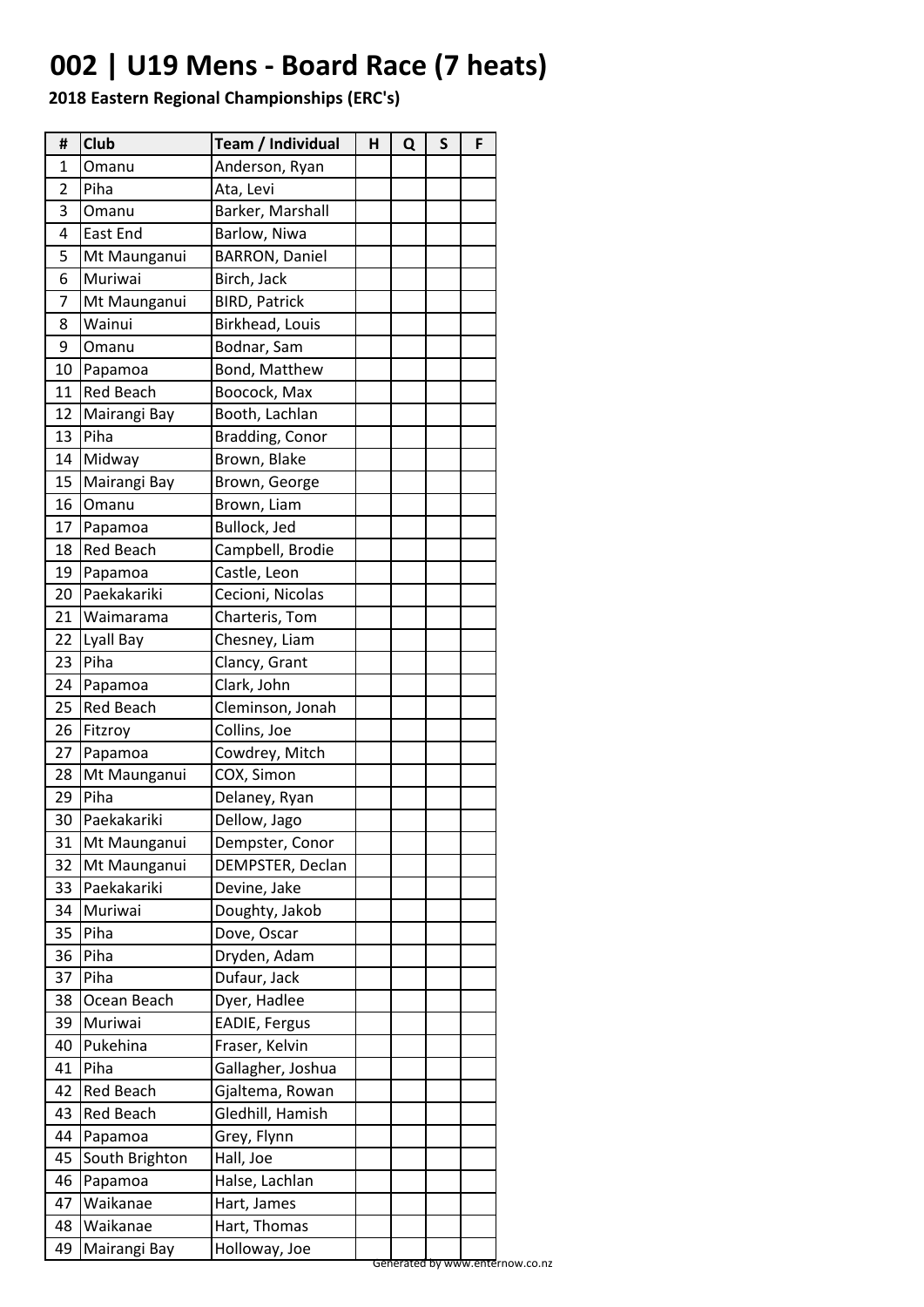| 50 | Ocean Beach        | Kay, Luke        |  |  |
|----|--------------------|------------------|--|--|
| 51 | <b>Red Beach</b>   | Kelly, Seamus    |  |  |
| 52 | Ocean Beach        | Kerins, Ethan    |  |  |
| 53 | Omanu              | Kirk, Riley      |  |  |
| 54 | <b>Red Beach</b>   | Kramer, Kees     |  |  |
| 55 | Orewa              | Langman, Thomas  |  |  |
| 56 | Fitzroy            | Larsen, Abe      |  |  |
| 57 | East End           | Larsen, Toby     |  |  |
| 58 | Waimarama          | Laver, Jonty     |  |  |
| 59 | Mt Maunganui       | Lawrence, Hoani  |  |  |
| 60 | Piha               | Lloyd, Rhys      |  |  |
| 61 | Orewa              | Lockie, Hamish   |  |  |
| 62 | Lyall Bay          | Long, David      |  |  |
| 63 | Papamoa            | Mano, George     |  |  |
| 64 | Mt Maunganui       | MARSHALL, Isaac  |  |  |
| 65 | Omanu              | Marshall, Logan  |  |  |
| 66 | St. Clair          | Martin, Nathan   |  |  |
| 67 | Lyall Bay          | Maxwell, Luther  |  |  |
| 68 | Orewa              | May, James       |  |  |
| 69 | Fitzroy            | McCallum, Ben    |  |  |
| 70 | Fitzroy            | McCallum, Max    |  |  |
| 71 | Orewa              | McCathie, Liam   |  |  |
| 72 | <b>Red Beach</b>   | McDermott, Dylan |  |  |
| 73 | Westshore          | McNabb, Hamish   |  |  |
| 74 | Titahi Bay         | McVicar, Alan    |  |  |
| 75 | <b>Red Beach</b>   | Mellor, Harry    |  |  |
| 76 | <b>East End</b>    | Meuli, Matthew   |  |  |
| 77 | Waikanae           | Middleton, Sam   |  |  |
| 78 | Mt Maunganui       | MILLER, Daniel   |  |  |
| 79 | Mt Maunganui       | MILLER, Hamish   |  |  |
| 80 | Papamoa            | Moffatt, Liam    |  |  |
| 81 | East End           | Moles, Fletcher  |  |  |
| 82 | Paekakariki        | Moore, Ethan     |  |  |
| 83 | Waimarama          | Morgan, Kieran   |  |  |
| 84 | Lyall Bay          | Newman, Oliver   |  |  |
| 85 | <b>East End</b>    | Old, Robson      |  |  |
| 86 | Papamoa            | Oliver, Matthew  |  |  |
| 87 | East End           | Padrutt, Moritz  |  |  |
| 88 | Orewa              | Paotama, Thomas  |  |  |
| 89 | Omanu              | Parker, Mac      |  |  |
| 90 | <b>Red Beach</b>   | Parkes, Justin   |  |  |
| 91 | Ocean Beach        | Parsons, Edward  |  |  |
| 92 | <b>Red Beach</b>   | Pihema, Te Maia  |  |  |
| 93 | Waikanae           | Proffit, Matthew |  |  |
| 94 | <b>Red Beach</b>   | Readman, Sam     |  |  |
| 95 | Fitzroy            | Reid, Zac        |  |  |
| 96 | Orewa              | Reinen, Samuel   |  |  |
| 97 | Mairangi Bay       | Salt, Nathan     |  |  |
| 98 | Waimarama          | Sanko, Logan     |  |  |
| 99 | <b>Red Beach</b>   | Scheib, Kade     |  |  |
|    | 100 Tairua         | Schofield, Sam   |  |  |
|    | 101 Mt Maunganui   | Senften, Cyril   |  |  |
|    | 102 South Brighton | Shaw, Kaiden     |  |  |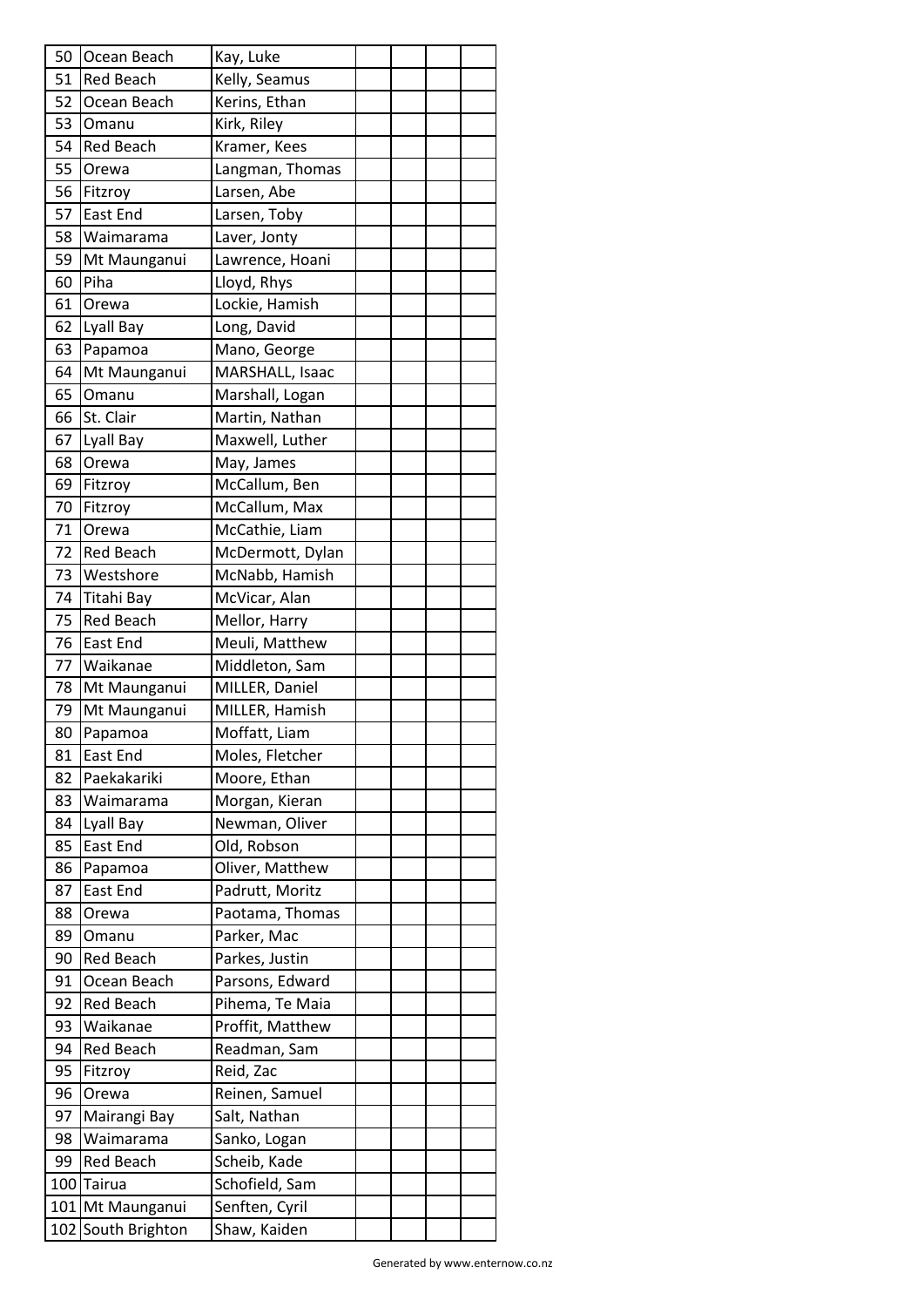| 103 Orewa        | Smeets, Toby      |  |  |
|------------------|-------------------|--|--|
| 104 Fitzroy      | Sutherland, Calum |  |  |
| 105 Omanu        | Swanberg, Connor  |  |  |
| 106 Orewa        | Ursem, Kees       |  |  |
| 107 Mt Maunganui | Waide, Lincoln    |  |  |
| 108 Mt Maunganui | WILLIAMS, Carwyn  |  |  |
| 109 Piha         | Williams, Oscar   |  |  |
| 110 Westshore    | Wills, Jade       |  |  |
| 111 Mairangi Bay | Wilson, Joseph    |  |  |
| 112 St. Clair    | Wolf, Nathan      |  |  |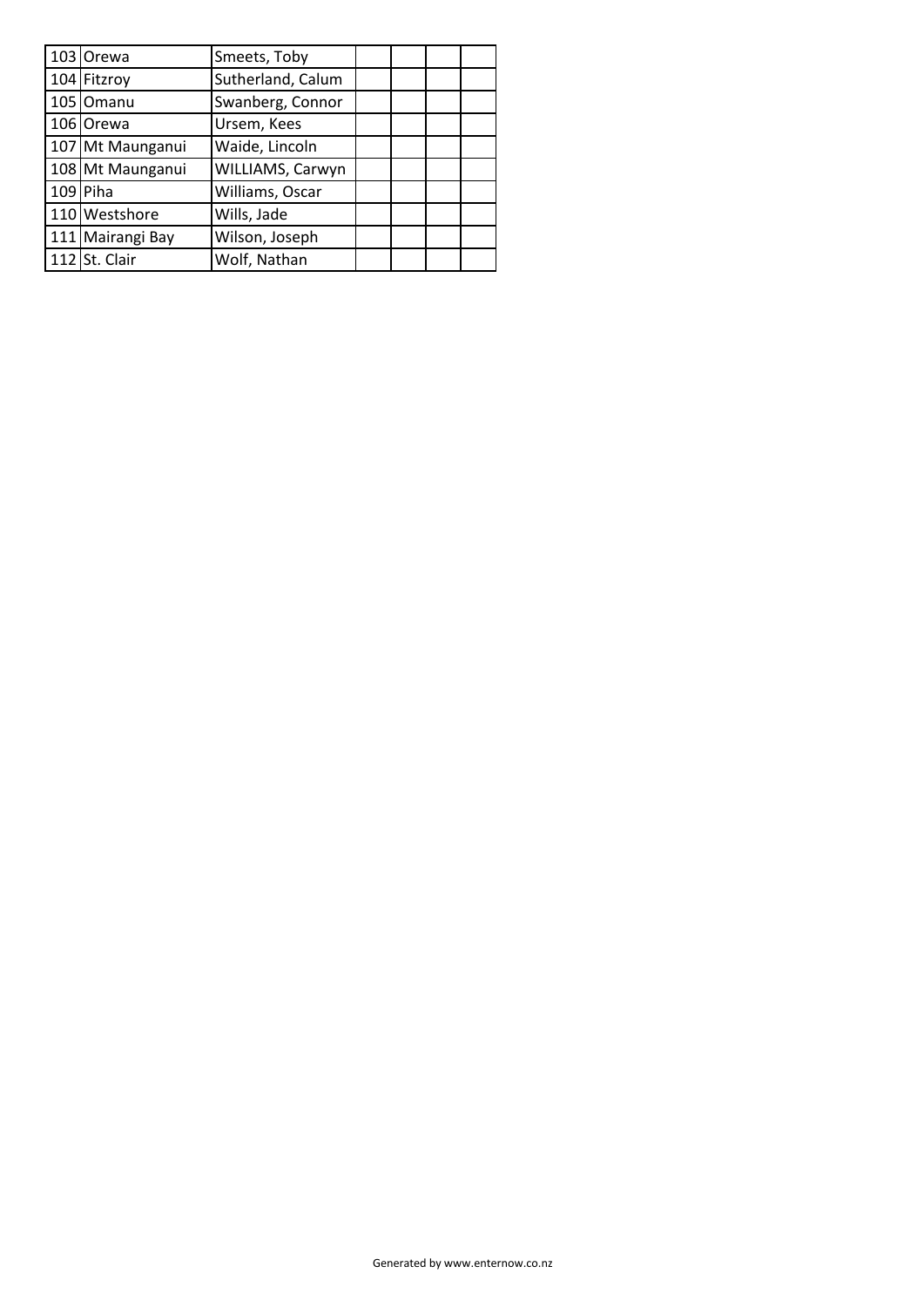## **001 | Open Mens - Board Race (5 heats)**

| #  | <b>Club</b>            | Team / Individual                                  | н | Q | S | F |
|----|------------------------|----------------------------------------------------|---|---|---|---|
| 1  | Mt Maunganui           | Alcelay, Xabi                                      |   |   |   |   |
| 2  | Mairangi Bay           | Beamish, Connor                                    |   |   |   |   |
| 3  | Omanu                  | Beattie, Max                                       |   |   |   |   |
| 4  | FFS                    | Bodier, Renaud                                     |   |   |   |   |
| 5  | Mairangi Bay           | <b>Broderick, Miles</b>                            |   |   |   |   |
| 6  | Papamoa                | Bullock, Jack                                      |   |   |   |   |
| 7  | <b>Red Beach</b>       | Cairns, Daniel                                     |   |   |   |   |
| 8  | Paekakariki            | Cannell, Baxter                                    |   |   |   |   |
| 9  | Paekakariki            | Cannell, Tyler                                     |   |   |   |   |
| 10 | <b>Red Beach</b>       | Cholmondeley-Smith, Joshua                         |   |   |   |   |
| 11 | Mairangi Bay           | Clifton, Tuva'a                                    |   |   |   |   |
| 12 | Omanu                  | Cochrane, Ben                                      |   |   |   |   |
| 13 | Fitzroy                | Codyre, Cathal                                     |   |   |   |   |
| 14 | Fitzroy                | Cole, Thomas                                       |   |   |   |   |
| 15 | Papamoa                | Cowdrey, Mitch                                     |   |   |   |   |
| 16 | Papamoa                | Cowdrey, Scott                                     |   |   |   |   |
| 17 | Piha                   | Drinian, Cole                                      |   |   |   |   |
| 18 | Mt Maunganui           | Farrell, Perry                                     |   |   |   |   |
| 19 | Paekakariki            | Forbes, Temuera                                    |   |   |   |   |
| 20 | Orewa                  | Franich, Zachary                                   |   |   |   |   |
| 21 | Piha                   | Gallagher, Joshua                                  |   |   |   |   |
| 22 | Piha                   | Hardy, Paul                                        |   |   |   |   |
| 23 | Papamoa                | Hart, Daniel                                       |   |   |   |   |
| 24 | Mt Maunganui           | HAYES, Cameron                                     |   |   |   |   |
| 25 | Mairangi Bay           | Hunter, George                                     |   |   |   |   |
| 26 | Paekakariki            | Imrie, Ryan                                        |   |   |   |   |
| 27 | Omanu                  | Jarvis, Joshua                                     |   |   |   |   |
| 28 | Westshore              | Jefferson, Cian                                    |   |   |   |   |
| 29 | Papamoa                | Johnston, Ben                                      |   |   |   |   |
| 30 | Omanu                  | Kirk, Fergus                                       |   |   |   |   |
| 31 | Mt Maunganui           | Lalanne, Julien                                    |   |   |   |   |
| 32 | Mairangi Bay           | Lee, Michael                                       |   |   |   |   |
| 33 | Lyall Bay              | Manners, Ben                                       |   |   |   |   |
| 34 | Mt Maunganui           | MCMAHON, Daniel                                    |   |   |   |   |
| 35 | East End               | Meuli, Joel                                        |   |   |   |   |
| 36 | <b>Red Beach</b>       | Moors, Chris                                       |   |   |   |   |
| 37 | Mairangi Bay           | Morrison, Danny                                    |   |   |   |   |
| 38 | <b>Taylors Mistake</b> | Mouldey, Tom                                       |   |   |   |   |
| 39 | Mt Maunganui           | MUNRO, Damian                                      |   |   |   |   |
| 40 | Piha                   | Newcombe, Sean                                     |   |   |   |   |
| 41 | Mt Maunganui           | NEWTON, Andrew                                     |   |   |   |   |
| 42 | Midway                 | Pahina, Shaun                                      |   |   |   |   |
|    |                        |                                                    |   |   |   |   |
| 43 | Fitzroy                | Park, Gregor                                       |   |   |   |   |
| 44 | Piha                   | Parker, Adam                                       |   |   |   |   |
| 45 | Waihi Beach            | Parker, Ben                                        |   |   |   |   |
| 46 | Mairangi Bay           | Paterson, Samuel                                   |   |   |   |   |
| 47 | Mairangi Bay           | Peacocke, Daniel                                   |   |   |   |   |
| 48 | Piha                   | Peterson, Jamie                                    |   |   |   |   |
| 49 | Wainui                 | Puddick, Joseph<br>Generated by www.enternow.co.nz |   |   |   |   |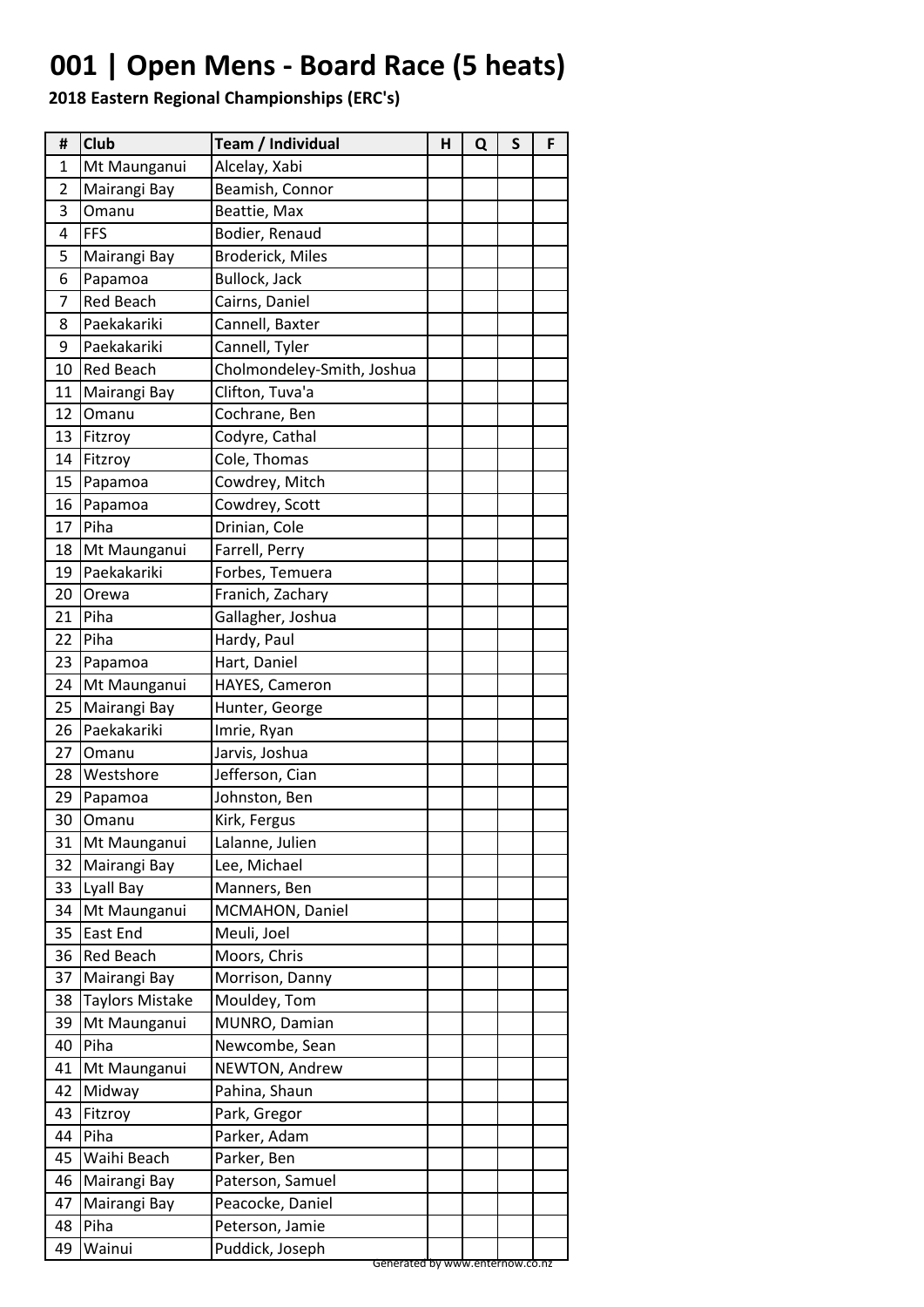| 50 | Mt Maunganui | PUDDICK, Oliver       |  |  |
|----|--------------|-----------------------|--|--|
| 51 | Mt Maunganui | Reardon, Haydn        |  |  |
| 52 | Mt Maunganui | Reardon, Todd         |  |  |
| 53 | Whakatane    | Reid, Campbell        |  |  |
| 54 | Mairangi Bay | Reshef, Jonathan      |  |  |
| 55 | Mairangi Bay | Richards, Cody        |  |  |
| 56 | Mt Maunganui | ROY, Sam              |  |  |
| 57 | Orewa        | Saunders, Andrew      |  |  |
| 58 | Orewa        | Scott, James          |  |  |
| 59 | Mt Maunganui | SHERGOLD, Sam         |  |  |
| 60 | Mt Maunganui | SIMPSON, Adam         |  |  |
| 61 | Midway       | Torrie, Callum        |  |  |
| 62 | Mt Maunganui | Treanor, Hamish       |  |  |
| 63 | Mairangi Bay | Van Achterbergh, Paul |  |  |
| 64 | Mairangi Bay | Wain, Joel            |  |  |
| 65 | Orewa        | Wilson, Jack          |  |  |
| 66 | Mt Maunganui | WITNEY, Cameron       |  |  |
| 67 |              |                       |  |  |
| 68 |              |                       |  |  |
| 69 |              |                       |  |  |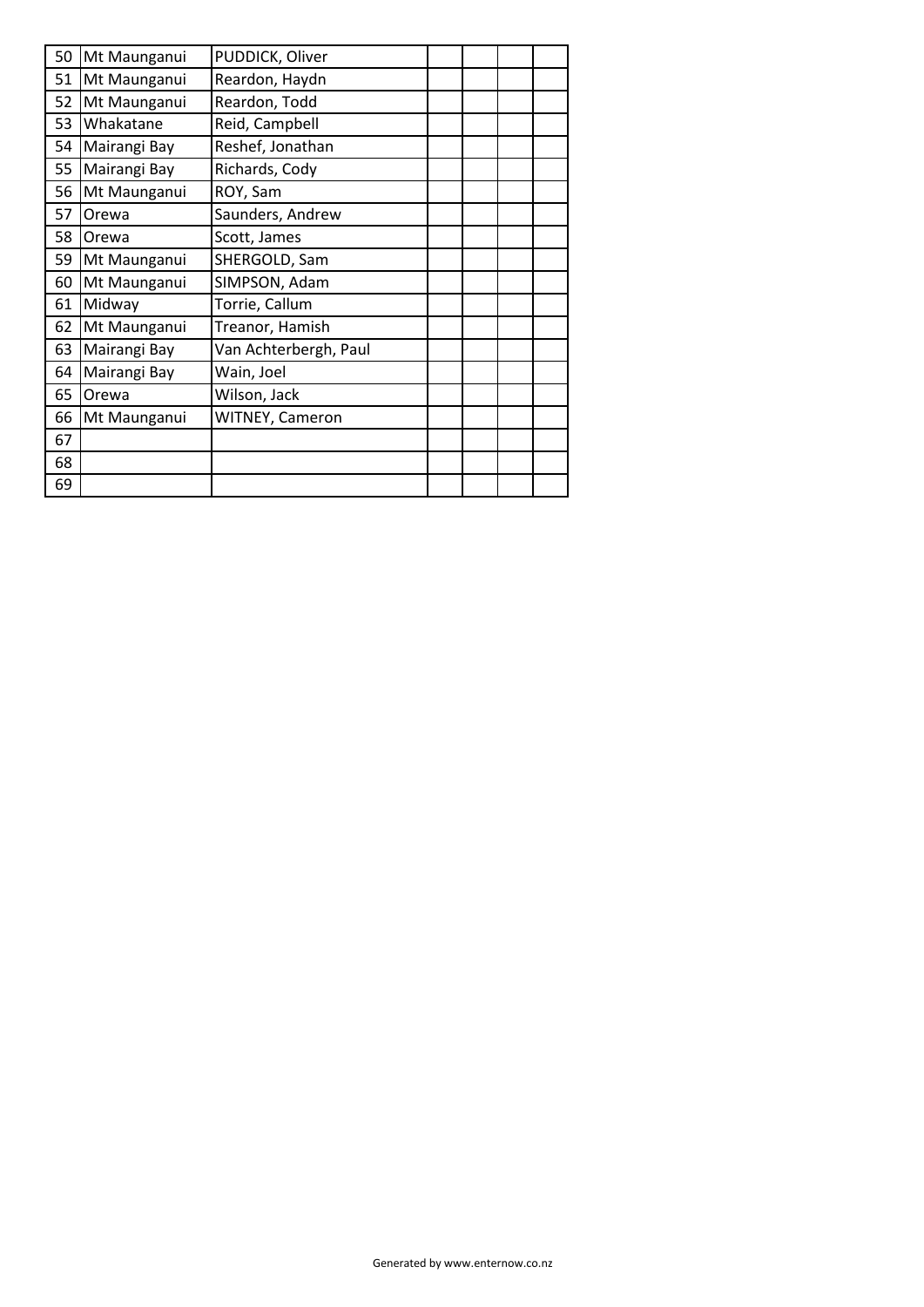## **003 | U16 Mens - Run Swim Run (2 heats)**

| 1<br>Whangamata<br>Allen, Jess<br>2<br>Lyall Bay<br>Appleby, Jules<br>3<br>Ocean Beach<br>Avison, Joseph<br>Westshore<br>Barker, Reid<br>4<br>5<br>Omanu<br>Baxter, Tanner<br>6<br>Bilyard, Joshua<br>Mairangi Bay<br>7<br>Midway<br>Blakeman, Ben<br>Brimelow, Caleb<br>8<br>Fitzroy<br>9<br>Fitzroy<br>Brimelow, Finn<br>10<br>Midway<br>Bronlund, Ruben<br>11<br>Papamoa<br>Bury, Billy<br>12<br>Cameron, Tom<br>Papamoa<br>13<br>Sumner<br>Chamberlain, Taylor<br>Muriwai<br>14<br>Chapman, Harrison<br>15<br>Chesney, Finbar<br>Lyall Bay<br>16<br>Piha<br>Clancy, Reid<br>Cleland, Jack<br>17<br>New Plymouth<br>Collins, Joe<br>18<br>Fitzroy<br>19<br>Midway<br>Corrin, Jacob<br>20<br><b>Red Beach</b><br>Creighton, Reuben<br>21<br>Davoren, Liam<br>Papamoa<br>Ocean Beach<br>22<br>De Groot, Max<br>23<br>Ocean Beach<br>Denny-Galo, James<br>24<br>Paekakariki<br>Devine, Toby<br>25<br>New Plymouth<br>Donovan, Rhys<br>26<br>Lyall Bay<br>Doyle, Damien<br>Paekakariki<br>Dyhrberg, James<br>27<br>28<br>Ocean Beach<br>Ebbett-Watt, Jonty<br>29<br>Lyall Bay<br>Edmonds, Walter<br>30<br>Papamoa<br>Farr, Lewis<br>31<br>Sumner<br>Fergusson, Sebastian<br>32<br><b>Red Beach</b><br>Fortes, Jon<br>33<br>Fourie, Nicolai<br>Papamoa<br>34<br>Pacific<br>Frisby, Jordan<br>35<br>Fulton, Callum<br>Whangamata<br>36<br><b>Red Beach</b><br>Gilbertson, Kalani<br>37<br>Grey, Kian<br>Papamoa<br>38<br>Hansen, Joshua<br>Lyall Bay<br>39<br>Papamoa<br>Hitchfield, Jack<br>Horan, Kiahi<br>40<br>Omanu<br>Horsefield, Samuel<br>41<br>Westshore<br>Irwin, Mitchell<br>42<br>Omanu<br>43<br>Lyall Bay<br>Jones, Kit<br>Paekakariki<br>44<br>Jones, Max<br>Kay, Thomas<br>45<br>Ocean Beach<br>46<br>Kirk, Baxter<br>Omanu<br>47<br>Kirkman, Angus<br>Orewa | #  | Club    | Team / Individual | н | Q | S | F |
|--------------------------------------------------------------------------------------------------------------------------------------------------------------------------------------------------------------------------------------------------------------------------------------------------------------------------------------------------------------------------------------------------------------------------------------------------------------------------------------------------------------------------------------------------------------------------------------------------------------------------------------------------------------------------------------------------------------------------------------------------------------------------------------------------------------------------------------------------------------------------------------------------------------------------------------------------------------------------------------------------------------------------------------------------------------------------------------------------------------------------------------------------------------------------------------------------------------------------------------------------------------------------------------------------------------------------------------------------------------------------------------------------------------------------------------------------------------------------------------------------------------------------------------------------------------------------------------------------------------------------------------------------------------------------------------------------------------------------------------------------------------------------|----|---------|-------------------|---|---|---|---|
|                                                                                                                                                                                                                                                                                                                                                                                                                                                                                                                                                                                                                                                                                                                                                                                                                                                                                                                                                                                                                                                                                                                                                                                                                                                                                                                                                                                                                                                                                                                                                                                                                                                                                                                                                                          |    |         |                   |   |   |   |   |
|                                                                                                                                                                                                                                                                                                                                                                                                                                                                                                                                                                                                                                                                                                                                                                                                                                                                                                                                                                                                                                                                                                                                                                                                                                                                                                                                                                                                                                                                                                                                                                                                                                                                                                                                                                          |    |         |                   |   |   |   |   |
|                                                                                                                                                                                                                                                                                                                                                                                                                                                                                                                                                                                                                                                                                                                                                                                                                                                                                                                                                                                                                                                                                                                                                                                                                                                                                                                                                                                                                                                                                                                                                                                                                                                                                                                                                                          |    |         |                   |   |   |   |   |
|                                                                                                                                                                                                                                                                                                                                                                                                                                                                                                                                                                                                                                                                                                                                                                                                                                                                                                                                                                                                                                                                                                                                                                                                                                                                                                                                                                                                                                                                                                                                                                                                                                                                                                                                                                          |    |         |                   |   |   |   |   |
|                                                                                                                                                                                                                                                                                                                                                                                                                                                                                                                                                                                                                                                                                                                                                                                                                                                                                                                                                                                                                                                                                                                                                                                                                                                                                                                                                                                                                                                                                                                                                                                                                                                                                                                                                                          |    |         |                   |   |   |   |   |
|                                                                                                                                                                                                                                                                                                                                                                                                                                                                                                                                                                                                                                                                                                                                                                                                                                                                                                                                                                                                                                                                                                                                                                                                                                                                                                                                                                                                                                                                                                                                                                                                                                                                                                                                                                          |    |         |                   |   |   |   |   |
|                                                                                                                                                                                                                                                                                                                                                                                                                                                                                                                                                                                                                                                                                                                                                                                                                                                                                                                                                                                                                                                                                                                                                                                                                                                                                                                                                                                                                                                                                                                                                                                                                                                                                                                                                                          |    |         |                   |   |   |   |   |
|                                                                                                                                                                                                                                                                                                                                                                                                                                                                                                                                                                                                                                                                                                                                                                                                                                                                                                                                                                                                                                                                                                                                                                                                                                                                                                                                                                                                                                                                                                                                                                                                                                                                                                                                                                          |    |         |                   |   |   |   |   |
|                                                                                                                                                                                                                                                                                                                                                                                                                                                                                                                                                                                                                                                                                                                                                                                                                                                                                                                                                                                                                                                                                                                                                                                                                                                                                                                                                                                                                                                                                                                                                                                                                                                                                                                                                                          |    |         |                   |   |   |   |   |
|                                                                                                                                                                                                                                                                                                                                                                                                                                                                                                                                                                                                                                                                                                                                                                                                                                                                                                                                                                                                                                                                                                                                                                                                                                                                                                                                                                                                                                                                                                                                                                                                                                                                                                                                                                          |    |         |                   |   |   |   |   |
|                                                                                                                                                                                                                                                                                                                                                                                                                                                                                                                                                                                                                                                                                                                                                                                                                                                                                                                                                                                                                                                                                                                                                                                                                                                                                                                                                                                                                                                                                                                                                                                                                                                                                                                                                                          |    |         |                   |   |   |   |   |
|                                                                                                                                                                                                                                                                                                                                                                                                                                                                                                                                                                                                                                                                                                                                                                                                                                                                                                                                                                                                                                                                                                                                                                                                                                                                                                                                                                                                                                                                                                                                                                                                                                                                                                                                                                          |    |         |                   |   |   |   |   |
|                                                                                                                                                                                                                                                                                                                                                                                                                                                                                                                                                                                                                                                                                                                                                                                                                                                                                                                                                                                                                                                                                                                                                                                                                                                                                                                                                                                                                                                                                                                                                                                                                                                                                                                                                                          |    |         |                   |   |   |   |   |
|                                                                                                                                                                                                                                                                                                                                                                                                                                                                                                                                                                                                                                                                                                                                                                                                                                                                                                                                                                                                                                                                                                                                                                                                                                                                                                                                                                                                                                                                                                                                                                                                                                                                                                                                                                          |    |         |                   |   |   |   |   |
|                                                                                                                                                                                                                                                                                                                                                                                                                                                                                                                                                                                                                                                                                                                                                                                                                                                                                                                                                                                                                                                                                                                                                                                                                                                                                                                                                                                                                                                                                                                                                                                                                                                                                                                                                                          |    |         |                   |   |   |   |   |
|                                                                                                                                                                                                                                                                                                                                                                                                                                                                                                                                                                                                                                                                                                                                                                                                                                                                                                                                                                                                                                                                                                                                                                                                                                                                                                                                                                                                                                                                                                                                                                                                                                                                                                                                                                          |    |         |                   |   |   |   |   |
|                                                                                                                                                                                                                                                                                                                                                                                                                                                                                                                                                                                                                                                                                                                                                                                                                                                                                                                                                                                                                                                                                                                                                                                                                                                                                                                                                                                                                                                                                                                                                                                                                                                                                                                                                                          |    |         |                   |   |   |   |   |
|                                                                                                                                                                                                                                                                                                                                                                                                                                                                                                                                                                                                                                                                                                                                                                                                                                                                                                                                                                                                                                                                                                                                                                                                                                                                                                                                                                                                                                                                                                                                                                                                                                                                                                                                                                          |    |         |                   |   |   |   |   |
|                                                                                                                                                                                                                                                                                                                                                                                                                                                                                                                                                                                                                                                                                                                                                                                                                                                                                                                                                                                                                                                                                                                                                                                                                                                                                                                                                                                                                                                                                                                                                                                                                                                                                                                                                                          |    |         |                   |   |   |   |   |
|                                                                                                                                                                                                                                                                                                                                                                                                                                                                                                                                                                                                                                                                                                                                                                                                                                                                                                                                                                                                                                                                                                                                                                                                                                                                                                                                                                                                                                                                                                                                                                                                                                                                                                                                                                          |    |         |                   |   |   |   |   |
|                                                                                                                                                                                                                                                                                                                                                                                                                                                                                                                                                                                                                                                                                                                                                                                                                                                                                                                                                                                                                                                                                                                                                                                                                                                                                                                                                                                                                                                                                                                                                                                                                                                                                                                                                                          |    |         |                   |   |   |   |   |
|                                                                                                                                                                                                                                                                                                                                                                                                                                                                                                                                                                                                                                                                                                                                                                                                                                                                                                                                                                                                                                                                                                                                                                                                                                                                                                                                                                                                                                                                                                                                                                                                                                                                                                                                                                          |    |         |                   |   |   |   |   |
|                                                                                                                                                                                                                                                                                                                                                                                                                                                                                                                                                                                                                                                                                                                                                                                                                                                                                                                                                                                                                                                                                                                                                                                                                                                                                                                                                                                                                                                                                                                                                                                                                                                                                                                                                                          |    |         |                   |   |   |   |   |
|                                                                                                                                                                                                                                                                                                                                                                                                                                                                                                                                                                                                                                                                                                                                                                                                                                                                                                                                                                                                                                                                                                                                                                                                                                                                                                                                                                                                                                                                                                                                                                                                                                                                                                                                                                          |    |         |                   |   |   |   |   |
|                                                                                                                                                                                                                                                                                                                                                                                                                                                                                                                                                                                                                                                                                                                                                                                                                                                                                                                                                                                                                                                                                                                                                                                                                                                                                                                                                                                                                                                                                                                                                                                                                                                                                                                                                                          |    |         |                   |   |   |   |   |
|                                                                                                                                                                                                                                                                                                                                                                                                                                                                                                                                                                                                                                                                                                                                                                                                                                                                                                                                                                                                                                                                                                                                                                                                                                                                                                                                                                                                                                                                                                                                                                                                                                                                                                                                                                          |    |         |                   |   |   |   |   |
|                                                                                                                                                                                                                                                                                                                                                                                                                                                                                                                                                                                                                                                                                                                                                                                                                                                                                                                                                                                                                                                                                                                                                                                                                                                                                                                                                                                                                                                                                                                                                                                                                                                                                                                                                                          |    |         |                   |   |   |   |   |
|                                                                                                                                                                                                                                                                                                                                                                                                                                                                                                                                                                                                                                                                                                                                                                                                                                                                                                                                                                                                                                                                                                                                                                                                                                                                                                                                                                                                                                                                                                                                                                                                                                                                                                                                                                          |    |         |                   |   |   |   |   |
|                                                                                                                                                                                                                                                                                                                                                                                                                                                                                                                                                                                                                                                                                                                                                                                                                                                                                                                                                                                                                                                                                                                                                                                                                                                                                                                                                                                                                                                                                                                                                                                                                                                                                                                                                                          |    |         |                   |   |   |   |   |
|                                                                                                                                                                                                                                                                                                                                                                                                                                                                                                                                                                                                                                                                                                                                                                                                                                                                                                                                                                                                                                                                                                                                                                                                                                                                                                                                                                                                                                                                                                                                                                                                                                                                                                                                                                          |    |         |                   |   |   |   |   |
|                                                                                                                                                                                                                                                                                                                                                                                                                                                                                                                                                                                                                                                                                                                                                                                                                                                                                                                                                                                                                                                                                                                                                                                                                                                                                                                                                                                                                                                                                                                                                                                                                                                                                                                                                                          |    |         |                   |   |   |   |   |
|                                                                                                                                                                                                                                                                                                                                                                                                                                                                                                                                                                                                                                                                                                                                                                                                                                                                                                                                                                                                                                                                                                                                                                                                                                                                                                                                                                                                                                                                                                                                                                                                                                                                                                                                                                          |    |         |                   |   |   |   |   |
|                                                                                                                                                                                                                                                                                                                                                                                                                                                                                                                                                                                                                                                                                                                                                                                                                                                                                                                                                                                                                                                                                                                                                                                                                                                                                                                                                                                                                                                                                                                                                                                                                                                                                                                                                                          |    |         |                   |   |   |   |   |
|                                                                                                                                                                                                                                                                                                                                                                                                                                                                                                                                                                                                                                                                                                                                                                                                                                                                                                                                                                                                                                                                                                                                                                                                                                                                                                                                                                                                                                                                                                                                                                                                                                                                                                                                                                          |    |         |                   |   |   |   |   |
|                                                                                                                                                                                                                                                                                                                                                                                                                                                                                                                                                                                                                                                                                                                                                                                                                                                                                                                                                                                                                                                                                                                                                                                                                                                                                                                                                                                                                                                                                                                                                                                                                                                                                                                                                                          |    |         |                   |   |   |   |   |
|                                                                                                                                                                                                                                                                                                                                                                                                                                                                                                                                                                                                                                                                                                                                                                                                                                                                                                                                                                                                                                                                                                                                                                                                                                                                                                                                                                                                                                                                                                                                                                                                                                                                                                                                                                          |    |         |                   |   |   |   |   |
|                                                                                                                                                                                                                                                                                                                                                                                                                                                                                                                                                                                                                                                                                                                                                                                                                                                                                                                                                                                                                                                                                                                                                                                                                                                                                                                                                                                                                                                                                                                                                                                                                                                                                                                                                                          |    |         |                   |   |   |   |   |
|                                                                                                                                                                                                                                                                                                                                                                                                                                                                                                                                                                                                                                                                                                                                                                                                                                                                                                                                                                                                                                                                                                                                                                                                                                                                                                                                                                                                                                                                                                                                                                                                                                                                                                                                                                          |    |         |                   |   |   |   |   |
|                                                                                                                                                                                                                                                                                                                                                                                                                                                                                                                                                                                                                                                                                                                                                                                                                                                                                                                                                                                                                                                                                                                                                                                                                                                                                                                                                                                                                                                                                                                                                                                                                                                                                                                                                                          |    |         |                   |   |   |   |   |
|                                                                                                                                                                                                                                                                                                                                                                                                                                                                                                                                                                                                                                                                                                                                                                                                                                                                                                                                                                                                                                                                                                                                                                                                                                                                                                                                                                                                                                                                                                                                                                                                                                                                                                                                                                          |    |         |                   |   |   |   |   |
|                                                                                                                                                                                                                                                                                                                                                                                                                                                                                                                                                                                                                                                                                                                                                                                                                                                                                                                                                                                                                                                                                                                                                                                                                                                                                                                                                                                                                                                                                                                                                                                                                                                                                                                                                                          |    |         |                   |   |   |   |   |
|                                                                                                                                                                                                                                                                                                                                                                                                                                                                                                                                                                                                                                                                                                                                                                                                                                                                                                                                                                                                                                                                                                                                                                                                                                                                                                                                                                                                                                                                                                                                                                                                                                                                                                                                                                          |    |         |                   |   |   |   |   |
|                                                                                                                                                                                                                                                                                                                                                                                                                                                                                                                                                                                                                                                                                                                                                                                                                                                                                                                                                                                                                                                                                                                                                                                                                                                                                                                                                                                                                                                                                                                                                                                                                                                                                                                                                                          |    |         |                   |   |   |   |   |
|                                                                                                                                                                                                                                                                                                                                                                                                                                                                                                                                                                                                                                                                                                                                                                                                                                                                                                                                                                                                                                                                                                                                                                                                                                                                                                                                                                                                                                                                                                                                                                                                                                                                                                                                                                          |    |         |                   |   |   |   |   |
|                                                                                                                                                                                                                                                                                                                                                                                                                                                                                                                                                                                                                                                                                                                                                                                                                                                                                                                                                                                                                                                                                                                                                                                                                                                                                                                                                                                                                                                                                                                                                                                                                                                                                                                                                                          |    |         |                   |   |   |   |   |
|                                                                                                                                                                                                                                                                                                                                                                                                                                                                                                                                                                                                                                                                                                                                                                                                                                                                                                                                                                                                                                                                                                                                                                                                                                                                                                                                                                                                                                                                                                                                                                                                                                                                                                                                                                          |    |         |                   |   |   |   |   |
|                                                                                                                                                                                                                                                                                                                                                                                                                                                                                                                                                                                                                                                                                                                                                                                                                                                                                                                                                                                                                                                                                                                                                                                                                                                                                                                                                                                                                                                                                                                                                                                                                                                                                                                                                                          |    |         |                   |   |   |   |   |
|                                                                                                                                                                                                                                                                                                                                                                                                                                                                                                                                                                                                                                                                                                                                                                                                                                                                                                                                                                                                                                                                                                                                                                                                                                                                                                                                                                                                                                                                                                                                                                                                                                                                                                                                                                          | 48 | Papamoa | Larsen, Matt      |   |   |   |   |
| 49<br>Laver, William<br>Waimarama                                                                                                                                                                                                                                                                                                                                                                                                                                                                                                                                                                                                                                                                                                                                                                                                                                                                                                                                                                                                                                                                                                                                                                                                                                                                                                                                                                                                                                                                                                                                                                                                                                                                                                                                        |    |         |                   |   |   |   |   |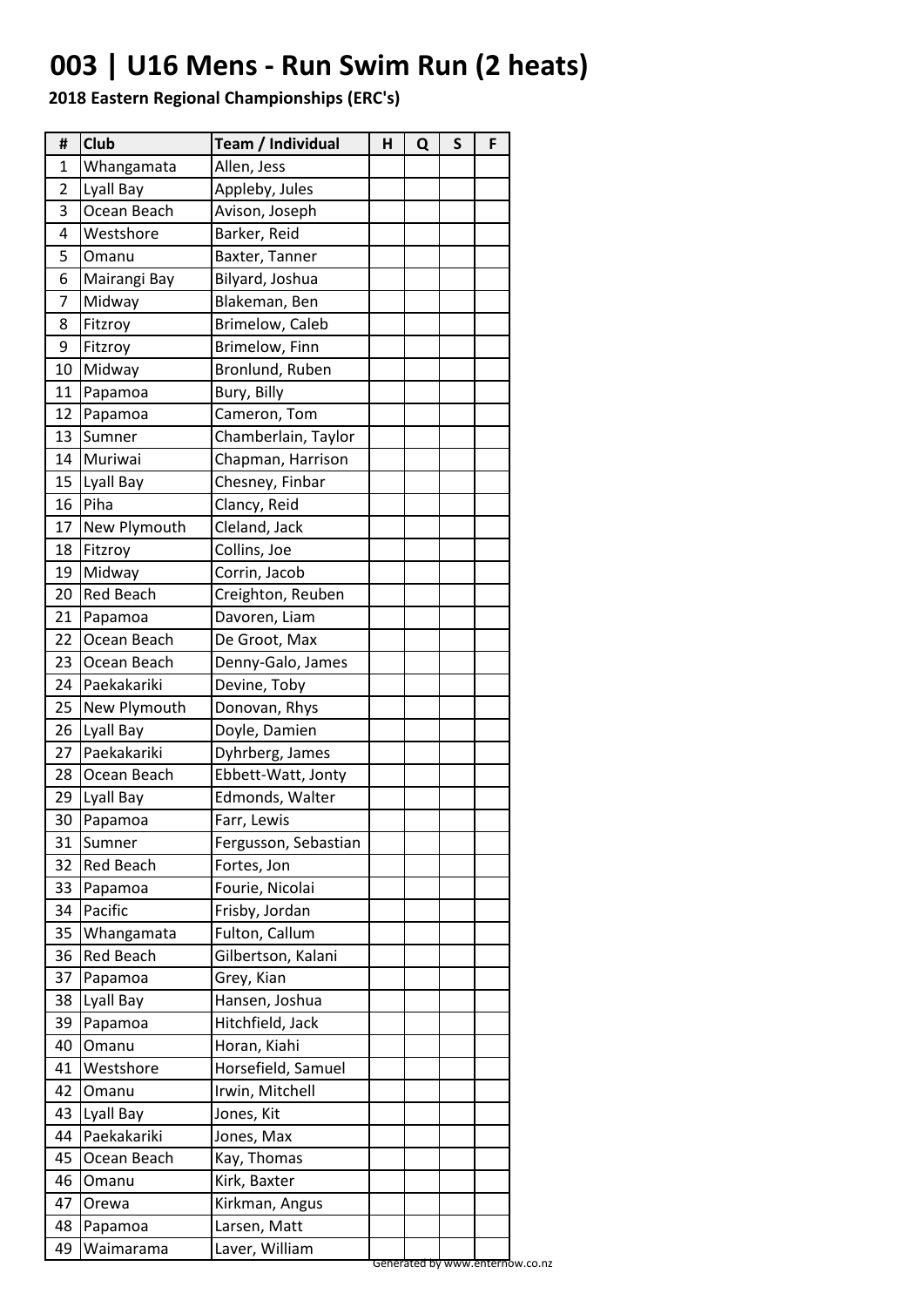| 50 | <b>Red Beach</b> | Makgill, Patrick   |  |  |
|----|------------------|--------------------|--|--|
| 51 | Fitzroy          | Matuku, Ethan      |  |  |
| 52 | Lyall Bay        | Maxwell, Sterling  |  |  |
| 53 | Papamoa          | McCarthy, Conor    |  |  |
| 54 | <b>Red Beach</b> | McDermott, Conor   |  |  |
| 55 | St. Clair        | McGregor, Josh     |  |  |
| 56 | Orewa            | McLaren, Liam      |  |  |
| 57 | Whangamata       | McLean, John       |  |  |
| 58 | Orewa            | McMullen, Joel     |  |  |
| 59 | Westshore        | McNabb, Kirk       |  |  |
| 60 | Titahi Bay       | McVicar, Liam      |  |  |
| 61 | Papamoa          | Millington, Max    |  |  |
| 62 | Pukehina         | Milsom, Ethan      |  |  |
| 63 | Waikanae         | Mitchell, Travis   |  |  |
| 64 | <b>East End</b>  | Moles, Lachlan     |  |  |
| 65 | <b>Red Beach</b> | Nicholls, Lachlan  |  |  |
| 66 | Paekakariki      | Norris, Jamie      |  |  |
| 67 | Whangamata       | Parker, Kyle       |  |  |
| 68 | Omanu            | Parker, Mac        |  |  |
| 69 | Omanu            | Parrott, Benjamin  |  |  |
| 70 | Waimarama        | Pattison, Carwyn   |  |  |
| 71 | Papamoa          | Porter, Angus      |  |  |
| 72 | Omanu            | Preston, Jack      |  |  |
| 73 | Mairangi Bay     | Price, Jack        |  |  |
| 74 | Waikanae         | Proctor, Nathan    |  |  |
| 75 | Waikanae         | Proffit, Nicolas   |  |  |
| 76 | Mt Maunganui     | Rall, Tarras       |  |  |
| 77 | Mt Maunganui     | Reeder, Zachary    |  |  |
| 78 | Waihi Beach      | Regan, Liam        |  |  |
| 79 | Mairangi Bay     | Reshef, Benjamin   |  |  |
| 80 | Tairua           | Schofield, Jackson |  |  |
| 81 | Whangamata       | Scott, Eddie       |  |  |
| 82 | Omanu            | Scott, Thomas      |  |  |
| 83 | <b>Red Beach</b> | Selman, Jonathan   |  |  |
| 84 | Mt Maunganui     | Shanahan, Daniel   |  |  |
| 85 | <b>Red Beach</b> | Southcombe, Flynn  |  |  |
| 86 | New Plymouth     | Spicer, Olly       |  |  |
| 87 | Orewa            | Tall, Ethan        |  |  |
| 88 | Pukehina         | Veale, Pudgey      |  |  |
| 89 | Orewa            | Vujcich, Dylan     |  |  |
| 90 | Orewa            | Wenman, Harry      |  |  |
| 91 | Ocean Beach      | Whiteside, Samuel  |  |  |
| 92 | New Plymouth     | Whittle, Jacob     |  |  |
| 93 | Whakatane        | Williams, Claye    |  |  |
| 94 | Waimarama        | Wilson, Alfie      |  |  |
| 95 | St. Clair        | Wolf, Max          |  |  |
| 96 |                  |                    |  |  |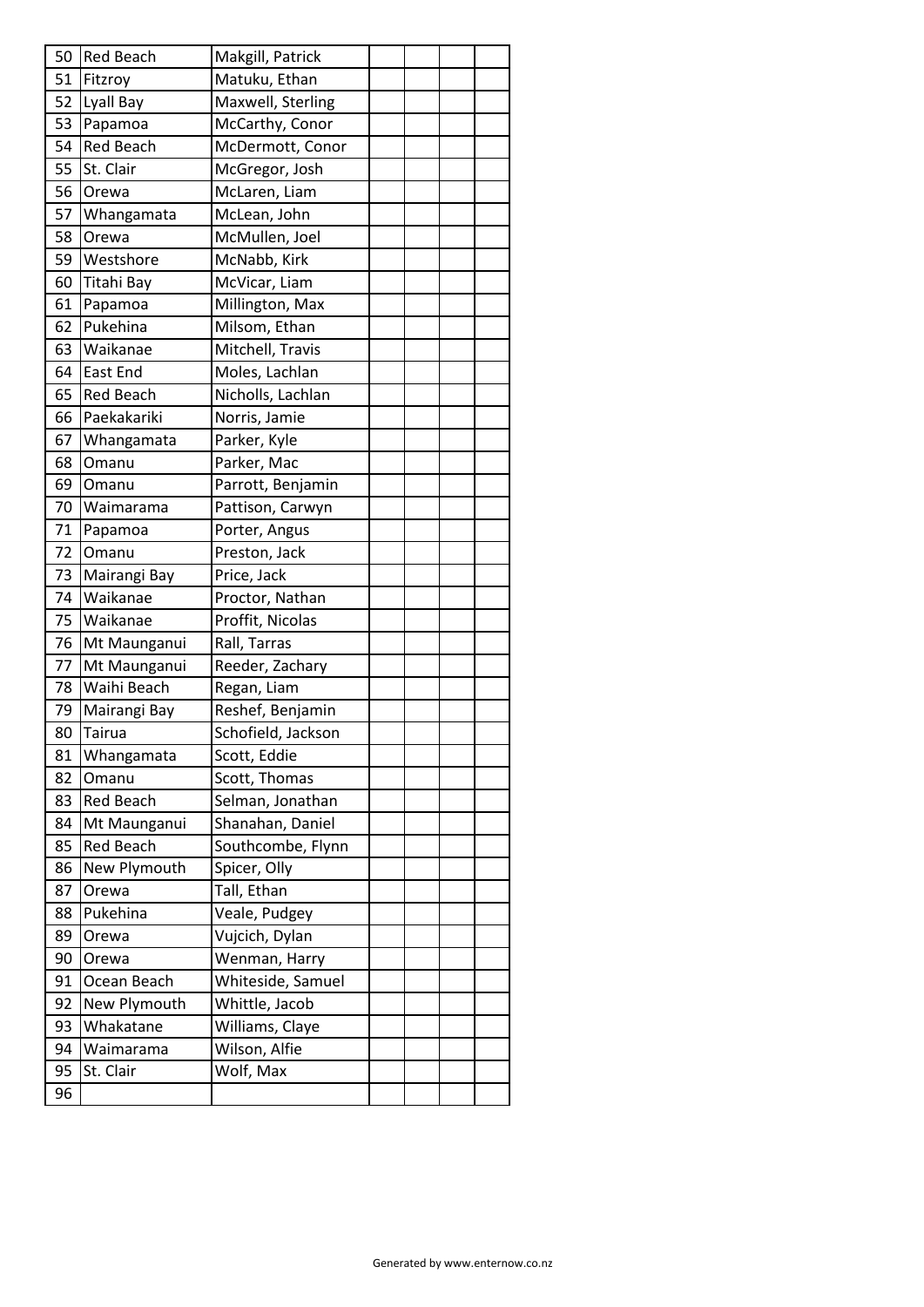## **002 | U19 Mens - Run Swim Run (2 heats)**

| #  | <b>Club</b>            | Team / Individual     | н | Q | S | F                               |
|----|------------------------|-----------------------|---|---|---|---------------------------------|
| 1  | Omanu                  | Anderson, Ryan        |   |   |   |                                 |
| 2  | Piha                   | Ata, Levi             |   |   |   |                                 |
| 3  | Omanu                  | Barker, Marshall      |   |   |   |                                 |
| 4  | Mt Maunganui           | <b>BARRON, Daniel</b> |   |   |   |                                 |
| 5  | Muriwai                | Birch, Jack           |   |   |   |                                 |
| 6  | Mt Maunganui           | <b>BIRD, Patrick</b>  |   |   |   |                                 |
| 7  | Wainui                 | Birkhead, Louis       |   |   |   |                                 |
| 8  | Omanu                  | Bodnar, Sam           |   |   |   |                                 |
| 9  | <b>Red Beach</b>       | Boocock, Max          |   |   |   |                                 |
| 10 | Mairangi Bay           | Booth, Lachlan        |   |   |   |                                 |
| 11 | Piha                   | Bradding, Conor       |   |   |   |                                 |
| 12 | Midway                 | Brown, Blake          |   |   |   |                                 |
| 13 | Mairangi Bay           | Brown, George         |   |   |   |                                 |
| 14 | Omanu                  | Brown, Liam           |   |   |   |                                 |
| 15 | Paekakariki            | Cecioni, Nicolas      |   |   |   |                                 |
| 16 | Waimarama              | Charteris, Tom        |   |   |   |                                 |
| 17 | Lyall Bay              | Chesney, Liam         |   |   |   |                                 |
| 18 | Piha                   | Clancy, Grant         |   |   |   |                                 |
| 19 | Papamoa                | Clark, John           |   |   |   |                                 |
| 20 | <b>Taylors Mistake</b> | Clark, Louis          |   |   |   |                                 |
| 21 | Mt Maunganui           | COX, Simon            |   |   |   |                                 |
| 22 | Piha                   | Delaney, Ryan         |   |   |   |                                 |
| 23 | Paekakariki            | Dellow, Jago          |   |   |   |                                 |
| 24 | Mt Maunganui           | Dempster, Conor       |   |   |   |                                 |
| 25 | Mt Maunganui           | DEMPSTER, Declan      |   |   |   |                                 |
| 26 | Muriwai                | Doughty, Jakob        |   |   |   |                                 |
| 27 | Piha                   | Dove, Oscar           |   |   |   |                                 |
| 28 | Piha                   | Dryden, Adam          |   |   |   |                                 |
| 29 | Piha                   | Dufaur, Jack          |   |   |   |                                 |
| 30 | Ocean Beach            | Dyer, Hadlee          |   |   |   |                                 |
| 31 | Muriwai                | <b>EADIE, Fergus</b>  |   |   |   |                                 |
| 32 | Piha                   | Gallagher, Joshua     |   |   |   |                                 |
| 33 | <b>Red Beach</b>       | Gledhill, Hamish      |   |   |   |                                 |
| 34 | Papamoa                | Grey, Flynn           |   |   |   |                                 |
| 35 | South Brighton         | Hall, Joe             |   |   |   |                                 |
| 36 | Waikanae               | Hart, James           |   |   |   |                                 |
| 37 | Waikanae               | Hart, Thomas          |   |   |   |                                 |
| 38 | Mairangi Bay           | Holloway, Joe         |   |   |   |                                 |
| 39 | Ocean Beach            | Kay, Luke             |   |   |   |                                 |
| 40 | Ocean Beach            | Kerins, Ethan         |   |   |   |                                 |
| 41 | Red Beach              | Kramer, Kees          |   |   |   |                                 |
| 42 | Orewa                  | Langman, Thomas       |   |   |   |                                 |
| 43 | Fitzroy                | Larsen, Abe           |   |   |   |                                 |
| 44 | Waimarama              | Laver, Jonty          |   |   |   |                                 |
| 45 | Piha                   | Lloyd, Rhys           |   |   |   |                                 |
| 46 | Orewa                  | Lockie, Hamish        |   |   |   |                                 |
| 47 | Lyall Bay              | Long, David           |   |   |   |                                 |
| 48 | Papamoa                | Mano, George          |   |   |   |                                 |
| 49 | Mt Maunganui           | MARSHALL, Isaac       |   |   |   | Generated by www.enternow.co.nz |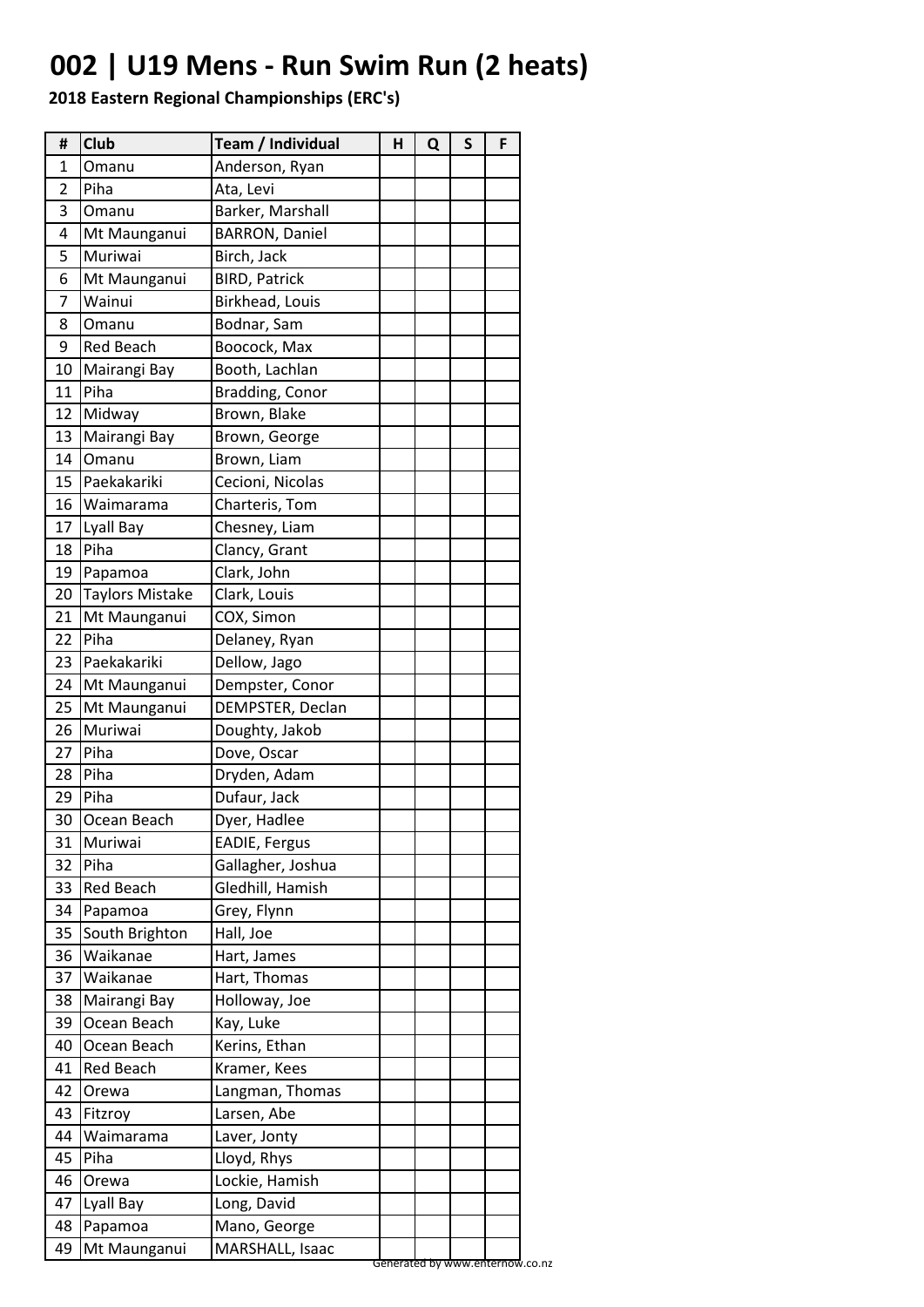| 50 | St. Clair        | Martin, Nathan      |  |  |
|----|------------------|---------------------|--|--|
| 51 | Lyall Bay        | Maxwell, Luther     |  |  |
| 52 | <b>Orewa</b>     | May, James          |  |  |
| 53 | Fitzroy          | McCallum, Max       |  |  |
| 54 | <b>Orewa</b>     | McCathie, Liam      |  |  |
| 55 | <b>Red Beach</b> | McDermott, Dylan    |  |  |
| 56 | Westshore        | McNabb, Hamish      |  |  |
| 57 | Titahi Bay       | McVicar, Alan       |  |  |
| 58 | <b>Red Beach</b> | Mellor, Harry       |  |  |
| 59 | East End         | Meuli, Matthew      |  |  |
| 60 | Waikanae         | Middleton, Sam      |  |  |
| 61 | Mt Maunganui     | MILLER, Daniel      |  |  |
| 62 | Mt Maunganui     | MILLER, Hamish      |  |  |
| 63 | Waimairi         | Moloney, Liam       |  |  |
| 64 | Waimarama        | Morgan, Kieran      |  |  |
| 65 | Mt Maunganui     | O'CONNOR, Lochlainn |  |  |
| 66 | <b>Orewa</b>     | Paotama, Thomas     |  |  |
| 67 | <b>Red Beach</b> | Parkes, Justin      |  |  |
| 68 | Ocean Beach      | Parsons, Edward     |  |  |
| 69 | Waikanae         | Proffit, Matthew    |  |  |
| 70 | Fitzroy          | Reid, Zac           |  |  |
| 71 | Mairangi Bay     | Salt, Nathan        |  |  |
| 72 | Waimarama        | Sanko, Logan        |  |  |
| 73 | Tairua           | Schofield, Sam      |  |  |
| 74 | Mt Maunganui     | Senften, Cyril      |  |  |
| 75 | Orewa            | Smeets, Toby        |  |  |
| 76 | Omanu            | Swanberg, Connor    |  |  |
| 77 | Orewa            | Ursem, Kees         |  |  |
| 78 | Piha             | Williams, Oscar     |  |  |
| 79 | Westshore        | Wills, Jade         |  |  |
| 80 | Mairangi Bay     | Wilson, Joseph      |  |  |
| 81 | St. Clair        | Wolf, Nathan        |  |  |
| 82 |                  |                     |  |  |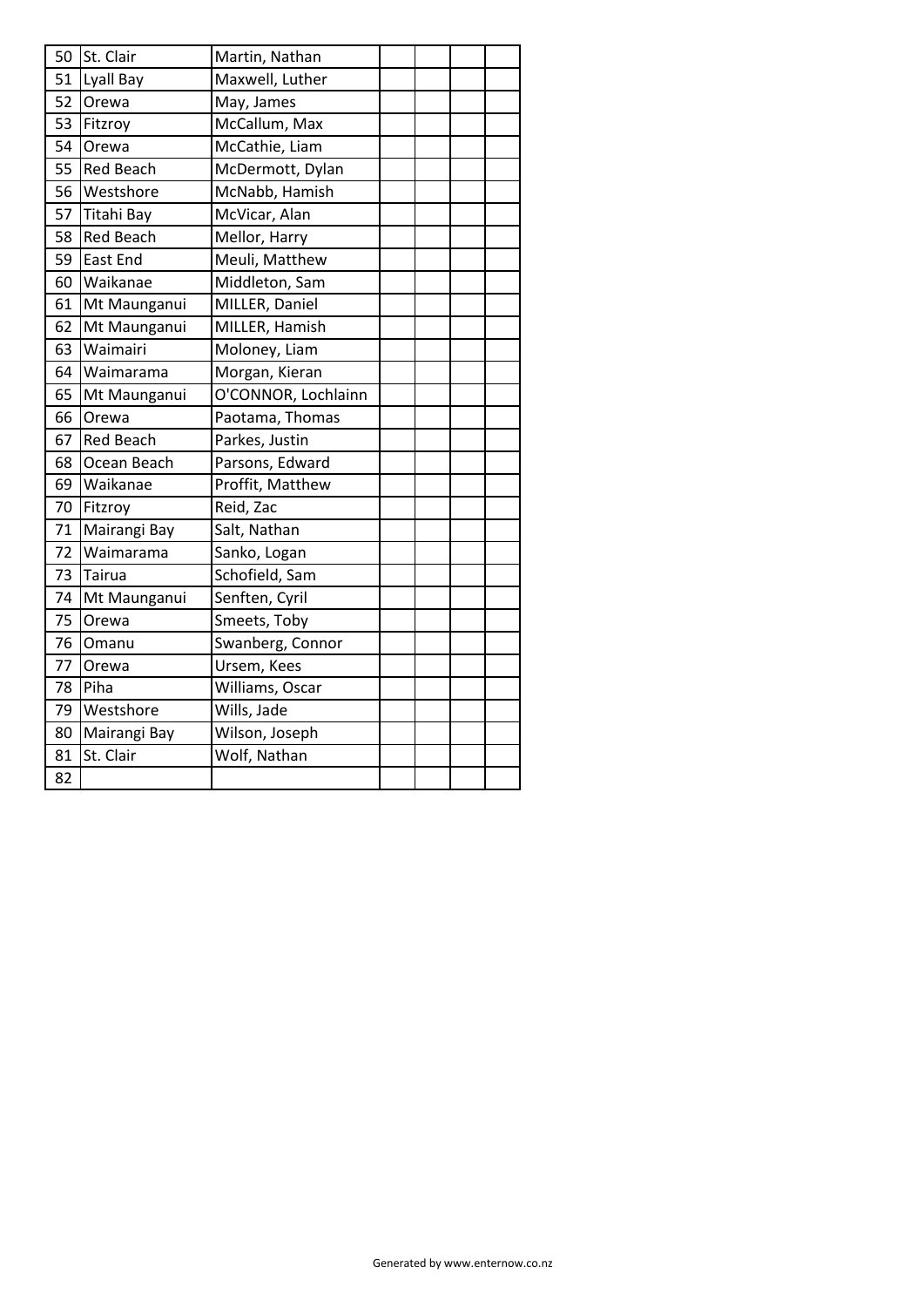## **001 | Open Mens - Run Swim Run**

| #  | Club             | Team / Individual     | н | Q | S | F |
|----|------------------|-----------------------|---|---|---|---|
| 1  | Mt Maunganui     | Alcelay, Xabi         |   |   |   |   |
| 2  | Mairangi Bay     | Beamish, Connor       |   |   |   |   |
| 3  | Omanu            | Beattie, Max          |   |   |   |   |
| 4  | <b>FFS</b>       | Bodier, Renaud        |   |   |   |   |
| 5  | Paekakariki      | Cannell, Baxter       |   |   |   |   |
| 6  | Omanu            | Cochrane, Ben         |   |   |   |   |
| 7  | Fitzroy          | Codyre, Cathal        |   |   |   |   |
| 8  | Fitzroy          | Cole, Thomas          |   |   |   |   |
| 9  | Piha             | Drinian, Cole         |   |   |   |   |
| 10 | Mt Maunganui     | Farrell, Perry        |   |   |   |   |
| 11 | Piha             | Ferguson, Steven      |   |   |   |   |
| 12 | Piha             | Hardy, Paul           |   |   |   |   |
| 13 | Mt Maunganui     | HAYES, Cameron        |   |   |   |   |
| 14 | Mairangi Bay     | Hunter, George        |   |   |   |   |
| 15 | Omanu            | Jarvis, Joshua        |   |   |   |   |
| 16 | Westshore        | Jefferson, Cian       |   |   |   |   |
| 17 | Papamoa          | Johnston, Ben         |   |   |   |   |
| 18 | Mt Maunganui     | Lalanne, Julien       |   |   |   |   |
| 19 | Mt Maunganui     | MCMAHON, Daniel       |   |   |   |   |
| 20 | Waimairi         | Moloney, Liam         |   |   |   |   |
| 21 | <b>Red Beach</b> | Moors, Chris          |   |   |   |   |
| 22 | Piha             | Newcombe, Sean        |   |   |   |   |
| 23 | Midway           | Pahina, Shaun         |   |   |   |   |
| 24 | Piha             | Parker, Adam          |   |   |   |   |
| 25 | Piha             | Peterson, Jamie       |   |   |   |   |
| 26 | Wainui           | Puddick, Joseph       |   |   |   |   |
| 27 | Mt Maunganui     | PUDDICK, Oliver       |   |   |   |   |
| 28 | Fitzroy          | Reid, Zac             |   |   |   |   |
| 29 | Orewa            | Scott, James          |   |   |   |   |
| 30 | Mt Maunganui     | SIMPSON, Adam         |   |   |   |   |
| 31 | Mt Maunganui     | Treanor, Hamish       |   |   |   |   |
| 32 | Mairangi Bay     | Van Achterbergh, Paul |   |   |   |   |
| 33 | Mt Maunganui     | WITNEY, Cameron       |   |   |   |   |
| 34 |                  |                       |   |   |   |   |
| 35 |                  |                       |   |   |   |   |
| 36 |                  |                       |   |   |   |   |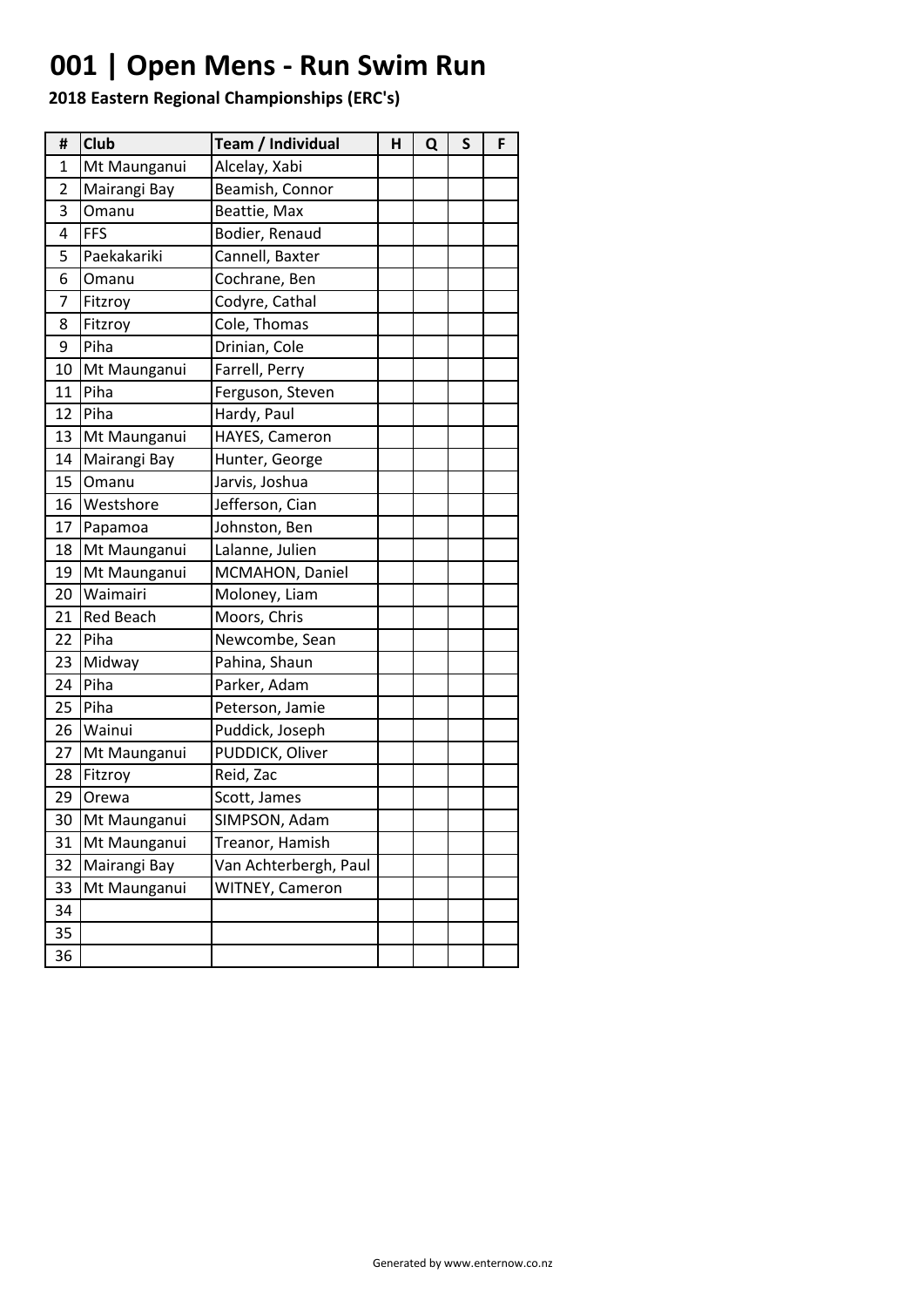## **003 | U16 Mens - Board Relay**

| #              | <b>Club</b>    | Team / Individual                                                 | H | Q | $\mathsf{S}$ | F. |
|----------------|----------------|-------------------------------------------------------------------|---|---|--------------|----|
| 1              | East End       | East End Gold   Kaden BROCK, Lachlan MOLES, Connor NICHOLLS       |   |   |              |    |
| $\overline{2}$ | Fitzroy        | Fitzroy Blue   Ryan CLOUGH, Finn BRIMELOW, Joe COLLINS            |   |   |              |    |
|                |                |                                                                   |   |   |              |    |
| 3              | Lyall Bay      | Lyall Bay U16 Mens A   Kit JONES, Joshua HANSEN, Sterling MAXWELL |   |   |              |    |
|                |                | Lyall Bay U16 Mens B   Damien DOYLE, Jules APPLEBY, Walter        |   |   |              |    |
| $\overline{4}$ | Lyall Bay      | <b>EDMONDS</b>                                                    |   |   |              |    |
| 5              | Mairangi Bay   | Mairangi Bay A   Benjamin RESHEF, Jack PRICE, Joshua GREEN        |   |   |              |    |
| 6              | Midway         | Midway   Carew FEARNLEY, Ruben BRONLUND, Jacob CORRIN             |   |   |              |    |
| $\overline{7}$ | Mt Maunganui   | Mt Maunganui A   Daniel SHANAHAN, Zachary REEDER, Tarras RALL     |   |   |              |    |
| 8              | New Plymouth   | New Plymouth   Rhys DONOVAN, Olly SPICER, Jack CLELAND            |   |   |              |    |
| 9              | Ocean Beach    | Ocean Beach   Jonty EBBETT-WATT, Thomas KAY, Wesley AKERIPA       |   |   |              |    |
|                | 10 Omanu       | Omanu A   Thomas SCOTT, Kiahi HORAN, Tanner BAXTER                |   |   |              |    |
|                | 11 Omanu       | Omanu B   Harrison BOND, Baxter KIRK, Mac PARKER                  |   |   |              |    |
|                | 12 Orewa       | Orewa A   Harry WENMAN, Angus KIRKMAN, Dylan VUJCICH              |   |   |              |    |
|                | 13 Orewa       | Orewa B   Liam MCLAREN, Joel MCMULLEN, Ethan TALL                 |   |   |              |    |
|                | 14 Pacific     | Pacific   Jacob DRIVER, Matt PEARCE, Jordan FRISBY                |   |   |              |    |
|                | 15 Paekakariki | Pae Pink   Max JONES, Jamie NORRIS, Toby DEVINE                   |   |   |              |    |
|                | 16 Papamoa     | Papamoa A   Lewis FARR, Max MILLINGTON, Jack HITCHFIELD           |   |   |              |    |
|                | 17 Papamoa     | Papamoa B   Liam DAVOREN, Conor MCCARTHY, Angus PORTER            |   |   |              |    |
|                | 18 Papamoa     | Papamoa C   Tom CAMERON, Nicolai FOURIE, Billy BURY               |   |   |              |    |
|                | $19$ Piha      | Piha A   Joseph VUJCICH, Finn WARD, Reid CLANCY                   |   |   |              |    |
|                |                | Red Beach A   Blake READMAN, Kalani GILBERTSON, Reuben            |   |   |              |    |
|                | 20 Red Beach   | <b>CREIGHTON</b>                                                  |   |   |              |    |
|                | 21 Red Beach   | Red Beach B   Flynn SOUTHCOMBE, Lachlan NICHOLLS, Jon FORTES      |   |   |              |    |
|                | 22 Red Beach   | Red Beach C   Patrick MAKGILL, Angus HENARE, Conor MCDERMOTT      |   |   |              |    |
|                | 23 St. Clair   | St. Clair   Josh MCGREGOR, Ben HAYWARD, Max WOLF                  |   |   |              |    |
|                | 24 Waikanae    | Waikanae   Clayden HOPE, Nathan PROCTOR, Nicolas PROFFIT          |   |   |              |    |
|                | 25 Waimarama   | Waimarama   Alfie WILSON, William LAVER, Carwyn PATTISON          |   |   |              |    |
|                | 26 Westshore   | Westshore A   Samuel HORSEFIELD, Kirk MCNABB, Reid BARKER         |   |   |              |    |
| 27             | Whangamata     | Whangamata   Jess ALLEN, Callum FULTON, Kyle PARKER               |   |   |              |    |
| 28             |                |                                                                   |   |   |              |    |
| 29             |                |                                                                   |   |   |              |    |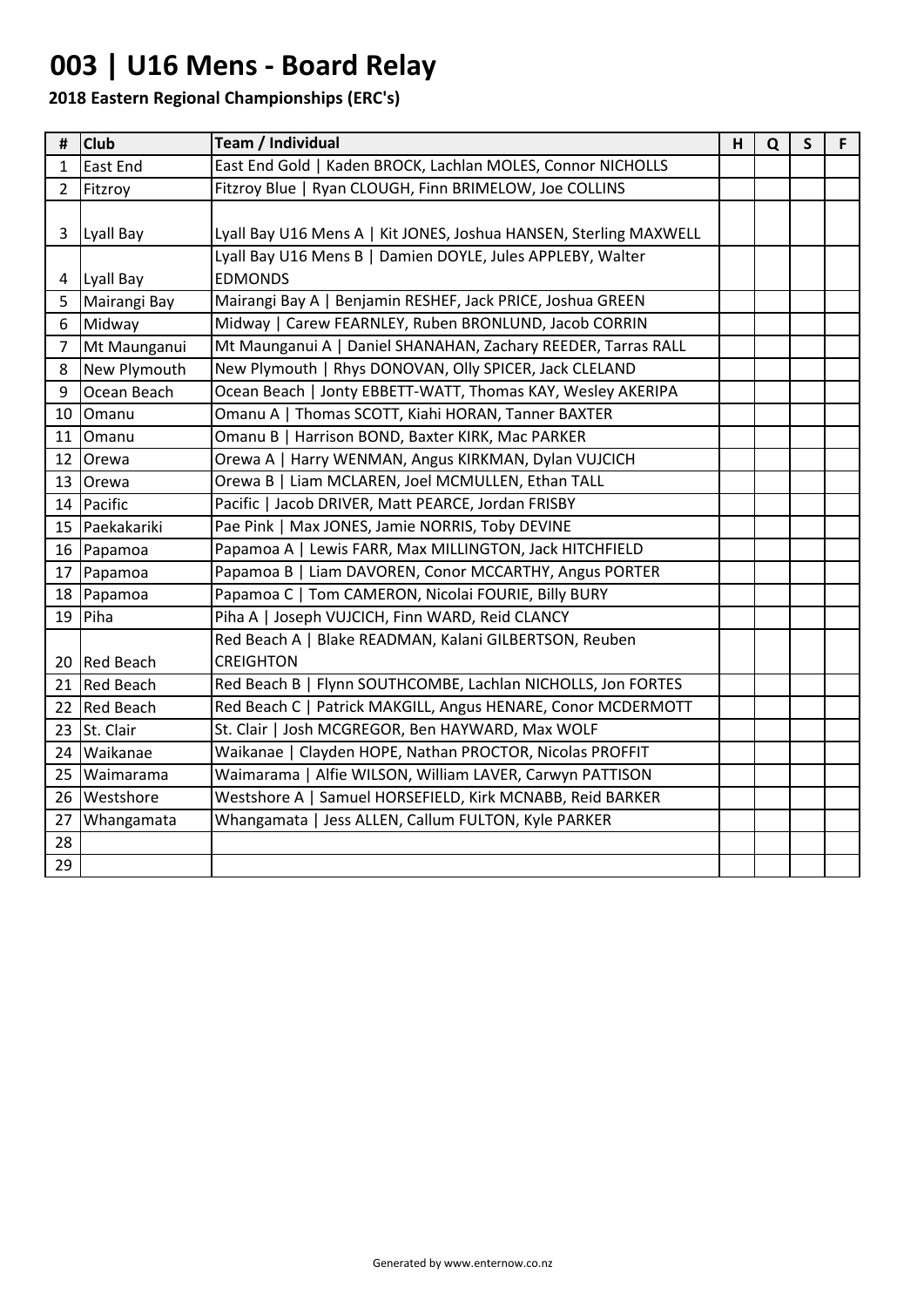## **002 | U19 Mens - Board Relay**

| #              | <b>Club</b>      | Team / Individual                                               | н | Q | S | F |
|----------------|------------------|-----------------------------------------------------------------|---|---|---|---|
| 1              | East End         | East End Gold   Robson OLD, Fletcher MOLES, Moritz PADRUTT      |   |   |   |   |
| $\overline{2}$ | Fitzroy          | Fitzroy Blue   Max MCCALLUM, Ben MCCALLUM, Abe LARSEN           |   |   |   |   |
| 3              | Mairangi Bay     | Mairangi Bay A   Joseph WILSON, George BROWN, Lachlan BOOTH     |   |   |   |   |
| 4              | Mairangi Bay     | Mairangi Bay B   Benjamin SALT, Joe HOLLOWAY, Joshua BILYARD    |   |   |   |   |
| 5              | Mt Maunganui     | Mt Maunganui A   Declan DEMPSTER, Hamish MILLER, Patrick BIRD   |   |   |   |   |
| 6              | Mt Maunganui     | Mt Maunganui B   Lincoln WAIDE, Daniel MILLER, Daniel BARRON    |   |   |   |   |
| 7              | Mt Maunganui     | Mt Maunganui C   Isaac MARSHALL, Cyril SENFTEN, Conor DEMPSTER  |   |   |   |   |
| 8              | Mt Maunganui     | Mt Maunganui D   Simon COX, Lochlainn O'CONNOR, Carwyn WILLIAMS |   |   |   |   |
| 9              | Muriwai          | Muriwai   Jack BIRCH, Jakob DOUGHTY, Fergus EADIE               |   |   |   |   |
| 10             | Ocean Beach      | Ocean Beach   Hadlee DYER, Luke KAY, Ethan KERINS               |   |   |   |   |
| 11             | Omanu            | Omanu A   Marshall BARKER, Connor SWANBERG, Riley KIRK          |   |   |   |   |
|                | 12 Omanu         | Omanu B   Sam BODNAR, Liam BROWN, Ryan ANDERSON                 |   |   |   |   |
| 13             | Orewa            | Orewa A   Hamish LOCKIE, Samuel REINEN, Liam MCCATHIE           |   |   |   |   |
| 14             | Orewa            | Orewa B   Kees URSEM, Toby SMEETS, James MAY                    |   |   |   |   |
| 15             | Paekakariki      | Paekakariki   Nicolas CECIONI, Jago DELLOW, Toby DEVINE         |   |   |   |   |
| 16             | Papamoa          | Papamoa A   Mitch COWDREY, John CLARK, Liam MOFFATT             |   |   |   |   |
| 17             | Papamoa          | Papamoa B   Leon CASTLE, George MANO, Matthew BOND              |   |   |   |   |
|                | 18 Papamoa       | Papamoa C   Lachlan HALSE, Jed BULLOCK, Matthew OLIVER          |   |   |   |   |
| 19             | Piha             | Piha A   Joshua GALLAGHER, Oscar WILLIAMS, Levi ATA             |   |   |   |   |
| 20             | Piha             | Piha B   Conor BRADDING, Ryan DELANEY, Jack DUFAUR              |   |   |   |   |
| 21             | Piha             | Piha C   Oscar DOVE, Rhys LLOYD, Grant CLANCY                   |   |   |   |   |
|                | 22 Red Beach     | Red Beach A   Hamish GLEDHILL, Kees KRAMER, Sam READMAN         |   |   |   |   |
| 23             | <b>Red Beach</b> | Red Beach B   Max BOOCOCK, Kade SCHEIB, Jonah CLEMINSON         |   |   |   |   |
| 24             | <b>Red Beach</b> | Red Beach C   Te Maia PIHEMA, Justin PARKES, Harry MELLOR       |   |   |   |   |
|                | 25 Red Beach     | Red Beach D   Brodie CAMPBELL, Seamus KELLY, Dylan MCDERMOTT    |   |   |   |   |
|                | 26 St. Clair     | St. Clair   Nathan MARTIN, Max WOLF, Nathan WOLF                |   |   |   |   |
| 27             | Waikanae         | Waikanae   Thomas HART, Matthew PROFFIT, Sam MIDDLETON          |   |   |   |   |
| 28             | Waimarama        | Waimarama   Jonty LAVER, Kieran MORGAN, Logan SANKO             |   |   |   |   |
| 29             | Westshore        | Westshore A   Hamish MCNABB, Reid BARKER, Jade WILLS            |   |   |   |   |
| 30             |                  |                                                                 |   |   |   |   |
| 31             |                  |                                                                 |   |   |   |   |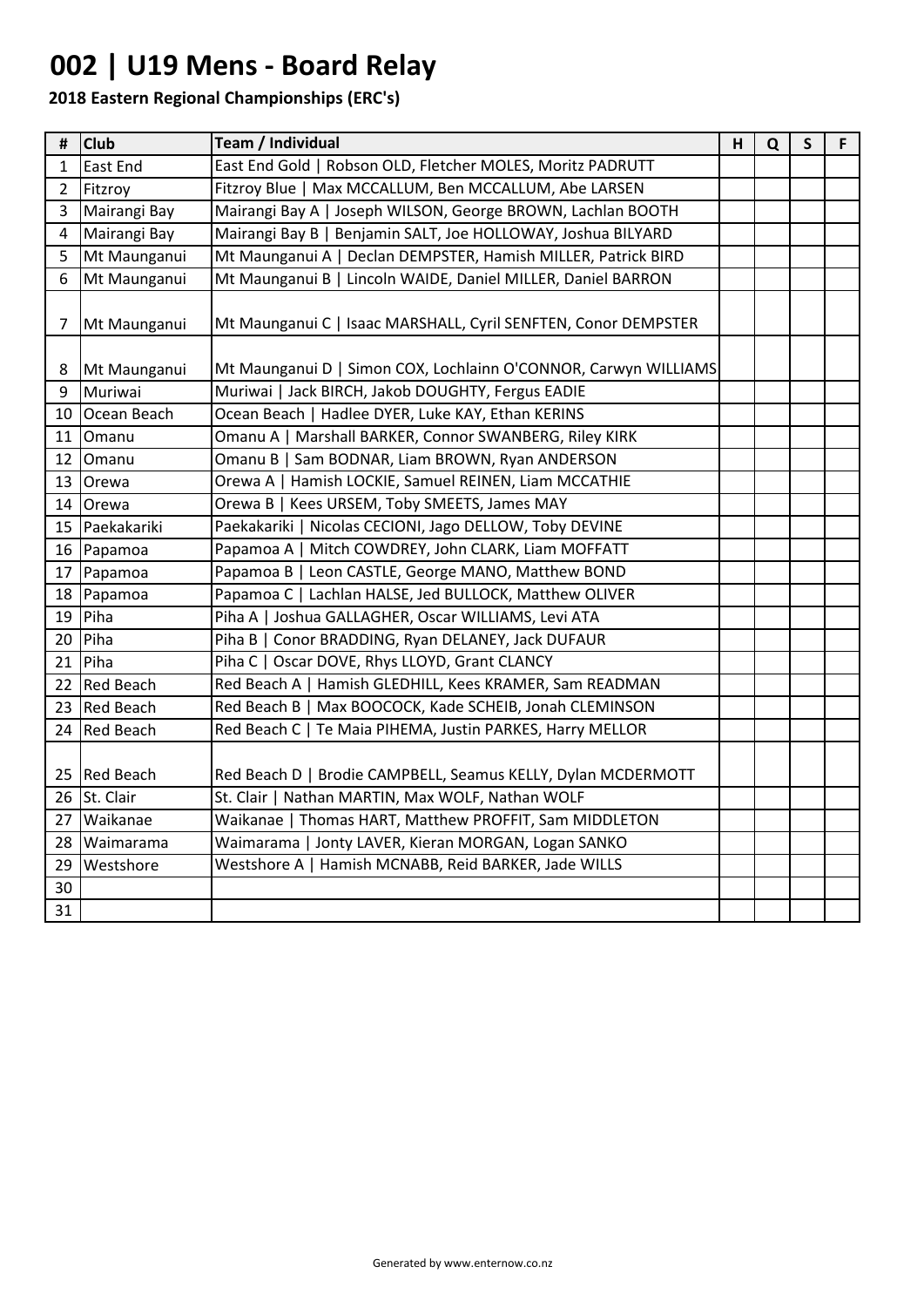## **001 | Open Mens - Board Relay**

| #              | <b>Club</b>     | Team / Individual                                             | н | Q | S |  |
|----------------|-----------------|---------------------------------------------------------------|---|---|---|--|
| $\mathbf{1}$   | Fitzroy         | Fitzroy Blue   Cathal CODYRE, Thomas COLE, Gregor PARK        |   |   |   |  |
|                |                 | Mairangi Bay A   Paul VAN ACHTERBERGH, George HUNTER, Connor  |   |   |   |  |
| $\overline{2}$ | Mairangi Bay    | <b>BEAMISH</b>                                                |   |   |   |  |
| $\overline{3}$ | Mairangi Bay    | Mairangi Bay B   Jonathan RESHEF, Cody RICHARDS, Michael LEE  |   |   |   |  |
| 4              | Mairangi Bay    | Mairangi Bay C   Miles BRODERICK, Joel WAIN, Tuva'a CLIFTON   |   |   |   |  |
|                |                 | Mairangi Bay D   Danny MORRISON, Daniel PEACOCKE, Samuel      |   |   |   |  |
| 5              | Mairangi Bay    | <b>PATERSON</b>                                               |   |   |   |  |
| 6              | Midway          | Midway   Callum TORRIE, Blake BROWN, Shaun PAHINA             |   |   |   |  |
|                |                 |                                                               |   |   |   |  |
| $\overline{7}$ | Mt Maunganui    | Mt Maunganui A   Cameron WITNEY, Sam SHERGOLD, Oliver PUDDICK |   |   |   |  |
| 8              | Mt Maunganui    | Mt Maunganui B   Perry FARRELL, Andrew NEWTON, Julien LALANNE |   |   |   |  |
|                |                 |                                                               |   |   |   |  |
| 9              | Mt Maunganui    | Mt Maunganui C   Daniel MCMAHON, Cameron HAYES, Adam SIMPSON  |   |   |   |  |
|                | 10 Mt Maunganui | Mt Maunganui D   Xabi ALCELAY, Hamish TREANOR, Todd REARDON   |   |   |   |  |
| 11             | Omanu           | Omanu A   Max BEATTIE, Ben COCHRANE, Joshua JARVIS            |   |   |   |  |
|                | 12 Orewa        | Orewa A   James SCOTT, Hamish LOCKIE, Jack WILSON             |   |   |   |  |
|                | 13 Paekakariki  | Pae Black   Tyler CANNELL, Baxter CANNELL, Temuera FORBES     |   |   |   |  |
|                | 14 Papamoa      | Papamoa   Scott COWDREY, Daniel HART, Mitch COWDREY           |   |   |   |  |
|                | 15 Papamoa      | Papamoa B   Ben JOHNSTON, Jack BULLOCK, Leon CASTLE           |   |   |   |  |
|                | 16 Piha         | Piha A   Adam PARKER, Jamie PETERSON, Joshua GALLAGHER        |   |   |   |  |
| 17             | Piha            | Piha B   Cole DRINIAN, Sean NEWCOMBE, Paul HARDY              |   |   |   |  |
|                | 18 Red Beach    | Red Beach   Daniel CAIRNS, Hamish GLEDHILL, Kees KRAMER       |   |   |   |  |
| 19             |                 |                                                               |   |   |   |  |
| 20             |                 |                                                               |   |   |   |  |
| 21             |                 |                                                               |   |   |   |  |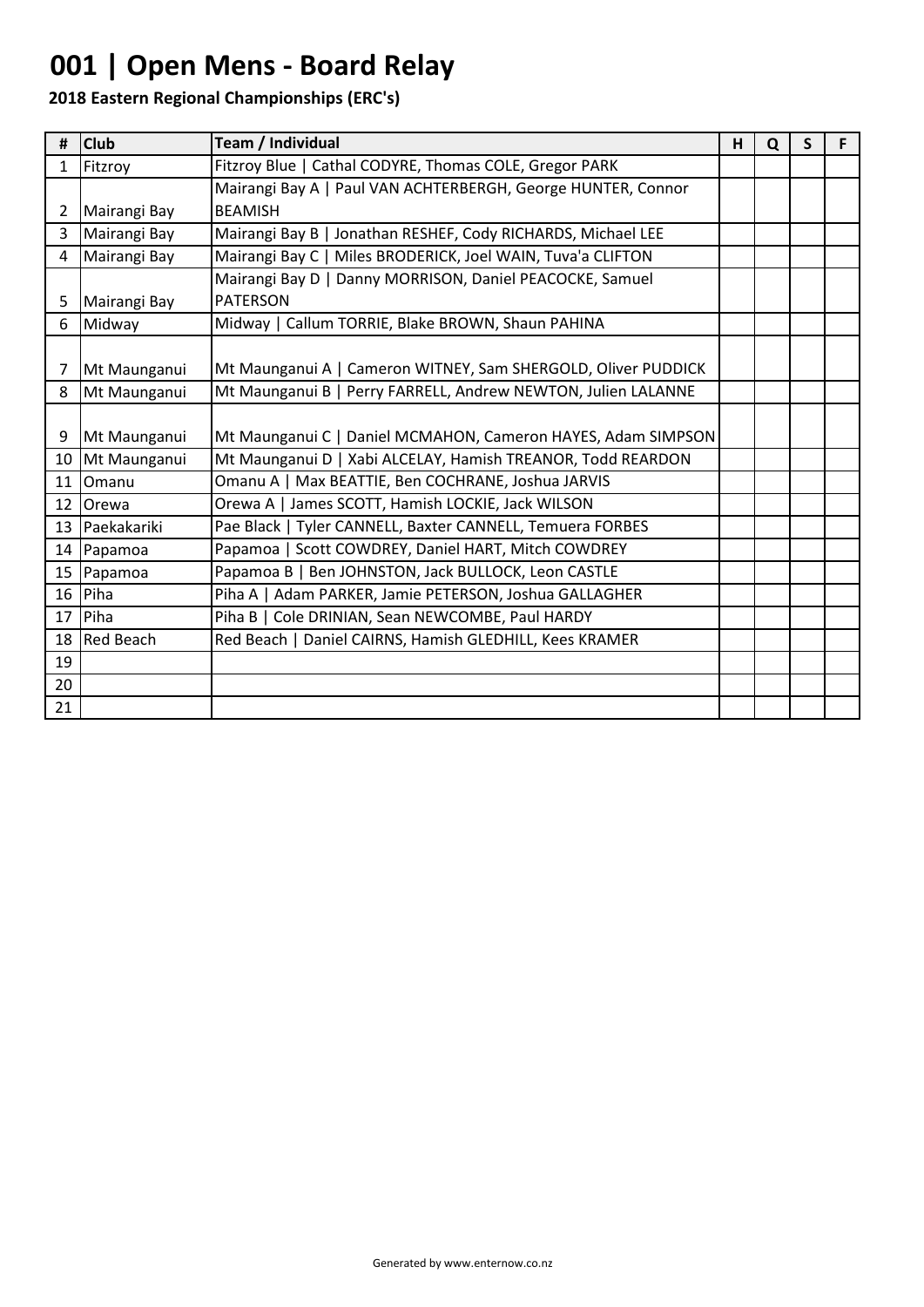## **003 | U16 Mens - Board Rescue**

| #  | <b>Club</b>      | Team / Individual                                      | н | Q | $\mathsf{S}$ | F |
|----|------------------|--------------------------------------------------------|---|---|--------------|---|
| 1  | <b>East End</b>  | East End Gold   Lachlan MOLES, Connor NICHOLLS         |   |   |              |   |
| 2  | Fitzroy          | Fitzroy Blue   Joe COLLINS, Ryan CLOUGH                |   |   |              |   |
| 3  | Fitzroy          | Fitzroy White   Caleb BRIMELOW, Finn BRIMELOW          |   |   |              |   |
| 4  | Lyall Bay        | Lyall Bay U16 Mens A   Joshua HANSEN, Kit JONES        |   |   |              |   |
| 5  | Lyall Bay        | Lyall Bay U16 Mens B   Jules APPLEBY, Sterling MAXWELL |   |   |              |   |
| 6  | Lyall Bay        | Lyall Bay U16 Mens C   Finbar CHESNEY, Damien DOYLE    |   |   |              |   |
| 7  | Mairangi Bay     | Mairangi Bay A   Joshua BILYARD, Joshua GREEN          |   |   |              |   |
| 8  | Mairangi Bay     | Mairangi Bay B   Benjamin RESHEF, Jack PRICE           |   |   |              |   |
| 9  | Midway           | Midway Green   Ben BLAKEMAN, Jacob CORRIN              |   |   |              |   |
|    | 10 Midway        | Midway Red   Carew FEARNLEY, Ruben BRONLUND            |   |   |              |   |
| 11 | Mt Maunganui     | Mt Maunganui A   Daniel SHANAHAN, Zachary REEDER       |   |   |              |   |
| 12 | Mt Maunganui     | Mt Maunganui B   Tarras RALL, Nathan COWDREY           |   |   |              |   |
| 13 | New Plymouth     | New Plymouth   Jacob WHITTLE, Rhys DONOVAN             |   |   |              |   |
|    | 14 New Plymouth  | New Plymouth   Jacob WHITTLE, Olly SPICER              |   |   |              |   |
|    | 15 New Plymouth  | New Plymouth c   Olly SPICER, Jack CLELAND             |   |   |              |   |
| 16 | Ocean Beach      | Ocean Beach   Jonty EBBETT-WATT, Thomas KAY            |   |   |              |   |
| 17 | <b>Omanu</b>     | Omanu A   Thomas SCOTT, Kiahi HORAN                    |   |   |              |   |
| 18 | Omanu            | Omanu B   Tanner BAXTER, Baxter KIRK                   |   |   |              |   |
| 19 | Omanu            | Omanu C  <br>Benjamin PARROTT, Harrison BOND           |   |   |              |   |
| 20 | Omanu            | Omanu D   Mac PARKER, Mitchell IRWIN                   |   |   |              |   |
| 21 | Orewa            | Angus KIRKMAN, Harry WENMAN<br>Orewa A                 |   |   |              |   |
| 22 | <b>Orewa</b>     | Joel MCMULLEN, Dylan VUJCICH<br>Orewa B                |   |   |              |   |
| 23 | Orewa            | Orewa C   Liam MCLAREN, Ethan TALL                     |   |   |              |   |
|    | 24 Pacific       | Pacific   Matt PEARCE, Jacob DRIVER                    |   |   |              |   |
| 25 | Paekakariki      | Pae B   James DYHRBERG, Toby DEVINE                    |   |   |              |   |
| 26 | Paekakariki      | Pae C   Jamie NORRIS, Max JONES                        |   |   |              |   |
| 27 | Papamoa          | Papamoa A   Lewis FARR, Max MILLINGTON                 |   |   |              |   |
|    | 28 Papamoa       | Papamoa B   Billy BURY, Conor MCCARTHY                 |   |   |              |   |
| 29 | Papamoa          | Papamoa C   Liam DAVOREN, Kian GREY                    |   |   |              |   |
| 30 | Papamoa          | Papamoa D   Matt LARSEN, Angus PORTER                  |   |   |              |   |
|    | 31   Papamoa     | Papamoa E   Nicolai FOURIE, Tom CAMERON                |   |   |              |   |
|    | 32 Piha          | Piha A   Reid CLANCY, Joseph VUJCICH                   |   |   |              |   |
|    | 33 Pukehina      | Pukehina   Ethan MILSOM, Pudgey VEALE                  |   |   |              |   |
| 34 | <b>Red Beach</b> | Red Beach A   Patrick MAKGILL, Blake READMAN           |   |   |              |   |
|    | 35 Red Beach     | Red Beach B   Flynn SOUTHCOMBE, Kalani GILBERTSON      |   |   |              |   |
|    | 36 Red Beach     | Red Beach C   Reuben CREIGHTON, Lachlan NICHOLLS       |   |   |              |   |
| 37 | <b>Red Beach</b> | Red Beach D   Jonathan SELMAN, Jon FORTES              |   |   |              |   |
|    | 38 Red Beach     | Red Beach E   Conor MCDERMOTT, Angus HENARE            |   |   |              |   |
|    | 39 St. Clair     | St. Clair   Josh MCGREGOR, Ben HAYWARD                 |   |   |              |   |
|    | 40 Sumner        | Sumner   Taylor CHAMBERLAIN, Sebastian FERGUSSON       |   |   |              |   |
|    | 41   Waikanae    | Waikanae A   Nathan PROCTOR, Nicolas PROFFIT           |   |   |              |   |
| 42 | Waikanae         | Waikanae B  <br>Travis MITCHELL, Clayden HOPE          |   |   |              |   |
| 43 | Waimarama        | Waimarama   William LAVER, Alfie WILSON                |   |   |              |   |
| 44 | Westshore        | Westshore A   Reid BARKER, Samuel HORSEFIELD           |   |   |              |   |
| 45 | Whangamata       | Whangamata   Kyle PARKER, John MCLEAN                  |   |   |              |   |
| 46 | Whangamata       | Whangamata A   Callum FULTON, Jess ALLEN               |   |   |              |   |
| 47 |                  |                                                        |   |   |              |   |
| 48 |                  |                                                        |   |   |              |   |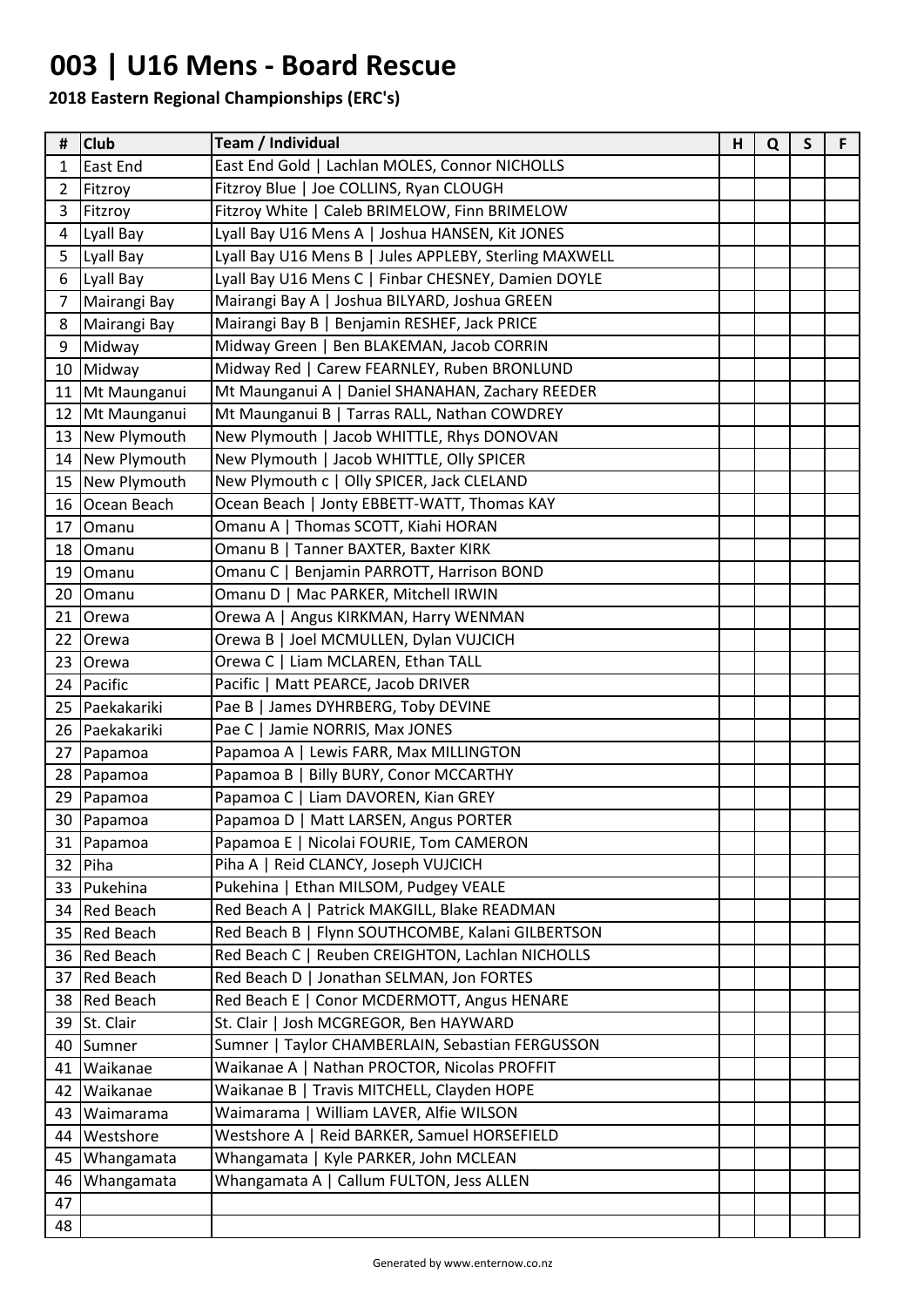## **002 | U19 Mens - Board Rescue (2 heats)**

| Ħ              | <b>Club</b>       | Team / Individual                                                           | H | Q | S | F |
|----------------|-------------------|-----------------------------------------------------------------------------|---|---|---|---|
| 1              | <b>East End</b>   | East End Spastics   Matthew MEULI, Moritz PADRUTT                           |   |   |   |   |
| 2              | Fitzroy           | Fitzroy Blue   Zac REID, Joe COLLINS                                        |   |   |   |   |
| 3              | Fitzroy           | Fitzroy Orange   Max MCCALLUM, Calum SUTHERLAND                             |   |   |   |   |
| 4              | Fitzroy           | Fitzroy white   Abe LARSEN, Ben MCCALLUM                                    |   |   |   |   |
| 5              | Lyall Bay         | Lyall Bay U19 Mens A   Sterling MAXWELL, Luther MAXWELL                     |   |   |   |   |
| 6              | Lyall Bay         | Lyall Bay U19 Mens B   Joshua HANSEN, David LONG                            |   |   |   |   |
| $\overline{7}$ | Lyall Bay         | Lyall Bay U19 Mens C   Liam CHESNEY, Oliver NEWMAN                          |   |   |   |   |
| 8              | Mairangi Bay      | Mairangi Bay A   Joseph WILSON, Lachlan BOOTH                               |   |   |   |   |
| 9              | Mairangi Bay      | Mairangi Bay B   Joe HOLLOWAY, George BROWN                                 |   |   |   |   |
| 10             | Mt Maunganui      | Mt Maunganui A   Declan DEMPSTER, Hamish MILLER                             |   |   |   |   |
|                | 11 Mt Maunganui   | Mt Maunganui B   Lochlainn O'CONNOR, Lincoln WAIDE                          |   |   |   |   |
| 12             | Mt Maunganui      | Mt Maunganui C   Daniel BARRON, Patrick BIRD                                |   |   |   |   |
|                | 13 Mt Maunganui   | Mt Maunganui D   Daniel MILLER, Conor DEMPSTER                              |   |   |   |   |
|                | 14 Mt Maunganui   | Mt Maunganui E   Isaac MARSHALL, Simon COX                                  |   |   |   |   |
|                | 15 Mt Maunganui   | Mt Maunganui F   Cyril SENFTEN, Marcus OR                                   |   |   |   |   |
|                | 16 Muriwai        | Muriwai A   Fergus EADIE, Jakob DOUGHTY                                     |   |   |   |   |
| 17             | Muriwai           | Muriwai B   Jack BIRCH, Charlie WARD                                        |   |   |   |   |
|                | 18 Ocean Beach    | Ocean Beach   Luke KAY, Ethan KERINS                                        |   |   |   |   |
| 19             | Omanu             | Omanu A   Connor SWANBERG, Marshall BARKER                                  |   |   |   |   |
| 20             | Omanu             | Omanu B  <br>Ryan ANDERSON, Riley KIRK                                      |   |   |   |   |
| 21             | Omanu             | Omanu C   Liam BROWN, Sam BODNAR                                            |   |   |   |   |
| 22             | Orewa             | Samuel REINEN, Hamish LOCKIE<br>Orewa A                                     |   |   |   |   |
| 23             | Orewa             | Kees URSEM, Liam MCCATHIE<br>Orewa B                                        |   |   |   |   |
|                | 24 Orewa          | Orewa C   Toby SMEETS, James MAY                                            |   |   |   |   |
|                | 25 Paekakariki    | Nicolas CECIONI, Jake DEVINE<br>Pae Blue                                    |   |   |   |   |
| 26             | Paekakariki       | Pae Grey   Heath JORDAN, Jago DELLOW                                        |   |   |   |   |
| 27             | Papamoa           | Papamoa A   John CLARK, Mitch COWDREY                                       |   |   |   |   |
| 28             | Papamoa           | Papamoa B   Liam MOFFATT, Leon CASTLE                                       |   |   |   |   |
|                | 29 Papamoa        | Papamoa C   Matthew BOND, Matthew OLIVER                                    |   |   |   |   |
|                | 30 Papamoa        | Papamoa D   Flynn GREY, Lachlan HALSE                                       |   |   |   |   |
| 31             | Piha              | Oscar WILLIAMS, Joshua GALLAGHER<br>Piha A                                  |   |   |   |   |
|                | 32 Piha           | Piha $B$ $ $<br>Levi ATA, Ryan DELANEY                                      |   |   |   |   |
| 33             | Piha              | Piha C   Jack DUFAUR, Grant CLANCY                                          |   |   |   |   |
| 34             | Piha              | Piha D   Rhys LLOYD, Conor BRADDING                                         |   |   |   |   |
| 35             | Piha              | Piha E   Oscar DOVE, Adam DRYDEN                                            |   |   |   |   |
|                | 36 Red Beach      | Red Beach A   Kees KRAMER, Hamish GLEDHILL                                  |   |   |   |   |
|                | 37 Red Beach      | Red Beach B   Justin PARKES, Sam READMAN                                    |   |   |   |   |
| 38             | <b>Red Beach</b>  | Red Beach C   Harry MELLOR, Jonah CLEMINSON                                 |   |   |   |   |
|                | 39 Red Beach      | Red Beach D   Max BOOCOCK, Kade SCHEIB                                      |   |   |   |   |
|                | 40 Red Beach      | Red Beach E   Te Maia PIHEMA, Brodie CAMPBELL                               |   |   |   |   |
|                | 41 Red Beach      | Red Beach F   Dylan MCDERMOTT, Seamus KELLY                                 |   |   |   |   |
|                | 42 South Brighton | South Brighton   Joe HALL, Kaiden SHAW                                      |   |   |   |   |
|                | 43 St. Clair      | St. Clair Black   Josh MCGREGOR, Nathan MARTIN                              |   |   |   |   |
| 44             | St. Clair         | St. Clair White   Nathan WOLF, Max WOLF                                     |   |   |   |   |
| 45             | Tairua            | Tairua   Jackson SCHOFIELD, Sam SCHOFIELD                                   |   |   |   |   |
| 46             | Waikanae          | Waikanae A   Matthew PROFFIT, Thomas HART                                   |   |   |   |   |
| 47             | Waikanae          | Waikanae B   James HART, Sam MIDDLETON                                      |   |   |   |   |
| 48             | Waimairi          | Waimairi   Liam MOLONEY, Flynn MCGUINNESS                                   |   |   |   |   |
| 49             | Waimarama         | Waimarama Black   Alfie WILSON, Kieran MORGAN                               |   |   |   |   |
| 50             | Waimarama         | Waimarama Red   Jonty LAVER, Logan SANKO<br>Generated by www.enternow.co.nz |   |   |   |   |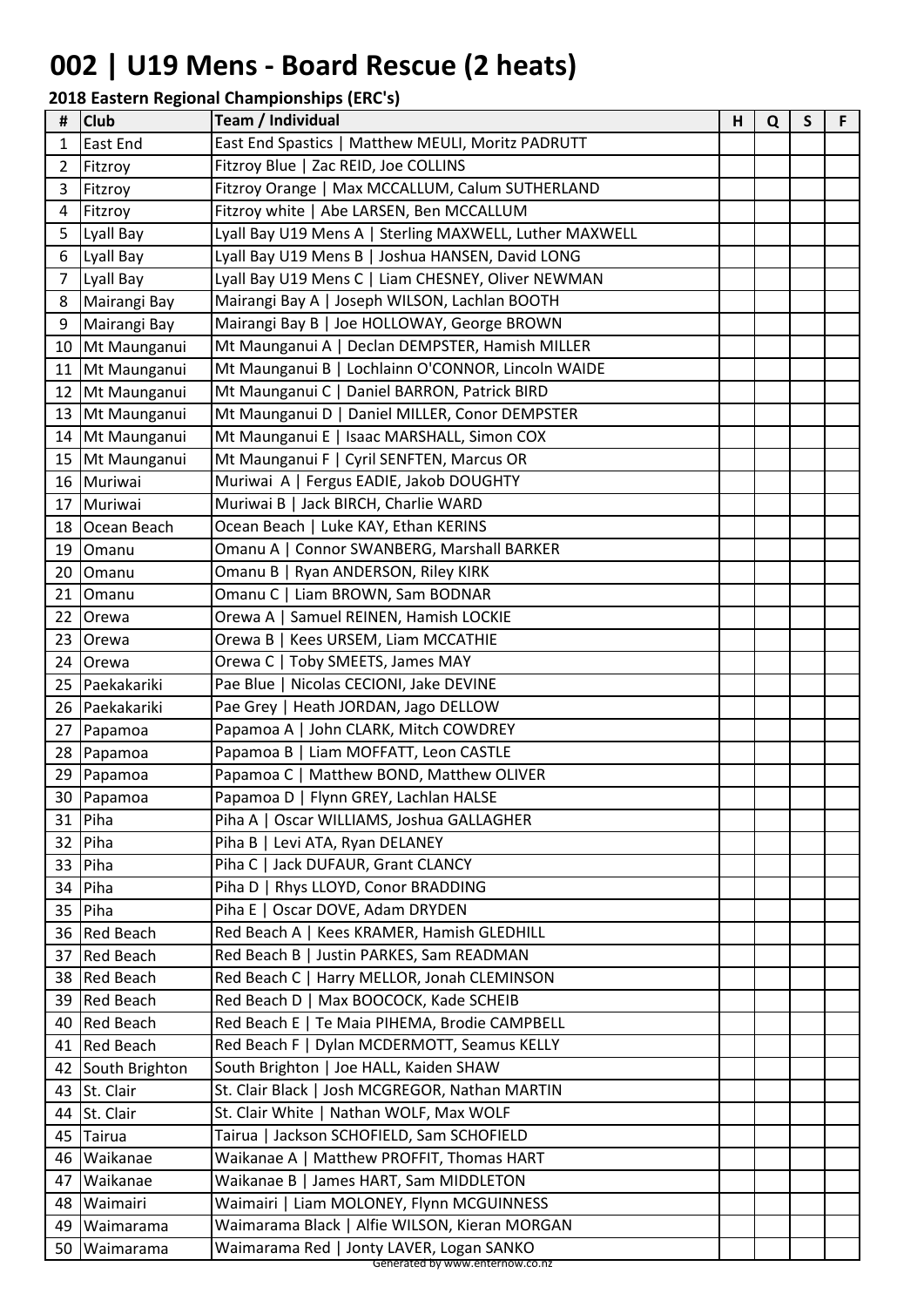## **001 | Open Mens - Board Rescue**

| #              | <b>Club</b>            | Team / Individual                                    | H | Q | S | F. |
|----------------|------------------------|------------------------------------------------------|---|---|---|----|
| 1              | Fitzroy                | Fitzroy Blue   Thomas COLE, Gregor PARK              |   |   |   |    |
| $\overline{2}$ | Mairangi Bay           | Mairangi Bay A   George HUNTER, Paul VAN ACHTERBERGH |   |   |   |    |
| 3              | Mairangi Bay           | Mairangi Bay B   Richard BEAMISH, Jonathan RESHEF    |   |   |   |    |
| 4              | Mairangi Bay           | Mairangi Bay C   Michael LEE, Cody RICHARDS          |   |   |   |    |
| 5              | Mairangi Bay           | Mairangi Bay D   Joel WAIN, Miles BRODERICK          |   |   |   |    |
| 6              | Mairangi Bay           | Mairangi Bay E   Tuva'a CLIFTON, Daniel PEACOCKE     |   |   |   |    |
| 7              | Mairangi Bay           | Mairangi Bay F   Danny MORRISON, Samuel PATERSON     |   |   |   |    |
| 8              | Midway                 | Midway Green   Ruben BRONLUND, Shaun PAHINA          |   |   |   |    |
| 9              | Midway                 | Midway Red   Blake BROWN, Callum TORRIE              |   |   |   |    |
| 10             | Mt Maunganui           | Mt Maunganui A   Julien LALANNE, Andrew NEWTON       |   |   |   |    |
| 11             | Mt Maunganui           | Mt Maunganui B   Adam SIMPSON, Sam SHERGOLD          |   |   |   |    |
| 12             | Mt Maunganui           | Mt Maunganui C   Cameron WITNEY, Daniel MCMAHON      |   |   |   |    |
| 13             | Mt Maunganui           | Mt Maunganui D   Perry FARRELL, Oliver PUDDICK       |   |   |   |    |
| 14             | Mt Maunganui           | Mt Maunganui E   Cameron HAYES, Xabi ALCELAY         |   |   |   |    |
| 15             | Mt Maunganui           | Mt Maunganui F   Hamish TREANOR, Todd REARDON        |   |   |   |    |
|                | 16 Omanu               | Omanu A   Max BEATTIE, Ben COCHRANE                  |   |   |   |    |
| 17             | Omanu                  | Omanu B   Joshua JARVIS, Fergus KIRK                 |   |   |   |    |
| 18             | Paekakariki            | Pae Black   Ethan MOORE, Ryan IMRIE                  |   |   |   |    |
| 19             | Paekakariki            | Pae Orange   Tyler CANNELL, Baxter CANNELL           |   |   |   |    |
|                | 20 Papamoa             | Papamoa A   Ben JOHNSTON, Scott COWDREY              |   |   |   |    |
| 21             | Papamoa                | Papamoa B   John CLARK, Daniel HART                  |   |   |   |    |
| 22             | Papamoa                | Papamoa C   George MANO, Jack BULLOCK                |   |   |   |    |
| 23             | Piha                   | Piha A   Cole DRINIAN, Jamie PETERSON                |   |   |   |    |
| 24             | Piha                   | Piha B   Sean NEWCOMBE, Adam PARKER                  |   |   |   |    |
| 25             | Piha                   | Piha C   Steven FERGUSON, Levi ATA                   |   |   |   |    |
| 26             | <b>Red Beach</b>       | Red Beach   Daniel CAIRNS, Jack GAVIN                |   |   |   |    |
| 27             | <b>Taylors Mistake</b> | Taylors Mistake   Louis CLARK, Tom MOULDEY           |   |   |   |    |
| 28             | Wainui                 | Wainui   Joseph PUDDICK, Louis BIRKHEAD              |   |   |   |    |
| 29             |                        |                                                      |   |   |   |    |
| 30             |                        |                                                      |   |   |   |    |
| 31             |                        |                                                      |   |   |   |    |
| 32             |                        |                                                      |   |   |   |    |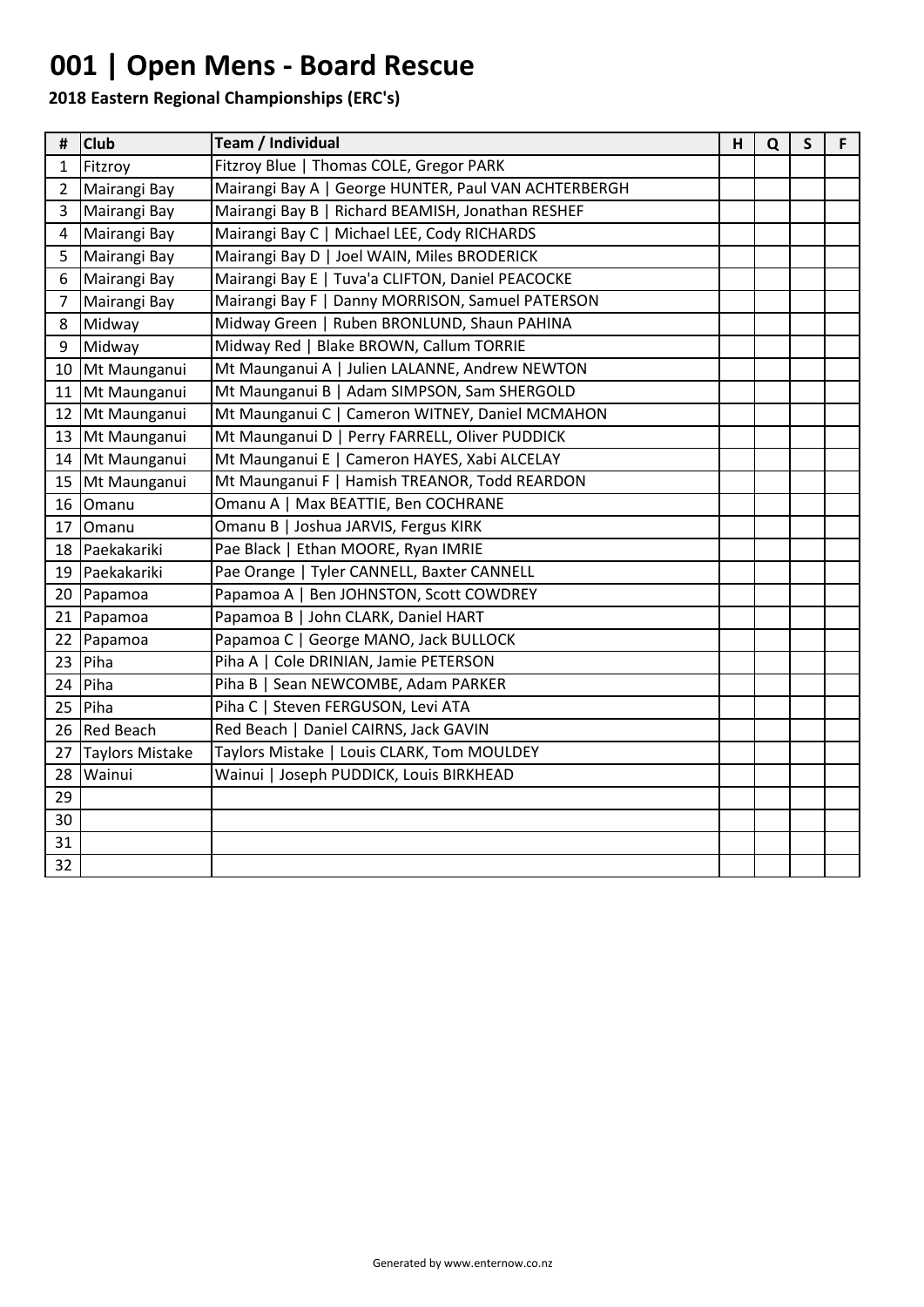## **003 | U16 Mens - Beach Flags (5 heats)**

| #  | Club            | Team / Individual  | Н | Q | S | F |
|----|-----------------|--------------------|---|---|---|---|
| 1  | Ocean Beach     | Akeripa, Wesley    |   |   |   |   |
| 2  | Ocean Beach     | Akuhata, Reece     |   |   |   |   |
| 3  | Whangamata      | Allen, Jess        |   |   |   |   |
| 4  | Westshore       | Barker, Reid       |   |   |   |   |
| 5  | Omanu           | Baxter, Tanner     |   |   |   |   |
| 6  | Ocean Beach     | Bennett, Zethan    |   |   |   |   |
| 7  | Ocean Beach     | Bibby, Adam        |   |   |   |   |
| 8  | Mairangi Bay    | Bilyard, Joshua    |   |   |   |   |
| 9  | Omanu           | Bond, Harrison     |   |   |   |   |
| 10 | Fitzroy         | Brimelow, Caleb    |   |   |   |   |
| 11 | Fitzroy         | Brimelow, Finn     |   |   |   |   |
| 12 | East End        | Brock, Kaden       |   |   |   |   |
| 13 | Midway          | Bronlund, Ruben    |   |   |   |   |
| 14 | Papamoa         | Bury, Billy        |   |   |   |   |
| 15 | Papamoa         | Cameron, Tom       |   |   |   |   |
| 16 | Waimarama       | Charteris, George  |   |   |   |   |
| 17 | <b>East End</b> | Clarkson, Trent    |   |   |   |   |
| 18 | New Plymouth    | Cleland, Jack      |   |   |   |   |
| 19 | Fitzroy         | Clough, Ryan       |   |   |   |   |
| 20 | Fitzroy         | Collins, Joe       |   |   |   |   |
| 21 | Mt Maunganui    | Cowdrey, Nathan    |   |   |   |   |
| 22 | Pukehina        | Cross, Jacob       |   |   |   |   |
| 23 | Papamoa         | Davoren, Liam      |   |   |   |   |
| 24 | Ocean Beach     | Denny-Galo, James  |   |   |   |   |
| 25 | Paekakariki     | Devine, Toby       |   |   |   |   |
| 26 | New Plymouth    | Donovan, Rhys      |   |   |   |   |
| 27 | Pacific         | Driver, Jacob      |   |   |   |   |
| 28 | Paekakariki     | Dyhrberg, James    |   |   |   |   |
| 29 | Papamoa         | Farr, Lewis        |   |   |   |   |
| 30 | Papamoa         | Fourie, Nicolai    |   |   |   |   |
| 31 | Red Beach       | Gilbertson, Kalani |   |   |   |   |
| 32 | <b>East End</b> | Gooch, Ollie       |   |   |   |   |
| 33 | Mairangi Bay    | Green, Joshua      |   |   |   |   |
| 34 | Papamoa         | Grey, Kian         |   |   |   |   |
| 35 | St. Clair       | Hayward, Ben       |   |   |   |   |
| 36 | Red Beach       | Henare, Angus      |   |   |   |   |
| 37 | Ocean Beach     | Hesketh, Grayson   |   |   |   |   |
| 38 | Waikanae        | Hope, Clayden      |   |   |   |   |
| 39 | Omanu           | Horan, Kiahi       |   |   |   |   |
| 40 | Westshore       | Horsefield, Samuel |   |   |   |   |
| 41 | Omanu           | Irwin, Mitchell    |   |   |   |   |
| 42 | Paekakariki     | Jones, Max         |   |   |   |   |
| 43 | Paekakariki     | Jordan, Heath      |   |   |   |   |
| 44 | Ocean Beach     | Kay, Thomas        |   |   |   |   |
| 45 | Omanu           | Kirk, Baxter       |   |   |   |   |
| 46 | Orewa           | Kirkman, Angus     |   |   |   |   |
| 47 | Papamoa         | Larsen, Matt       |   |   |   |   |
| 48 | Fitzroy         | Matuku, Ethan      |   |   |   |   |
| 49 | Whangamata      | McLean, John       |   |   |   |   |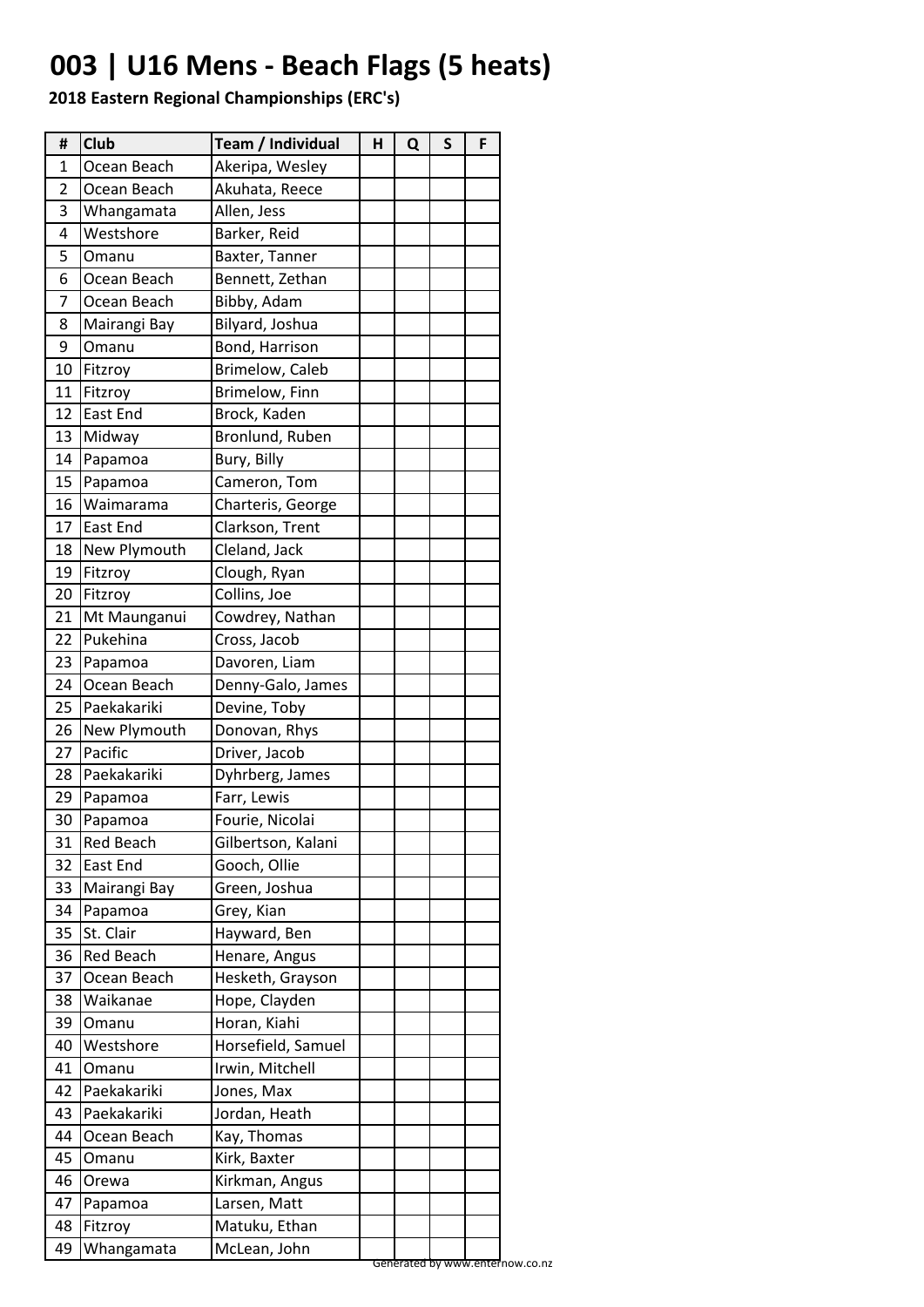| 50 | Orewa            | McMullen, Joel    |  |  |
|----|------------------|-------------------|--|--|
| 51 | Westshore        | McNabb, Kirk      |  |  |
| 52 | Omanu            | McNamara, Boston  |  |  |
| 53 | Titahi Bay       | McVicar, Liam     |  |  |
| 54 | Pukehina         | Milsom, Ethan     |  |  |
| 55 | <b>East End</b>  | Moles, Lachlan    |  |  |
| 56 | East End         | Nicholls, Connor  |  |  |
| 57 | Paekakariki      | Norris, Jamie     |  |  |
| 58 | Omanu            | Parker, Mac       |  |  |
| 59 | Omanu            | Parrott, Benjamin |  |  |
| 60 | Pacific          | Pearce, Matt      |  |  |
| 61 | Papamoa          | Porter, Angus     |  |  |
| 62 | Mairangi Bay     | Price, Jack       |  |  |
| 63 | Whangamata       | Scott, Eddie      |  |  |
| 64 | Pukehina         | Veale, Pudgey     |  |  |
| 65 | Orewa            | Vujcich, Dylan    |  |  |
| 66 | Piha             | Vujcich, Joseph   |  |  |
| 67 | Piha             | Ward, Finn        |  |  |
| 68 | <b>Red Beach</b> | Ward, Jamie       |  |  |
| 69 | Ocean Beach      | Whiteside, Samuel |  |  |
| 70 | Whakatane        | Williams, Claye   |  |  |
| 71 |                  |                   |  |  |
| 72 |                  |                   |  |  |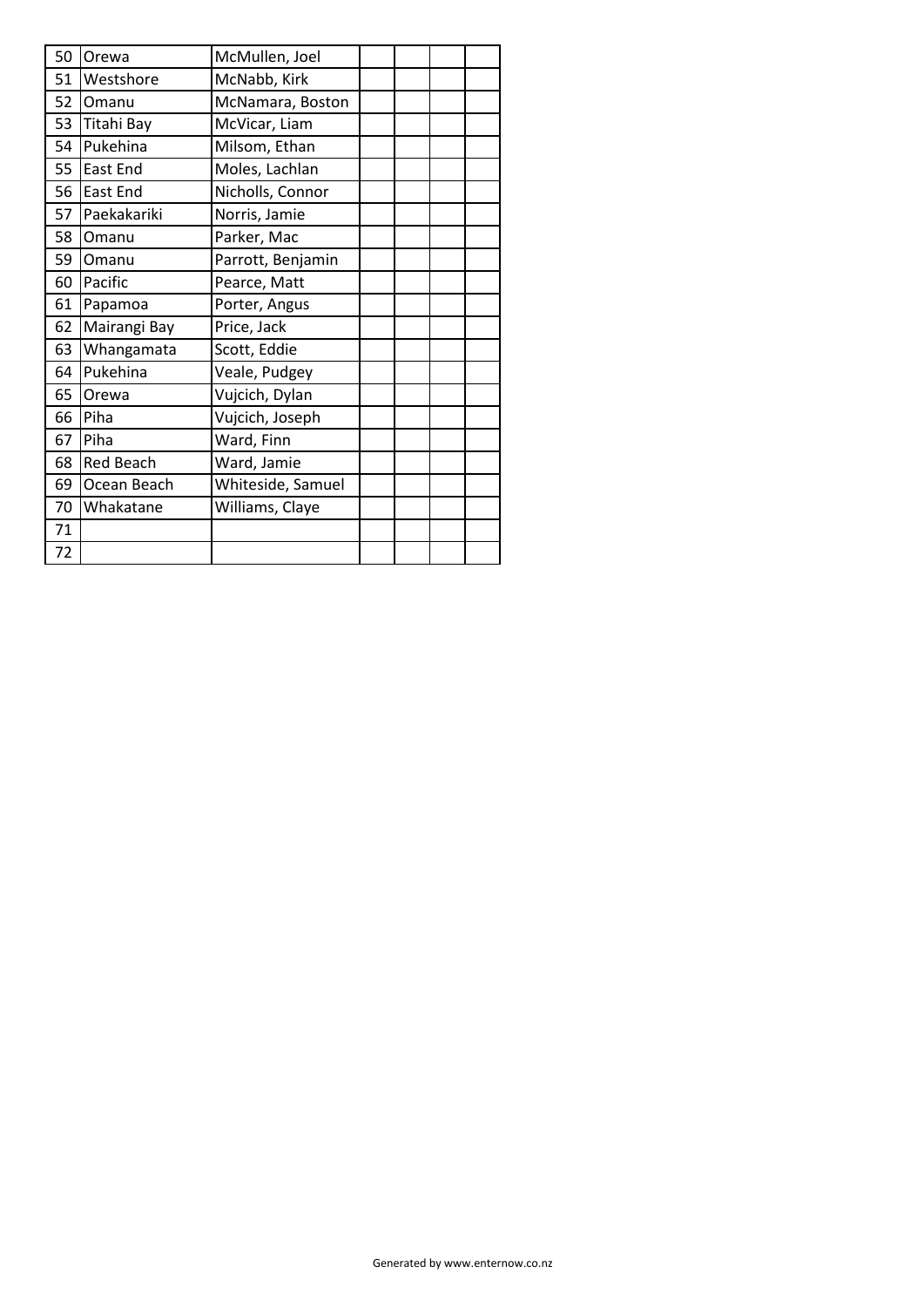## **002 | U19 Mens - Beach Flags (3 heats)**

| #              | <b>Club</b>      | Team / Individual | н | Q | S | F |
|----------------|------------------|-------------------|---|---|---|---|
| 1              | Ocean Beach      | Akuhata, Reece    |   |   |   |   |
| $\overline{2}$ | East End         | Barlow, Niwa      |   |   |   |   |
| 3              | Omanu            | Bodnar, Sam       |   |   |   |   |
| 4              | Paekakariki      | Cecioni, Nicolas  |   |   |   |   |
| 5              | Waimarama        | Charteris, Tom    |   |   |   |   |
| 6              | East End         | Clarkson, Trent   |   |   |   |   |
| 7              | Ocean Beach      | Corneilssen, Kyle |   |   |   |   |
| 8              | Papamoa          | Cowdrey, Mitch    |   |   |   |   |
| 9              | Piha             | Delaney, Ryan     |   |   |   |   |
| 10             | Paekakariki      | Dellow, Jago      |   |   |   |   |
| 11             | Paekakariki      | Devine, Jake      |   |   |   |   |
| 12             | Piha             | Dove, Oscar       |   |   |   |   |
| 13             | Piha             | Dryden, Adam      |   |   |   |   |
| 14             | Pukehina         | Fraser, Kelvin    |   |   |   |   |
| 15             | Piha             | Gilmour, Ryan     |   |   |   |   |
| 16             | <b>Red Beach</b> | Gjaltema, Rowan   |   |   |   |   |
| 17             | Papamoa          | Grey, Flynn       |   |   |   |   |
| 18             | Papamoa          | Halse, Lachlan    |   |   |   |   |
| 19             | Red Beach        | Kelly, Seamus     |   |   |   |   |
| 20             | Fitzroy          | Larsen, Abe       |   |   |   |   |
| 21             | East End         | Larsen, Toby      |   |   |   |   |
| 22             | Mt Maunganui     | Lawrence, Hoani   |   |   |   |   |
| 23             | Ocean Beach      | Lewis, Ben        |   |   |   |   |
| 24             | Omanu            | Marshall, Logan   |   |   |   |   |
| 25             | Fitzroy          | McCallum, Ben     |   |   |   |   |
| 26             | Fitzroy          | McCallum, Max     |   |   |   |   |
| 27             | Westshore        | McNabb, Hamish    |   |   |   |   |
| 28             | Titahi Bay       | McVicar, Alan     |   |   |   |   |
| 29             | East End         | Moles, Fletcher   |   |   |   |   |
| 30             | Waimairi         | Moloney, Liam     |   |   |   |   |
| 31             | Paekakariki      | Moore, Ethan      |   |   |   |   |
| 32             | Waimarama        | Morgan, Kieran    |   |   |   |   |
| 33             | East End         | Old, Robson       |   |   |   |   |
| 34             | Papamoa          | Oliver, Matthew   |   |   |   |   |
| 35             | Mt Maunganui     | Or, Marcus        |   |   |   |   |
| 36             | East End         | Padrutt, Moritz   |   |   |   |   |
| 37             | Orewa            | Paotama, Thomas   |   |   |   |   |
| 38             | Piha             | Powney, Stefan    |   |   |   |   |
| 39             | Fitzroy          | Reid, Zac         |   |   |   |   |
| 40             | Waikanae         | Scammell, Jacob   |   |   |   |   |
| 41             | Mt Maunganui     | Senften, Cyril    |   |   |   |   |
| 42             | Papamoa          | Smith, Aidan      |   |   |   |   |
| 43             | Fitzroy          | Sutherland, Calum |   |   |   |   |
| 44             | Piha             | Vujcich, Joseph   |   |   |   |   |
| 45             | Piha             | Ward, Finn        |   |   |   |   |
| 46             | Westshore        | Wills, Jade       |   |   |   |   |
| 47             |                  |                   |   |   |   |   |
| 48             |                  |                   |   |   |   |   |